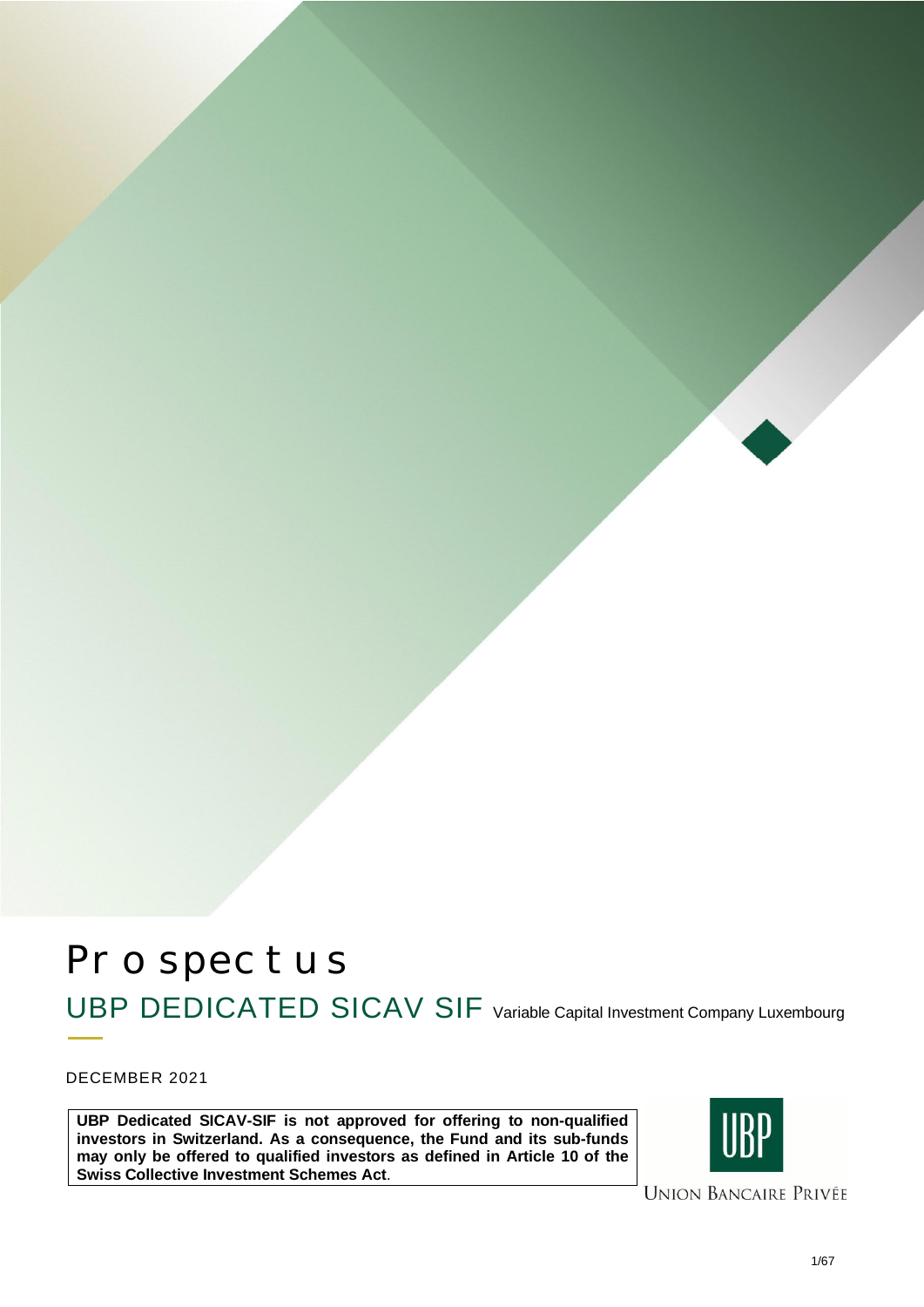## **Important Information**

This Prospectus comprises information relating to UBP Dedicated SICAV-SIF, (the "**Fund**"), a *société anonyme* which is registered under the Luxembourg law of 13 February 2007 relating to specialised investment funds, as amended (the "**SIF Law**"), and qualifies as an alternative investment fund in accordance with the law of 12 July 2013 on alternative investment fund managers, as may be amended from time to time (the "**AIFM Law of 2013**") transposing Directive 2011/61/EU of the European Parliament and of the Council of 8 June 2011 on Alternative Investment Fund Managers (the "**AIFM Directive**") and amending Directives 2003/41/EC and 2009/65/EC and Regulations (EC) No 1060/2009 and (EU) No 1095/2010. This Prospectus does not constitute an offer or solicitation in any jurisdiction in which an offer or solicitation would be unlawful. The shares in the Fund (the "**Shares**") are transferable subject to certain conditions and will not be transferable under any circumstances to U.S. Persons.

UBP Asset Management (Europe) S.A. shall act as the appointed alternative investment fund manager for the Fund.

Shares in the UBP DEDICATED SICAV SIF may not be acquired or held, directly or indirectly, by a U.S. Person (as defined below); neither is the transfer of UBP DEDICATED SICAV SIF Shares to such person authorised.

For the purposes of this Prospectus (but subject to applicable law, including Rule 902(k) of Regulation S promulgated under the US Securities Act 1933, as amended),

# **A) "United States" means:**

The United States of America, its territories and possessions, any State of the United States, and the District of Columbia.

## **B) "U.S. Person" means:**

- 1. any natural person who is a citizen of the United States (including dual citizens);
- 2. any natural person resident of or in the United States;
- 3. any partnership or corporation organized or incorporated under the laws of the United States;
- 4. any estate of which any executor or administrator is a U.S. Person or the income of which is subject to US income tax regardless of source;
- 5. any trust of which any trustee is a U.S. Person or the income of which is subject to US income tax regardless of source;
- 6. any agency or branch of a foreign entity located in the United States;
- 7. any non-discretionary account or similar account (other than an estate or trust) held by a dealer or other fiduciary for the benefit or account of a U.S. Person;
- 8. any discretionary account or similar account (other than an estate or trust) held by a dealer or other fiduciary organized, incorporated, or (if an individual) resident in the United States;
- 9. any partnership or corporation if organized or incorporated under the laws of any foreign jurisdiction; and formed by a U.S. Person principally for the purpose of investing in securities not registered under the US Securities Act 1933 as amended, unless it is organized or incorporated, and owned, by accredited investors (as defined in Rule 501(a) under the US Securities Act 1933 as amended) who are not natural persons, estates or trusts; and
- 10. any entity organised principally for passive investment such as a pool, investment company or other similar entity; provided that the units of participation in the entity held by US Persons or persons otherwise not qualifying as "qualified eligible persons" (as defined in Rule 4.7 under the US Commodity Exchange Act) represent in the aggregate 10% or more of the beneficial interest in the entity, and that such entity was formed principally for the purpose of facilitating investment by US Persons in a pool with respect to which the operator is exempt from certain requirements of Part 4 under the US Commodity Exchange Act regulations by virtue of its participants being non-US Persons.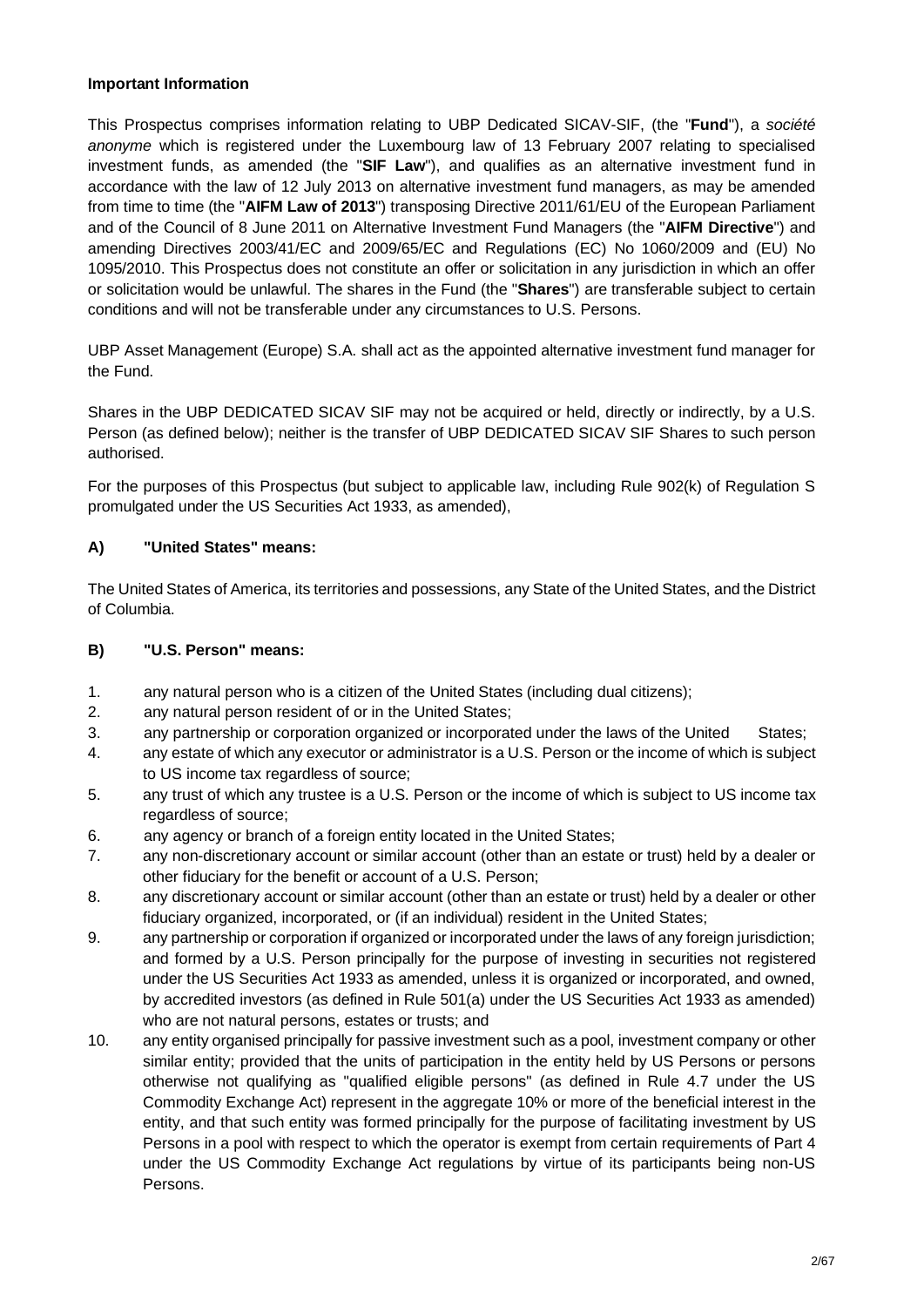## **C) "U.S. Person" does not include:**

- 1. any discretionary account or similar account (other than an estate or trust) held for the benefit or account of a non-U.S. Person by a dealer or other professional fiduciary organized, incorporated or, if an individual, resident in the United States;
- 2. any estate of which any professional fiduciary acting as executor or administrator is a U.S. Person if:
	- (i) an executor or administrator of the estate who is not a U.S. Person has sole or shared investment discretion with respect to the assets of the estate; and
	- (ii) the estate is governed by non-U.S. law;
- 3. any trust of which any professional fiduciary acting as trustee is a U.S. Person if a trustee who is not a U.S. Person has sole or shared investment discretion with respect to the trust assets, and no beneficiary of the trust (and no settlor if the trust is revocable) is a U.S. Person;
- 4. an employee benefit plan established and administered in accordance with the law of a country other than the United States and customary practices and documentation of such country;
- 5. any agency or branch of a U.S. Person located outside the United States if:
	- (i) the agency or branch operates for valid business reasons; and
	- (ii) the agency or branch is engaged in the business of insurance or banking and is subject to substantive insurance or banking regulation, respectively, in the jurisdiction where located; or
- 6. the International Monetary Fund, the International Bank for Reconstruction and Development, the Inter-American Development Bank, the Asian Development Bank, the African Development Bank, the United Nations and their agencies, affiliates and pension plans, and any other similar international organizations, their agencies, affiliates and pension plans.

The Shares described in this Prospectus have not been qualified for offer or sale to the public under the securities laws of any country or jurisdiction.

The Board of Directors is responsible for the information contained in the Prospectus. To the best of the knowledge and belief of the Board of Directors (who has taken all reasonable care to ensure that such is the case) the information contained in the Prospectus is at its date in accordance with the facts and does not omit anything likely to affect the importance of such information. The Board of Directors accepts responsibility accordingly.

If you are in any doubt about the contents of the Prospectus you should consult your stockbroker, bank manager, solicitor, accountant or other financial adviser.

The most recent annual report of the Fund is available, once published, at the registered office of the Fund and will be sent to Investors upon request. Such report shall be deemed to form part of the Prospectus.

Statements made in the Prospectus are based on the law and practice currently in force in Luxembourg and are subject to changes therein.

No person has been authorised to give any information or to make any representations in connection with the offering of Shares other than those contained in this Prospectus and the report referred to above, and, if given or made, such information or representations must not be relied on as having been authorised by the Fund. The delivery of this Prospectus (whether or not accompanied by any report) or the issue of Shares shall not, under any circumstances, create any implication that the affairs of the Fund have not changed since the date hereof.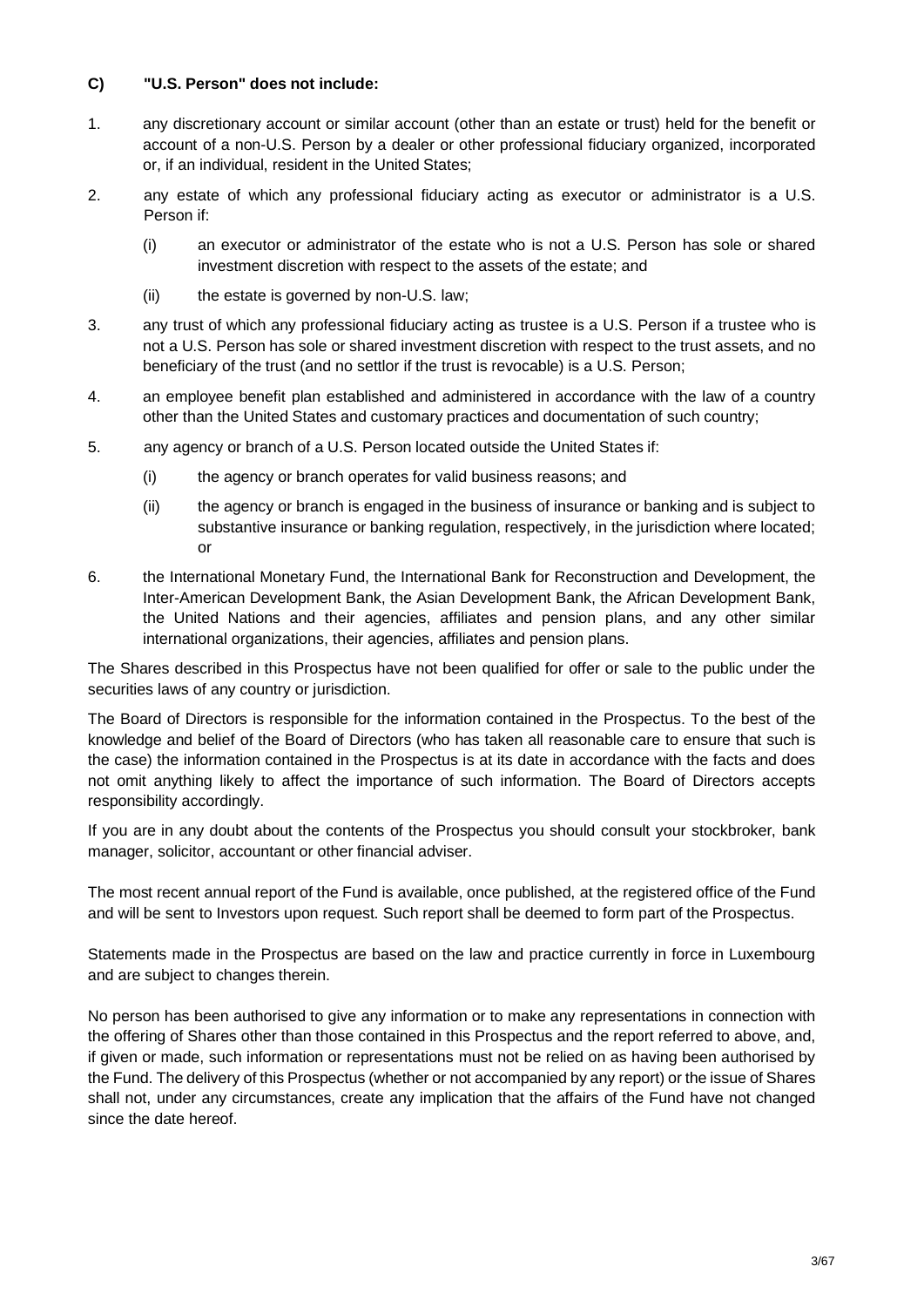## **PRIIPs Regulation**

Within the EEA, the Shares are solely advised on, offered or sold to Professional Investors. As a consequence, no PRIIPs KID shall be issued.

The distribution of this Prospectus and the offering of Shares in certain other jurisdictions may be restricted. Persons into whose possession this Prospectus comes are required by the Fund to inform themselves about and to observe any such restrictions. This Prospectus does not constitute an offer or solicitation to anyone in any jurisdiction in which such offer or solicitation is not authorised or to any person to whom it is unlawful to make such offer or solicitation. Prospective subscribers are not to construe this Prospectus as legal or tax advice. Each subscriber should consult his own advisers for advice concerning the various legal, tax and economic considerations relating to the purchase of Shares. No representations or warranties of any kind are intended or should be inferred with respect to the economic return or the tax consequences from a purchase of Shares.

None of the Shares have been or will be registered under the United States Securities Act of 1933, as amended (the "**1933 Act**") or registered or qualified under applicable state statutes and (except in a transaction which is exempt from registration under the 1933 Act and such applicable state statutes) none of the Shares may be offered or sold, directly or indirectly, in the United States of America or in any of its territories or possessions (the "**United States**"), or to any US Person (as defined herein) regardless of location. The Fund, may at its discretion, sell Shares to US Persons on a limited basis and subject to the condition that such purchasers make certain representations to the Fund which are intended to satisfy the requirements imposed by US law on the Fund, which limit the number of its shareholders who are US Persons, and which ensure that the Fund is not engaged in a public offering of its Shares in the United States. In addition, the Fund has not been and will not be registered under the United States Investment Company Act of 1940, as amended (the "**1940 Act**") and investors will not be entitled to the benefit of the 1940 Act. Based on interpretations of the 1940 Act by the staff of the United States Securities and Exchange Commission relating to foreign investment entities, if the Fund has more than 100 beneficial owners of its Shares who are US Persons, it may become subject to the 1940 Act.

The Fund will not knowingly offer or sell Shares to any investor to whom such offer or sale would be unlawful, or might result in the Fund incurring any liability to taxation or suffering any other pecuniary disadvantages which the Fund might not otherwise incur or suffer or would result in the Fund being required to register under the 1940 Act. Shares may not be held by any person in breach of the law or requirements of any country or governmental authority including, without limitation, exchange control regulations. Each Investor must represent and warrant to the Fund that, amongst other things, he is able to acquire Shares without violating applicable laws. Power is reserved in the articles of incorporation of the Fund (the "**Articles**"), to compulsorily redeem any Shares held directly or beneficially in contravention of these prohibitions.

However, it is contemplated that the Fund may decide to accept applications for Shares in the Fund from a limited number of accredited investors (as defined in the 1933 Act) in the United States provided that the Fund receives evidence satisfactory to it that the sale of Shares to such an investor is exempt from registration under the securities laws of the United States including, but not limited to, the 1933 Act and that, in all events there will be no adverse tax consequences to the Fund or to Shareholders as a result of such a sale.

For the purposes of this Prospectus, a US Person includes, but is not limited to, a person (including a partnership, corporation, limited liability company or similar entity) that is a citizen or a resident of the United States of America or is organised or incorporated under the laws of the United States of America.

This Prospectus may be translated into other languages. In the event of any inconsistency or ambiguity in relation to the meaning of any word or phrase in any translation, the English text shall prevail to the extent permitted by the applicable laws or regulations, and all disputes as to the terms thereof shall be governed by, and construed in accordance with, the laws of the Grand Duchy of Luxembourg.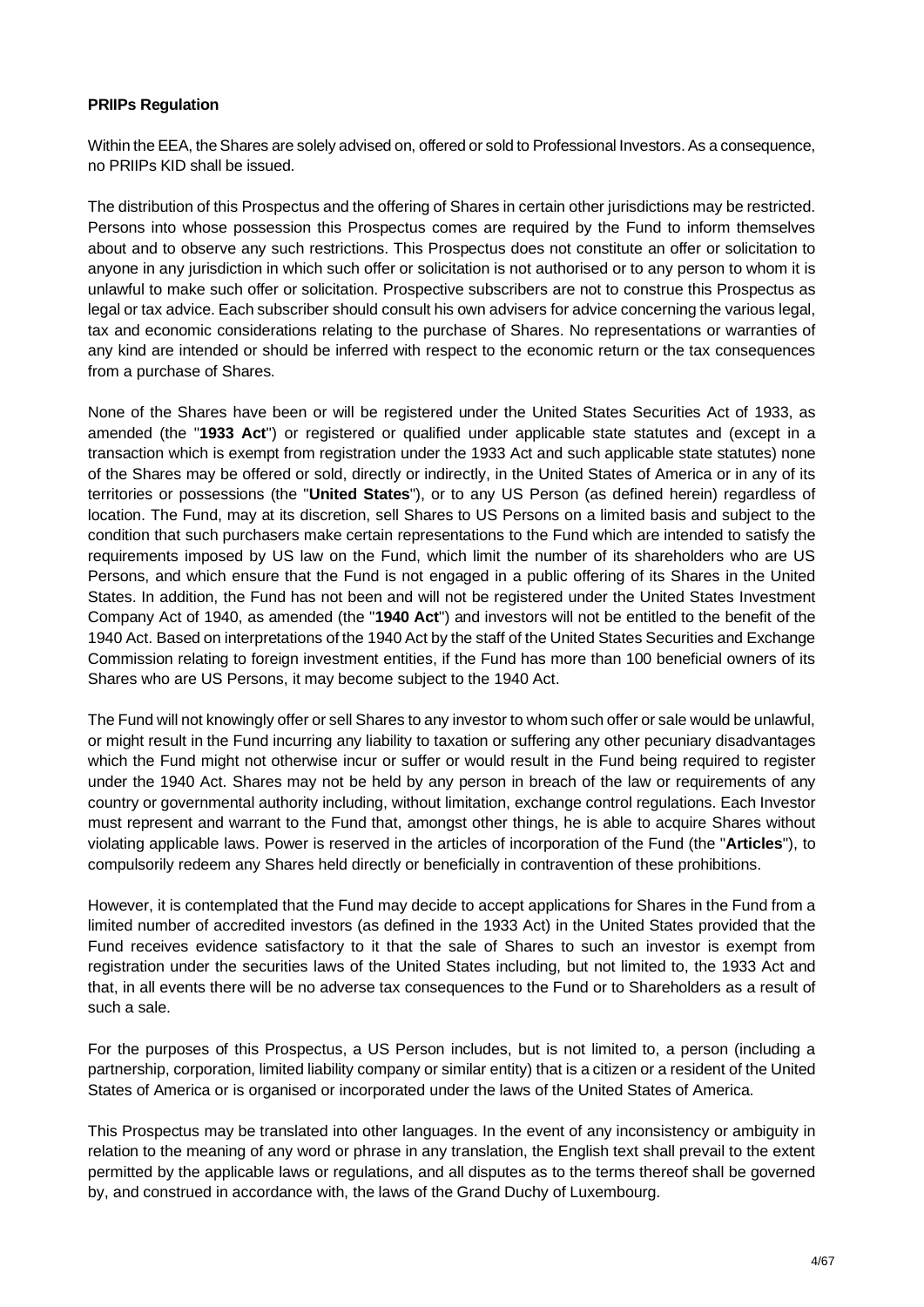Each Investor must be aware that subscription for or acquisition of one or more Shares implies its complete and automatic adherence (i) to the content of the Prospectus and (ii) to the fact that any amendment conveyed to the Prospectus following an acceptable and validly implemented procedure described in Section XIV C) of this Prospectus headed "Amendment Procedure " shall bind and be deemed approved by all Investors.

Any information which the AIFM or the Fund is under a mandatory obligation (i) to make available to Investors before investing in the Fund, including any material change thereof and updates of this Prospectus' essential elements, or (ii) to disclose (periodically or on a regular basis) to Investors (each such information under (i) or (ii) being hereafter referred to as a "Mandatory Information") shall be validly made available or disclosed to Investors via and/or at any of the legally acceptable information means listed in the Constitutive Documents (the "**Information Means**").

Investors are reminded that certain Information Means (each hereinafter an "**Electronic Information Means**") require an access to internet and/or to an electronic messaging system and that, by the sole fact of investing or soliciting an investment in the Fund, Investors acknowledge the possible use of Electronic Information Means and confirm having access to internet and to an electronic messaging system allowing them to access any Mandatory Information made available or disclosed via an Electronic Information Means.

In principle, this Prospectus mentions the specific relevant Information Means via and/or at which an Investor may access any Mandatory Information that is not available or disclosed in this Prospectus. If this were not the case, Investors acknowledge that the relevant Information Means is available or disclosed at the registered office of the AIFM. No Investor will be allowed to invoke or claim the unavailability or non-disclosure of any Mandatory Information if this Mandatory Information was contained in this Prospectus or was available or disclosed via and/or at the relevant Information Means available or disclosed at the registered office of the AIFM.

Investment in the Fund should be regarded as a long-term investment. There can be no guarantee that the objective of the Fund will be achieved.

Your attention is drawn to the "Risk Warnings" on the relevant page below.

In addition, the Fund's investments are subject to market fluctuations and the risks inherent in all investments and there can be no assurances that appreciation will occur. It will be the policy of the Board of Directors to maintain a diversified portfolio of investments so as to minimise risk.

Potential subscribers and purchasers of Shares in the Fund should inform themselves as to (a) the possible tax consequences, (b) the legal requirements and (c) any foreign exchange restrictions or exchange control requirements which they might encounter under the laws of the countries of their citizenship, residence or domicile and which might be relevant to the subscription, purchase, holding and disposal of Shares in the Fund.

Any information requested by a prospective investor and provided by the Fund is qualified in its entirety by the information contained herein. Any distribution or reproduction of all or any part of this document or the divulgence of its contents, other than as specifically set forth herein, is unauthorised.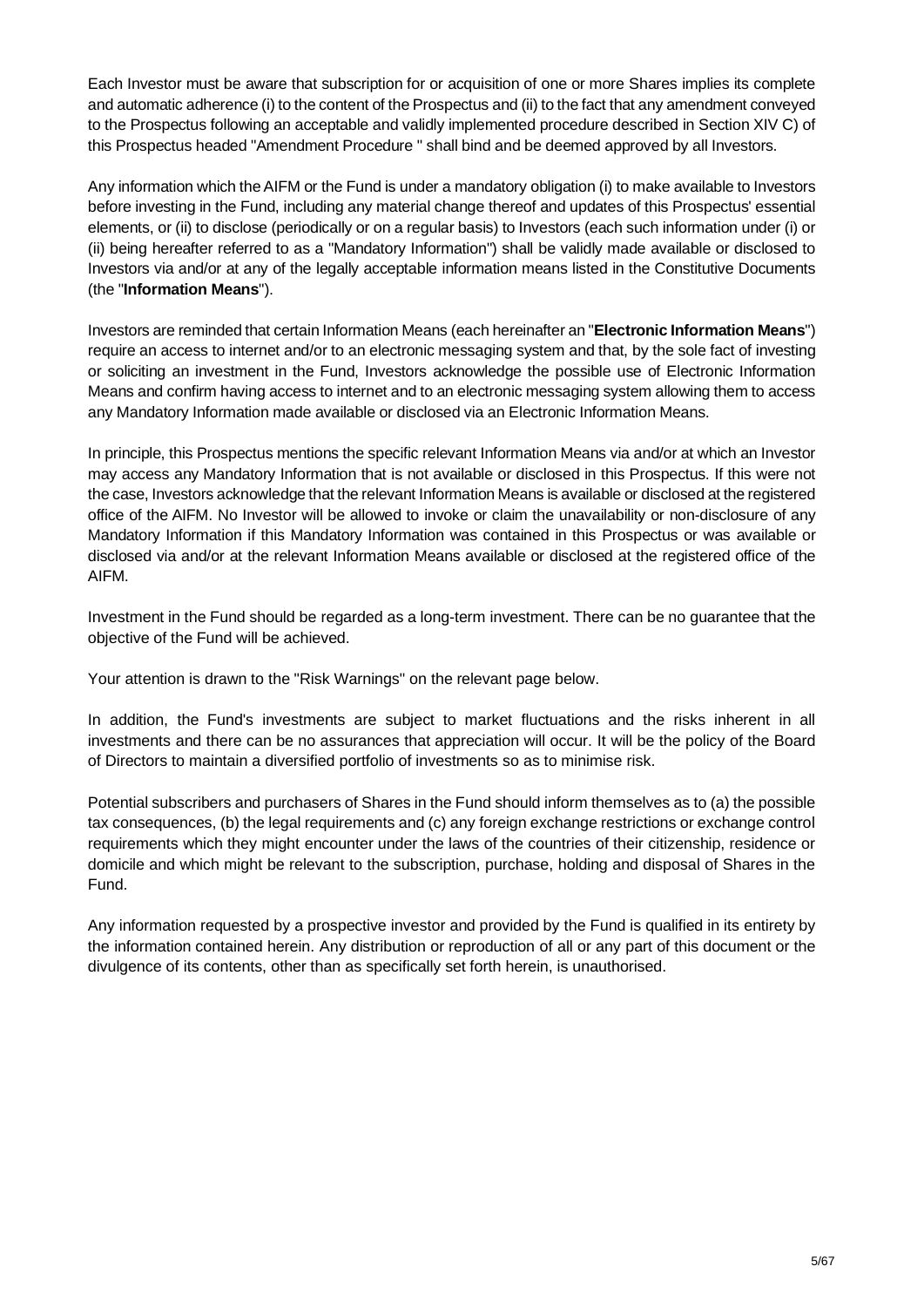# **TABLE OF CONTENTS**

| L.         |                     |                                                           |  |
|------------|---------------------|-----------------------------------------------------------|--|
| ΙΙ.        |                     |                                                           |  |
| III.       |                     | PURPOSE, INVESTMENT STRATEGY, OBJECTIVES AND POLICIES  16 |  |
| IV.        |                     |                                                           |  |
| V.         |                     |                                                           |  |
| VI.        |                     |                                                           |  |
| VII.       |                     |                                                           |  |
|            |                     |                                                           |  |
| IX.        |                     |                                                           |  |
| <b>X</b> . |                     |                                                           |  |
| XI.        |                     |                                                           |  |
| XII.       |                     |                                                           |  |
|            |                     |                                                           |  |
|            |                     |                                                           |  |
|            |                     |                                                           |  |
|            | <b>APPENDIX I</b>   | UBP DEDICATED SICAV-SIF - LEVERAGED GLOBAL HIGH YIELD 51  |  |
|            | <b>APPENDIX II</b>  | UBP DEDICATED SICAV-SIF - GLOBAL PORTFOLIO SERIES 1 54    |  |
|            | <b>APPENDIX III</b> | UBP DEDICATED SICAV-SIF - GLOBAL PORTFOLIO SERIES 2 57    |  |
|            | <b>APPENDIX IV</b>  |                                                           |  |
|            | <b>APPENDIX V</b>   |                                                           |  |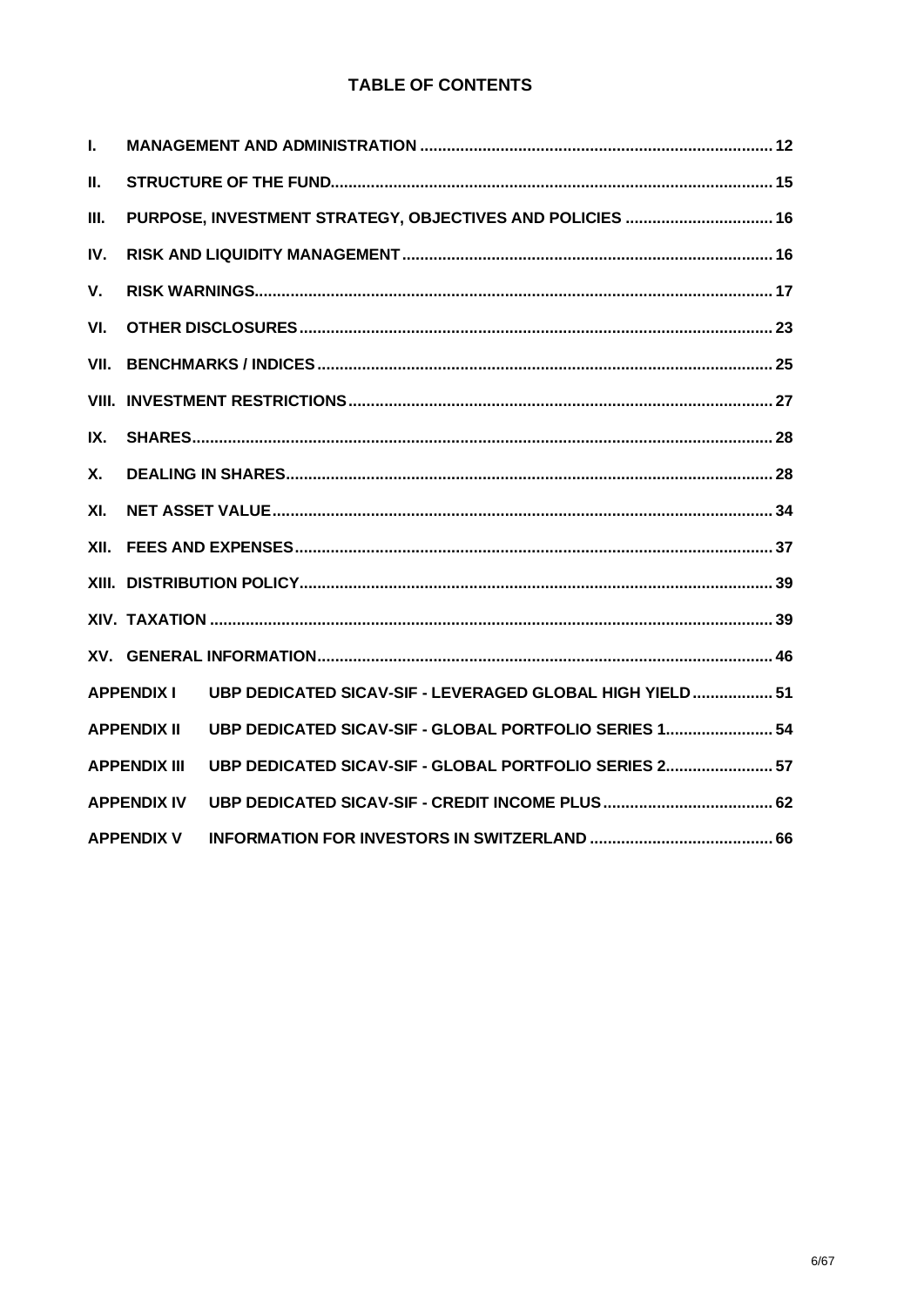| <b>Registered Office</b>                                   |                                             |             | 287-289 route d'Arlon<br>L-1150 Luxembourg<br><b>Grand Duchy of Luxembourg</b>                                                                                                                  |  |  |
|------------------------------------------------------------|---------------------------------------------|-------------|-------------------------------------------------------------------------------------------------------------------------------------------------------------------------------------------------|--|--|
| <b>Board of Directors</b>                                  |                                             |             | Mr. André Jovet<br><b>Managing Director</b><br>UBP Asset Management (Europe) S.A.<br>287-289 route d'Arlon,<br>L-1150 Luxembourg, Grand Duchy of Luxembourg<br>Member of the Board of Directors |  |  |
|                                                            |                                             |             | <b>Mr. Amaury Regout</b><br><b>Managing Director</b><br>Union Bancaire Privée, UBP SA<br>96-98, rue du Rhône,<br>CH-1211 Geneva 1, Switzerland<br>Chairman of the Board of Directors            |  |  |
|                                                            |                                             |             | <b>Mr. Daniel Van Hove</b><br><b>Managing Director</b><br>Orionis Management S.A.<br>370, route de Longwy,<br>L-1940 Luxembourg, Grand Duchy of Luxembourg<br>Member of the Board of Directors  |  |  |
| <b>Alternative</b><br><b>Manager</b>                       | <b>Investment</b>                           | Fund        | UBP Asset Management (Europe) S.A.<br>287-289, route d'Arlon<br>L-1150 Luxembourg<br><b>Grand Duchy of Luxembourg</b>                                                                           |  |  |
| <b>Board</b><br>οf<br><b>Alternative</b><br><b>Manager</b> | <b>Directors</b><br>of<br><b>Investment</b> | the<br>Fund | Mr. Laurent Nicolaï de Gorhez<br>Senior Managing Director<br>Union Bancaire Privée, UBP SA<br>96-98, rue du Rhône, CH-1211 Geneva 1, Switzerland<br>Chairman of the Board of Directors          |  |  |
|                                                            |                                             |             | <b>Mrs. Isabelle Asseray</b><br><b>Managing Director</b><br>UBP Asset Management (Europe) S.A.<br>287-289, route d'Arlon, L-1150 Luxembourg<br><b>Grand Duchy of Luxembourg</b>                 |  |  |
|                                                            |                                             |             | <b>Mrs. Claire Collet-Lambert</b><br><b>Managing Director</b><br>UBP Asset Management (Europe) S.A.<br>287-289, route d'Arlon, L-1150 Luxembourg<br><b>Grand Duchy of Luxembourg</b>            |  |  |
|                                                            |                                             |             | <b>Mr. Nicolas Delrue</b><br><b>Senior Managing Director</b><br>Union Bancaire Gestion Institutionnelle (France SAS)<br>116, avenue des Champs Elysées, F-75008 Paris                           |  |  |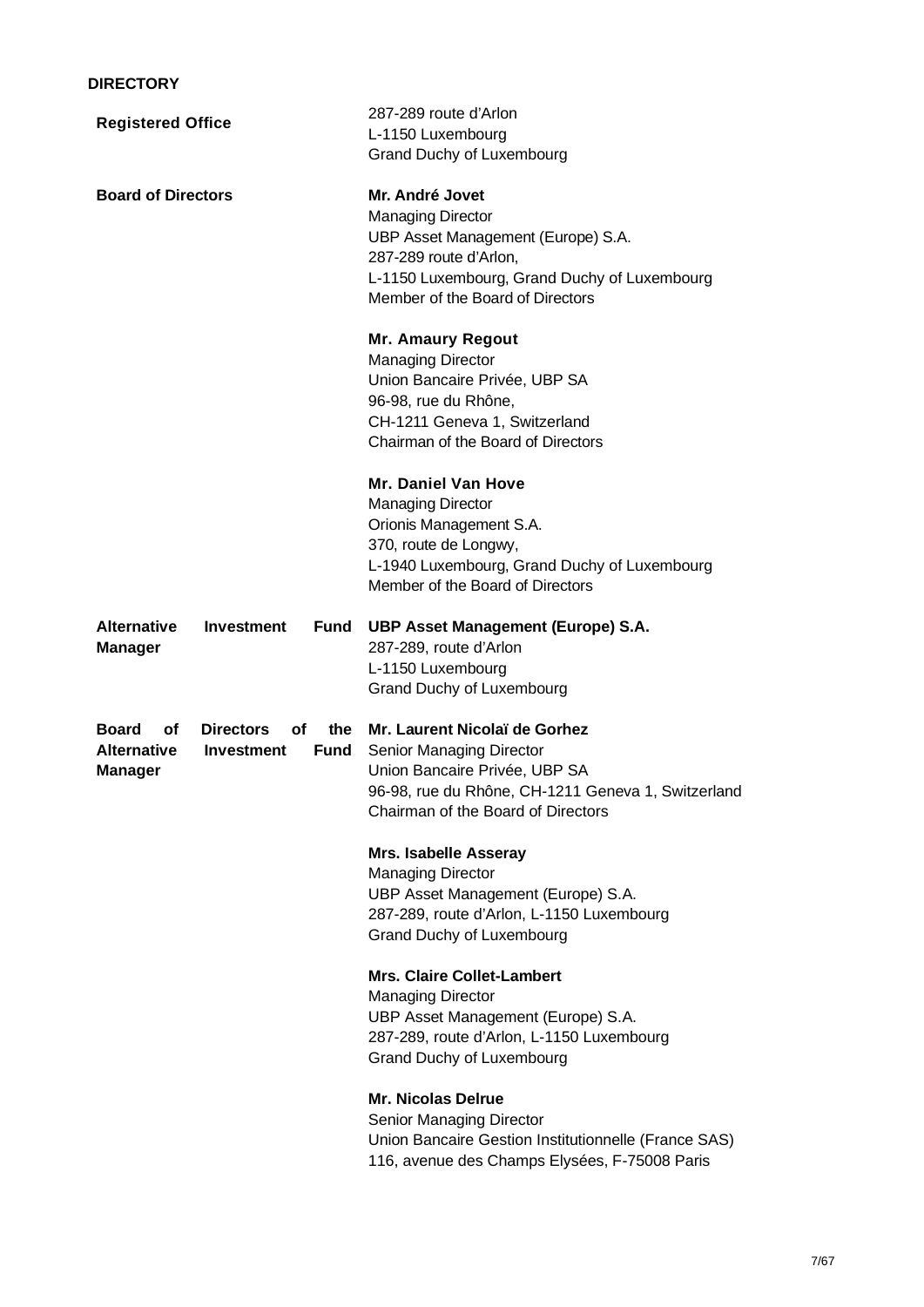|                                                                               | <b>Mr. Nicolas Faller</b><br><b>Executive Managing Director</b><br>Union Bancaire Privée, UBP SA<br>96-98, rue du Rhône, CH-1211 Genève 1, Switzerland       |
|-------------------------------------------------------------------------------|--------------------------------------------------------------------------------------------------------------------------------------------------------------|
|                                                                               | Mr. André Gigon<br>Independent Director<br>Chemin de Grange-Canal, 48<br>CH-1224 Chêne-Bougeries, Switzerland                                                |
|                                                                               | Mr. Dominique Leprévots<br>Senior Managing Director<br>Union Bancaire Gestion Institutionnelle (France) SAS<br>116, avenue des Champs Elysées, F-75008 Paris |
| <b>Conducting</b><br><b>Officers</b><br>οf<br>the                             | Mrs. Isabelle Asseray                                                                                                                                        |
| <b>Alternative</b><br><b>Investment</b><br><b>Fund</b><br><b>Manager</b>      | Mr. Pierre Berger                                                                                                                                            |
|                                                                               | Mrs. Claire Collet-Lambert                                                                                                                                   |
|                                                                               | Mr. Claudy Huart                                                                                                                                             |
|                                                                               | Mrs. Sandrine Puccilli                                                                                                                                       |
| <b>Depositary</b>                                                             | <b>BNP Paribas Securities Services, Luxembourg Branch</b><br>60, avenue J.F. Kennedy<br>L-1855 Luxembourg<br><b>Grand Duchy of Luxembourg</b>                |
| <b>Domiciliary Agent</b>                                                      | UBP Asset Management (Europe) S.A.<br>287-289, route d'Arlon<br>L-1150 Luxembourg<br><b>Grand Duchy of Luxembourg</b>                                        |
| <b>Administrative Agent,</b><br><b>Registrar and Transfer Agent</b>           | <b>CACEIS BANK Luxembourg Branch</b><br>5, allée Scheffer<br>L-2520 Luxembourg<br><b>Grand Duchy of Luxembourg</b>                                           |
| <b>Investment Manager</b>                                                     | see Appendix applicable to Sub-Fund                                                                                                                          |
| <b>Investment Adviser</b>                                                     | see Appendix applicable to Sub-Fund (if relevant)                                                                                                            |
| <b>Auditor of the Fund</b>                                                    | Deloitte Audit S. à r. l.<br>20, Boulevard de Kockelscheuer<br>L-1821 Luxembourg<br><b>Grand Duchy of Luxembourg</b>                                         |
| <b>Auditor</b><br>Alternative<br>οf<br>the.<br><b>Investment Fund Manager</b> | <b>Ernst &amp; Young Luxembourg</b><br>35E avenue John F. Kennedy<br>L-1855 Luxembourg<br>Grand Duchy of Luxembourg                                          |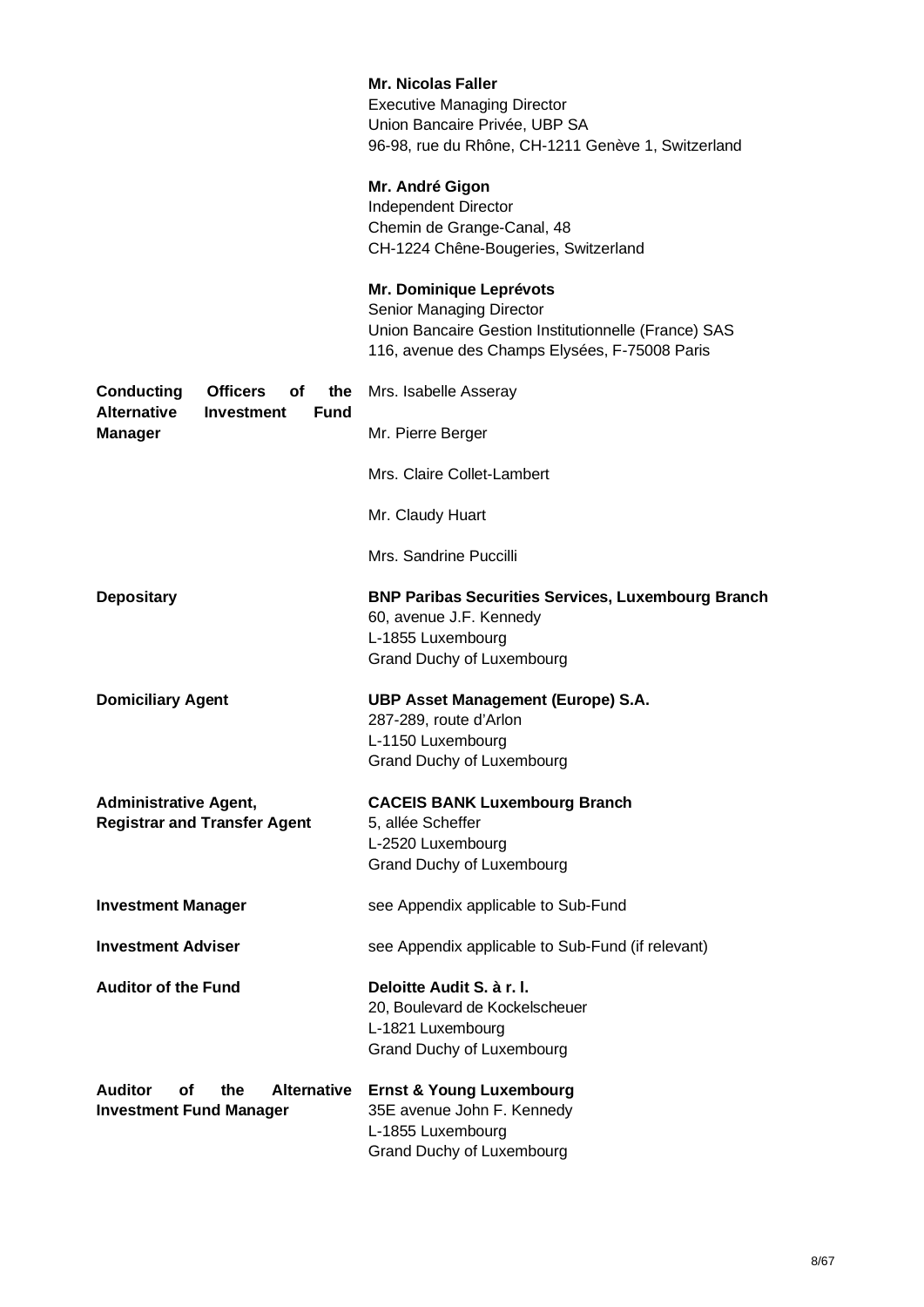# **GLOSSARY OF TERMS**

The following definitions apply throughout this Prospectus unless the context otherwise requires:

| "Administrative Agent"   | CACEIS BANK Luxembourg Branch.                                                                                                                                                                                                                                                                                                                                                                                                              |
|--------------------------|---------------------------------------------------------------------------------------------------------------------------------------------------------------------------------------------------------------------------------------------------------------------------------------------------------------------------------------------------------------------------------------------------------------------------------------------|
| "AIFM"                   | means UBP Asset Management (Europe) SA, 287-289, route<br>d'Arlon, L-1150 Luxembourg, the alternative investment fund<br>manager of the Fund authorised in accordance with Chapter 2 of<br>the AIFM Law of 2013.                                                                                                                                                                                                                            |
| "AIFM Directive"         | means the Directive 2011/61/EU of the European Parliament and<br>of the Council of 8 June 2011 on Alternative Investment Fund<br>Managers.                                                                                                                                                                                                                                                                                                  |
| "AIFM Law of 2013"       | means the Luxembourg law of 12 July 2013 on alternative<br>investment fund managers.                                                                                                                                                                                                                                                                                                                                                        |
| "AIFM Regulation"        | means the Commission Delegated Regulation (EU) No 231/2013<br>of 19 December 2012 supplementing Directive 2011/61/EU of the<br>European Parliament and of the Council with regard to<br>operating conditions,<br>exemptions,<br>general<br>depositaries,<br>leverage, transparency and supervision.                                                                                                                                         |
| "AIFM Rules"             | means the corpus of rules formed by the AIFM Directive, the<br>AIFM Regulation and any binding guidelines or other delegated<br>acts and regulations issued from time to time by the EU relevant<br>authorities pursuant to the AIFM Directive and/or the AIFM<br>Regulation, as well as by any national laws and regulations (such<br>as the AIFM Law of 2013) which are taken in relation to (or<br>transposing either of) the foregoing. |
| "Appendix"               | The particular features of each Sub-Fund as disclosed in the<br>specific part of this Prospectus.                                                                                                                                                                                                                                                                                                                                           |
| "Articles"               | The articles of association of the Fund, as amended or restated<br>from time to time.                                                                                                                                                                                                                                                                                                                                                       |
| "Auditor of the Fund"    | Deloitte Audit S. à r.l, réviseur d'entreprises agréé.                                                                                                                                                                                                                                                                                                                                                                                      |
| "Board of Directors"     | means the board of directors of the Fund.                                                                                                                                                                                                                                                                                                                                                                                                   |
| "Business Day"           | As defined in the different Appendices to the present Prospectus.                                                                                                                                                                                                                                                                                                                                                                           |
| "Class"                  | Each class of Shares within a Sub-Fund.                                                                                                                                                                                                                                                                                                                                                                                                     |
| "Constitutive Documents" | The Articles and the Prospectus.                                                                                                                                                                                                                                                                                                                                                                                                            |
| "CSSF"                   | The Commission de Surveillance du Secteur Financier, the<br>Luxembourg regulator of the financial sector, or any successor<br>thereof.                                                                                                                                                                                                                                                                                                      |
| "Depositary"             | <b>BNP Paribas Securities Services Luxembourg.</b>                                                                                                                                                                                                                                                                                                                                                                                          |
| "Domiciliary Agent"      | UBP Asset Management (Europe) S.A.                                                                                                                                                                                                                                                                                                                                                                                                          |
| "EEA"                    | The European Economic Area as constituted from time to time.                                                                                                                                                                                                                                                                                                                                                                                |
| "Eligible Investor"      | Any Investor who qualifies as (i) Professional Investor if such<br>Investor is domiciled in the EEA or (ii) as a Well-Informed Investor<br>if such Investor is domiciled outside the EEA.                                                                                                                                                                                                                                                   |
| "Emerging Countries"     | refers to all countries / markets defined as Emerging Markets and<br>developing economies by the International Monetary Fund.<br><b>Details</b><br>available<br>are<br>on<br>http://www.imf.org/external/pubs/ft/weo/2017/01/weodata/weose                                                                                                                                                                                                  |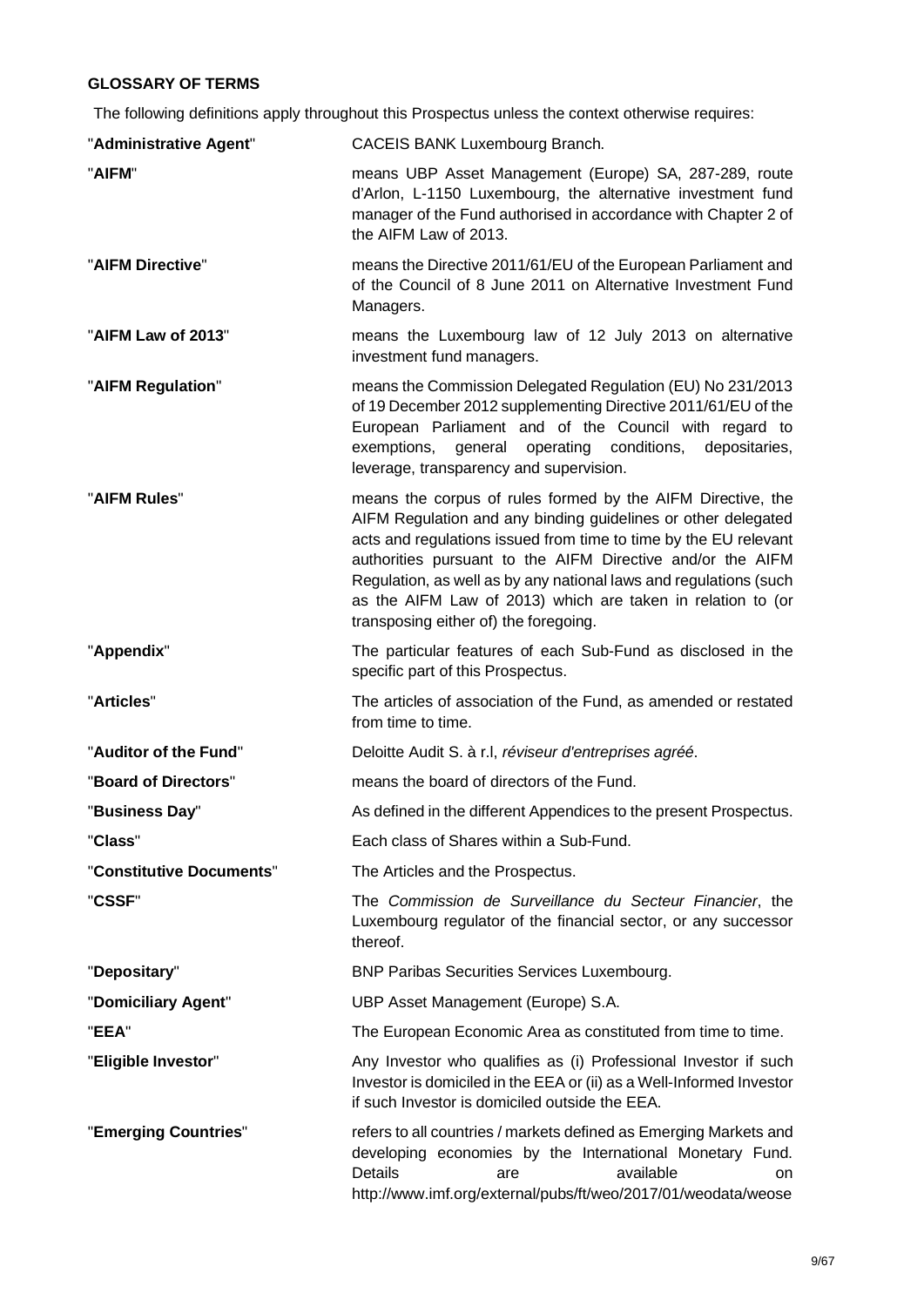|                             | lagr.aspx;                                                                                                                                                                                                                                                                                                                               |
|-----------------------------|------------------------------------------------------------------------------------------------------------------------------------------------------------------------------------------------------------------------------------------------------------------------------------------------------------------------------------------|
| "EU"                        | European Union.                                                                                                                                                                                                                                                                                                                          |
| "Euro"                      | The legal currency of the European Monetary Union.                                                                                                                                                                                                                                                                                       |
| "FATCA"                     | The Foreign Account Tax Compliance provision of the U.S. Hiring<br>Incentives to Restore Employment Act enacted in March 2010.                                                                                                                                                                                                           |
| "Fund"                      | UBP Dedicated SICAV-SIF.                                                                                                                                                                                                                                                                                                                 |
| "GBP"                       | The lawful currency of Great Britain.                                                                                                                                                                                                                                                                                                    |
| "Grand-Ducal Regulation"    | Grand-Ducal regulation, as amended from time to time,<br>determining the legal interest rate in accordance with the<br>Luxembourg law of 18 April 2004 relating to payment periods and<br>default interest.                                                                                                                              |
| "Initiator"                 | Union Bancaire Privée, UBP SA.                                                                                                                                                                                                                                                                                                           |
| "Institutional Investors"   | Investors who qualify as institutional investors according to the<br>Luxembourg laws and regulations.                                                                                                                                                                                                                                    |
| "Investment Fund" or "UCI"  | Any undertaking the sole objective of which is the collective<br>investment in securities, financial instruments and other assets.<br>In the case of a multi-sub-fund structure, each individual sub-<br>fund, provided that the segregation of assets and liabilities of the<br>different sub-funds vis-à-vis third parties is ensured. |
| "Investor"                  | An investor who wishes to subscribe, commits to subscribe or<br>has subscribed to Shares.                                                                                                                                                                                                                                                |
| "Mémorial"                  | The Mémorial C, Recueil des Sociétés et Associations.                                                                                                                                                                                                                                                                                    |
| "Net Asset Value"           | The net asset value of the Fund or of a Sub-Fund as determined<br>pursuant to Section X. "Net Asset Value" of the general part of<br>the Prospectus.                                                                                                                                                                                     |
| "Net Asset Value per Share" | The net asset value per Share of any Class within any Sub-Fund<br>determined in accordance with the relevant provisions described<br>in Section X. "Net Asset Value" of the general part of the<br>Prospectus.                                                                                                                           |
| "Professional Investors"    | Investors who qualify as professional investors under Annex II of<br>Directive 2014/65/EU, as amended.                                                                                                                                                                                                                                   |
| "Prospectus"                | This prospectus, as amended from time to time.                                                                                                                                                                                                                                                                                           |
| "Related Parties"           | Any individual or entities related to the Board of Directors, the<br>Initiator, or their respective shareholders or affiliates.                                                                                                                                                                                                          |
| "RESA"                      | Recueil Electronique des Sociétés et Associations<br>- in<br>Luxembourg.                                                                                                                                                                                                                                                                 |
| "SFDR"                      | Regulation (EU) 2019/2088 of the European Parliament and of<br>the Council of 27 November 2019 on sustainability-related<br>disclosures in the financial services sector (the "Disclosures<br>Regulation"),                                                                                                                              |
| "Shareholders"              | All the shareholders of the Fund, other than the Board of<br>Directors.                                                                                                                                                                                                                                                                  |
| "Shares"                    | Any shares in the Fund from any Class within any Sub-Fund<br>subscribed by any Shareholder.                                                                                                                                                                                                                                              |
| "SIF Law"                   | The Luxembourg law of 13 February 2007 on specialised<br>investment funds, as amended from time to time.                                                                                                                                                                                                                                 |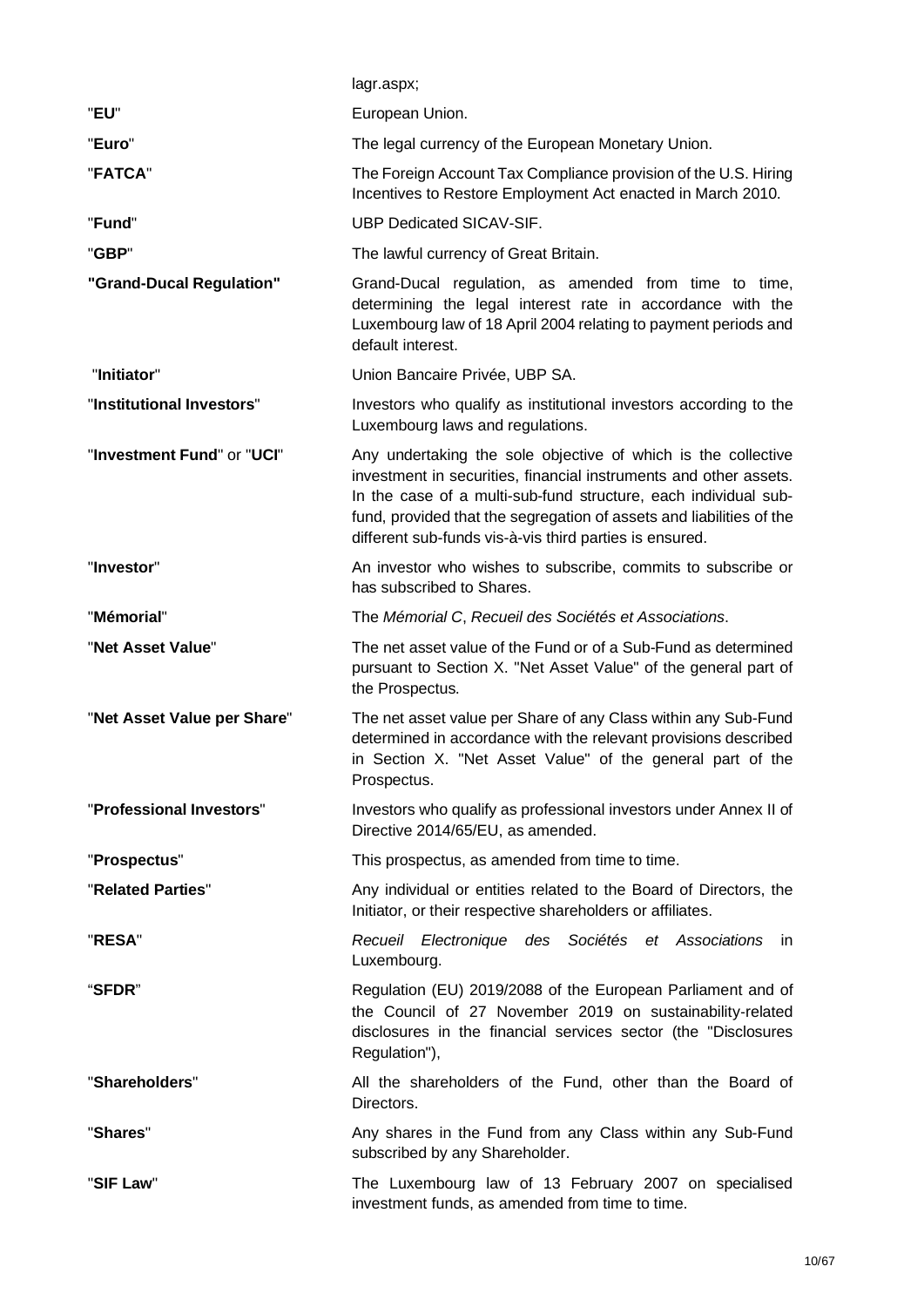| "Sub-Fund"                | A specific portfolio of assets and liabilities within the Fund having<br>its own Net Asset Value and within which Shares may be issued<br>in one or separate Classes.                                                                                                                                                                                                                                                                                                                                                                                                                                                                                                                                                                  |  |  |
|---------------------------|----------------------------------------------------------------------------------------------------------------------------------------------------------------------------------------------------------------------------------------------------------------------------------------------------------------------------------------------------------------------------------------------------------------------------------------------------------------------------------------------------------------------------------------------------------------------------------------------------------------------------------------------------------------------------------------------------------------------------------------|--|--|
| "US"                      | United States of America.                                                                                                                                                                                                                                                                                                                                                                                                                                                                                                                                                                                                                                                                                                              |  |  |
| "USD"                     | The lawful currency of the United States of America.                                                                                                                                                                                                                                                                                                                                                                                                                                                                                                                                                                                                                                                                                   |  |  |
| "Valuation Day"           | The day as at which the Net Asset Value is determined.                                                                                                                                                                                                                                                                                                                                                                                                                                                                                                                                                                                                                                                                                 |  |  |
| "Well-Informed Investors" | Investors within the meaning of article 2 of the SIF Law, i.e. an<br>Institutional Investor, a Professional Investor or any other<br>Investor who has stated in writing that she/he/it adheres to the<br>status of well-informed investor and (a) invests a minimum of<br>Euro 125,000 (or its equivalent in another currency) in the Fund<br>or (b) has been the subject of an assessment made by a credit<br>institution within the meaning of Directive 2006/48/EC, or by an<br>investment firm within the meaning of Directive 2004/39/EC or a<br>management company within the meaning of Directive<br>2009/65/EC certifying his expertise, his experience and his<br>knowledge to adequately appraise an investment in the Fund. |  |  |

The Board of Directors and any other persons involved in the management of the Fund do not need to qualify as Well-Informed Investors to invest in the Fund.

All references herein to time are to Central European Time (CET) unless otherwise indicated.

Words importing the singular shall, where the context permits, include the plural and vice versa.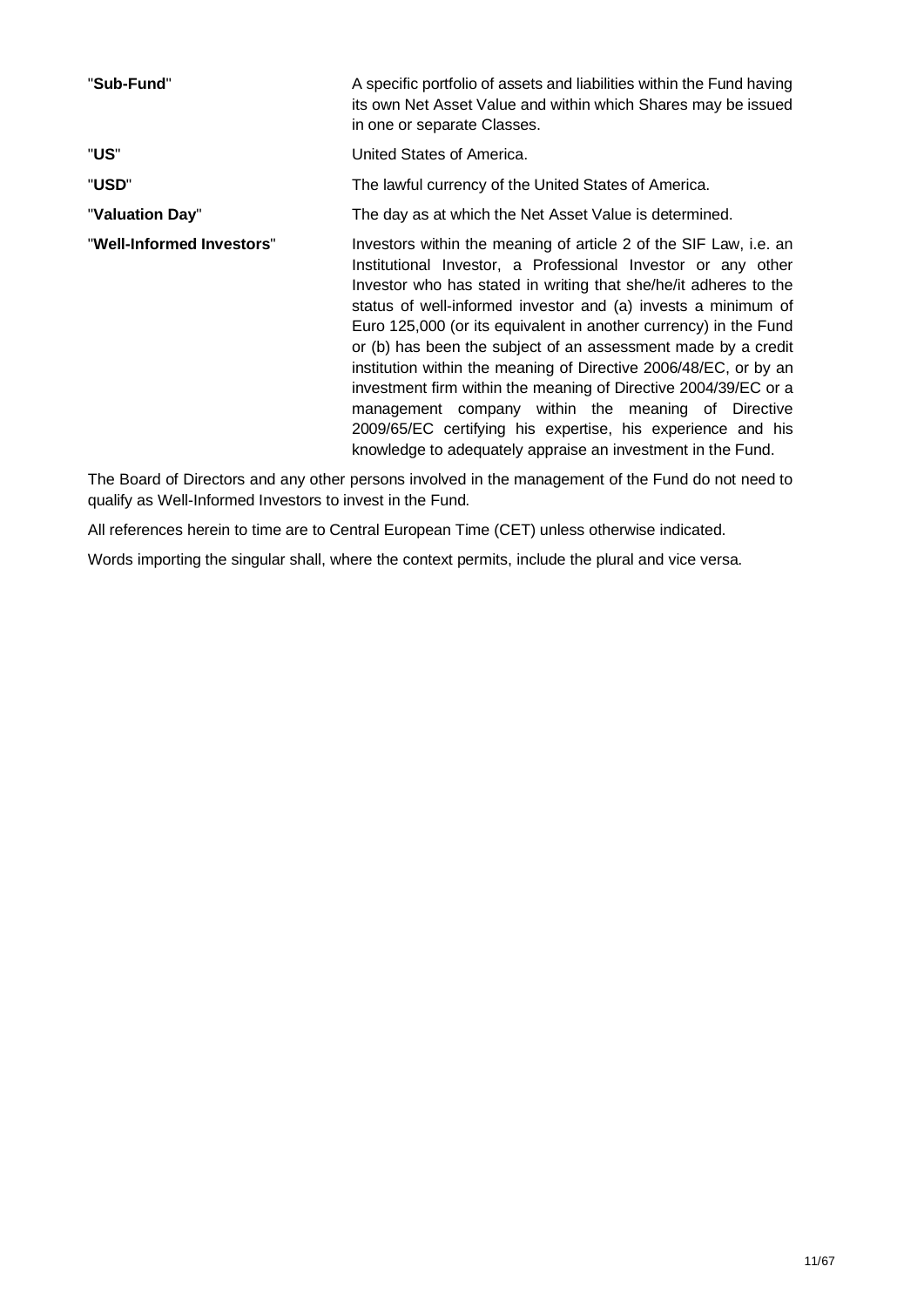## **I. MANAGEMENT AND ADMINISTRATION**

# *A. The Board of Directors*

The Board of Directors is responsible for administering and managing the Fund as well as deciding on the launch of new sub-funds and implementing/adapting their respective investment policies.

## *B. The Alternative Investment Fund Manager*

The Board of Directors has appointed UBP Asset Management (Europe) S.A. to act as its management company and alternative investment fund manager within the meaning of the AIFM Law of 2013 (the "**AIFM**"). To that effect, the Fund entered into an alternative investment fund management agreement (the "**Management Agreement**") concluded for an indefinite period. The Management Agreement may be terminated by either of the two parties subject to three months' prior notice. Under the Management Agreement, the AIFM receives an appropriate management fee as remuneration for its services as AIFM of the Fund. The AIFM also receives a service fee out of which it remunerates the Administrative Agent, Registrar and Transfer Agent and the Depositary of the Fund (the "**Service Fee**").

UBP Asset Management (Europe) S.A., was incorporated on 17 May 2013 for an indefinite period, as a "société anonyme" ("public limited company") governed by the laws of the Grand Duchy of Luxembourg and is authorised as a management company under Chapter 15 of the Luxembourg law dated 17 December 2010 relating to undertakings for collective investment, as amended or supplemented from time to time (the "**Law of 2010**") and as alternative investment fund manager under Chapter 2 of the AIFM Law of 2013. The AIFM is wholly owned by Union Bancaire Privée, UBP SA Geneva.

Under the terms of the Management Agreement and in accordance with Annex I of the AIFM Law of 2013, the AIFM is in charge of the investment management (i.e. portfolio and risk management) and additionally the administration, marketing and other activities related to the assets of the Fund.

Furthermore, the AIFM may, pursuant to the Management Agreement and in accordance with the AIFM Law of 2013 and the AIFM Regulation delegate under its sole responsibility all or parts of the aforementioned duties to third parties duly authorised to perform such functions.

The AIFM holds appropriate additional own funds in accordance with the provisions of the AIFM Law of 2013 and the AIFM Regulation to cover any potential professional liability resulting from its activities as AIFM.

# *C. The Investment Manager*

The AIFM may appoint third parties, as mentioned in the relevant Appendix to act as investment manager performing the day-to-day investment and reinvestment of the assets of the Fund (the "**Investment Manager**"). The Investment Manager receives an appropriate investment management fee.

In accordance with the provisions of the AIFM Law of 2013 and the AIFM Regulation, the Investment Manager may subcontract all or part of its duties to one or more third parties of its choice, at its own cost and whilst retaining responsibility.

## *D. The Depositary*

BNP Paribas Securities Services, Luxembourg Branch is appointed depositary of the Fund (the "**Depositary**") as of 3rd October 2016 under the terms of a written agreement between BNP Paribas Securities Services, Luxembourg Branch, the AIFM and the Fund (the "**Depositary Agreement**").

BNP Paribas Securities Services Luxembourg is a branch of BNP Paribas Securities Services SCA, a wholly-owned subsidiary of BNP Paribas SA. BNP Paribas Securities Services SCA is a licensed bank incorporated in France as a *Société en Commandite par Actions* (partnership limited by shares) under No. 552 108 011, authorised by the *Autorité de Contrôle Prudentiel et de Résolution* (ACPR) and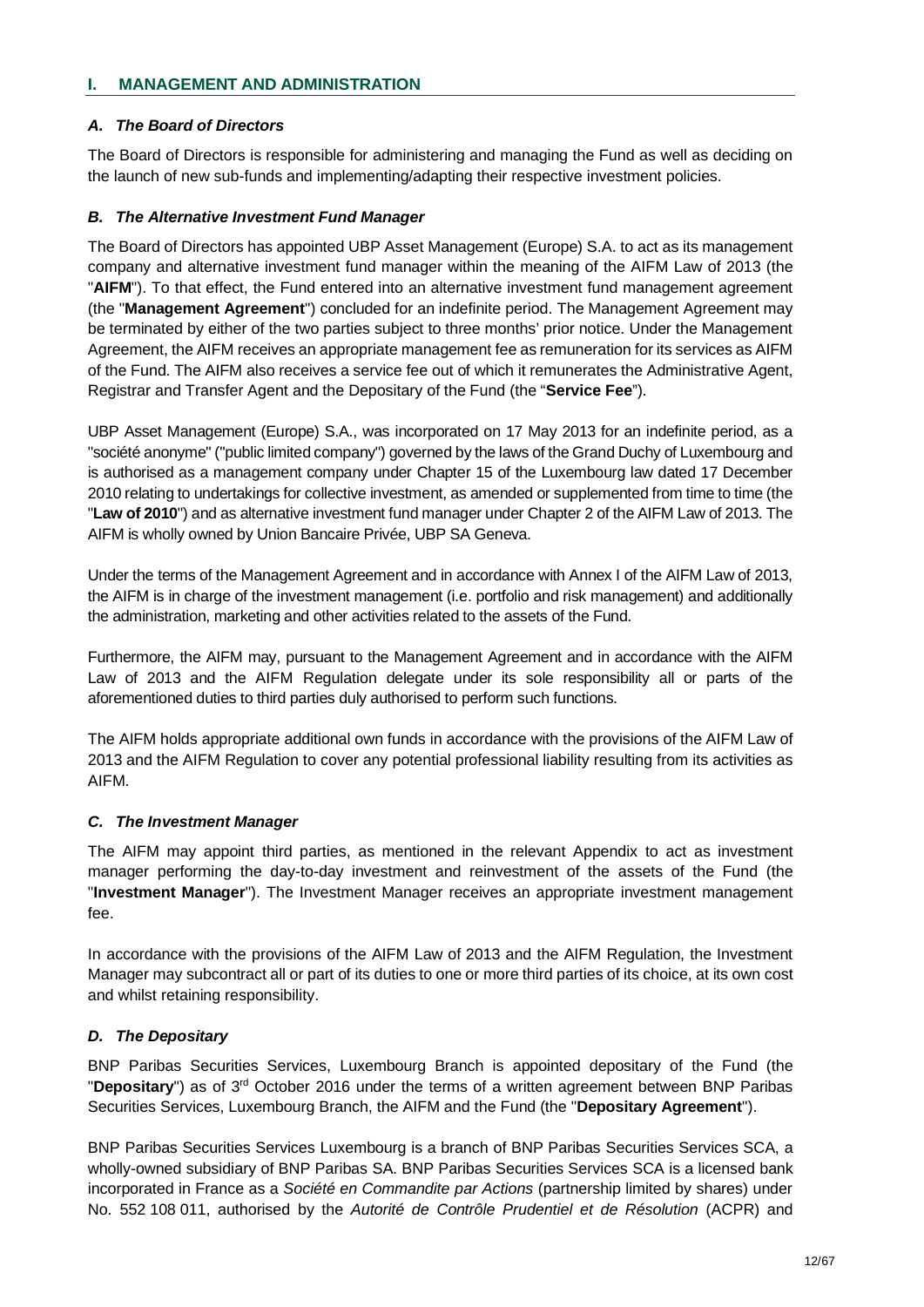supervised by the *Autorité des Marchés Financiers* (AMF), with its registered address at 3 rue d'Antin, 75002 Paris, acting through its Luxembourg Branch, whose office is at 60, avenue J.F. Kennedy, L-1855 Luxembourg, Grand-Duchy of Luxembourg, and is supervised by the *Commission de Surveillance du Secteur Financier* (the "**CSSF**").

The Depositary shall assume its duties and responsibilities and render safekeeping and other services in accordance with the Depositary Agreement, the AIFM Law of 2013 and AIFM Regulation. Accordingly, the Depositary is responsible for the safe-keeping of the Fund's assets and shall ensure an effective and proper monitoring of the Fund's cash flows and oversight of certain transactions and operation related to the Fund. In addition, the Depositary shall:

- a) ensure that the sale, issue, redemption and cancellation of Shares executed by or on behalf of the Fund are carried out in accordance with the law and the Articles;
- b) ensure that the instructions of the Fund are carried out, unless they conflict with applicable Luxembourg law, the Articles and/or this Prospectus;
- c) ensure that in transactions involving the assets of the Fund, the consideration is remitted to it within the usual time limits:
- d) ensure that the value of the Shares is calculated in accordance with Luxembourg law, the Articles, this Prospectus and the procedures laid down in the AIFM Rules;
- e) ensure that the income of the Fund is applied in accordance with its Articles.

In compliance with the provisions of the Depositary Agreement, the AIFM Law of 2013 and the AIFM Regulation, the Depositary may, under certain conditions, delegate part of its safekeeping obligations to third parties as appointed from time to time. The Depositary's liability shall not be affected by any such delegation, unless otherwise specified (see below), but only within the limits as permitted by the AIFM Law of 2013. A list of the sub-custodians is available upon request at the registered office of the Fund, if applicable.

In accordance with the AIFM Law of 2013, the Depositary is liable to the Fund or to the investors of the Fund, for the loss of a financial instrument held by the Depositary itself or a sub-custodian. In the case of such a loss of a financial instrument held in custody, the Depositary shall return a financial instrument of identical type or the corresponding amount to the AIFM acting on behalf of the Fund without undue delay. However, in accordance with the provisions of the AIFM Law of 2013, the Depositary shall not be liable if it can prove that the loss has arisen as a result of an external event beyond its reasonable control, the consequences of which would have been unavoidable despite all reasonable efforts to the contrary. The Depositary shall also be liable to the Fund or to the investors of the Fund for all other losses suffered by them as a result of the Depositary's negligent or intentional failure to properly fulfil its obligations pursuant to the AIFM Law of 2013.

Investors are informed that, to the extent permitted by the AIFM Law of 2013 and the AIFM Regulation, the Depositary will opt for a transfer of liability to the entities to which safekeeping duties are delegated, where applicable.

Where the law of a third country requires that certain financial Instruments be held in custody by a local entity and no local entity satisfies the delegation requirements as set out in the AIFM Law of 2013 and any other applicable rules and regulations, the Depositary may delegate its functions to such a local entity only to the extent required by the law of the third country and only for as long as there are no local entities that satisfy the delegation requirements. At this point in time, no such delegation is made. If such a delegation is made, the Prospectus will be updated accordingly

Investors are invited to consult the Depositary Agreement to have a better understanding and knowledge of the duties and liabilities (and any limitation thereof) of the Depositary.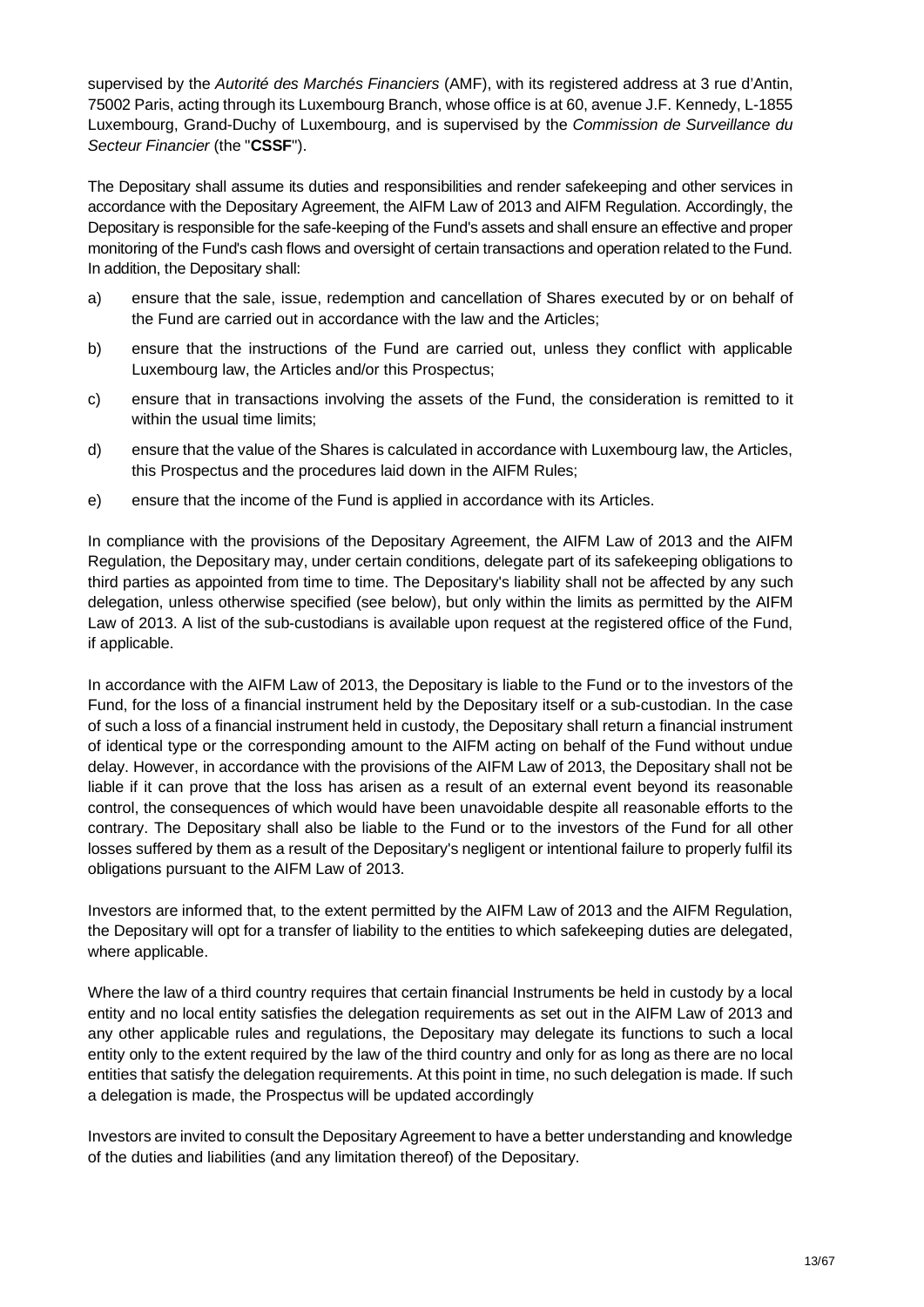The Depositary has no decision-making discretion nor any advice duty relating to the Fund's investments. The Depositary is a service provider to the Fund and is not responsible for the content of this Prospectus and therefore accepts no responsibility for the accuracy of any information contained in this Prospectus or the validity of the structure and investments of the Fund.

The Depositary Agreement may be terminated by either party upon 90 calendar days' prior written notice, according to the terms and conditions as set out in such agreement.

## *E. Administrative Agent and Registrar and Transfer Agent*

CACEIS Bank Luxembourg Branch has been appointed as administrative agent and registrar and transfer agent (the "**Administrative Agent**" and the "**Registrar and Transfer Agent**") under the terms of a written agreement between CACEIS Bank Luxembourg Branch and the Fund (the "**Central Administration Agreement**").

The aforesaid Agreement was concluded for an indeterminate period of time and may be terminated by either party with three months' notice.

The function of central administration agent of the Fund is delegated to CACEIS Bank Luxembourg Branch ("**CACEIS**"), under the supervision of the AIFM. CACEIS is a bank incorporated as a limited company under Luxembourg law with its registered office at 5, allée Scheffer, L-2520 Luxembourg and is a subsidiary of CACEIS France.

As Registrar and Transfer Agent, CACEIS is primarily responsible for the issue, conversion and redemption of Shares and maintaining the register of shareholders of the Fund. As Administrative Agent, CACEIS is responsible for calculating and publishing the net asset value (NAV) of the Shares of each Sub-Fund pursuant to the Law of 2010, the AIFM Law of 2013 and the Articles and for performing administrative and accounting services for the Fund as necessary.

## *F. The Independent Auditor of the Fund*

The Fund has appointed Deloitte Audit Sàrl, 560 rue de Neudorf, L-2220 Luxembourg as independent auditor (The "**Auditor of the Fund**"). The Auditor of the Fund verifies that the annual accounts of the Fund present a true and fair view of the Fund's financial situation and that the management report is in agreement with the accounts.

The Auditor of the Fund must carry out the duties provided by the SIF Law and the AIFM Law of 2013. In this context, the main mission of the Auditor of the Fund is to audit the accounting information given in the annual report.

The Auditor of the Fund is also subject to certain reporting duties vis-à-vis the regulators as more fully described in the AIFM Rules and the SIF Law.

The audited annual report and accounts for each Sub-Fund in respect of each financial year shall be prepared in accordance with LuxGAAP.

# *G. The Domiciliary Agent*

The Fund has moreover appointed UBP Asset Management (Europe) S.A., 287-289, route d'Arlon, L-1150 Luxembourg, Grand Duchy of Luxembourg as domiciliary agent of the Fund (the "**Domiciliary Agent**") under a domiciliation agreement between the Fund and the Domiciliary Agent (the "**Domiciliation Agreement**").

The Domiciliary Agent shall assume its functions and responsibilities in accordance with the provision of the SIF Law.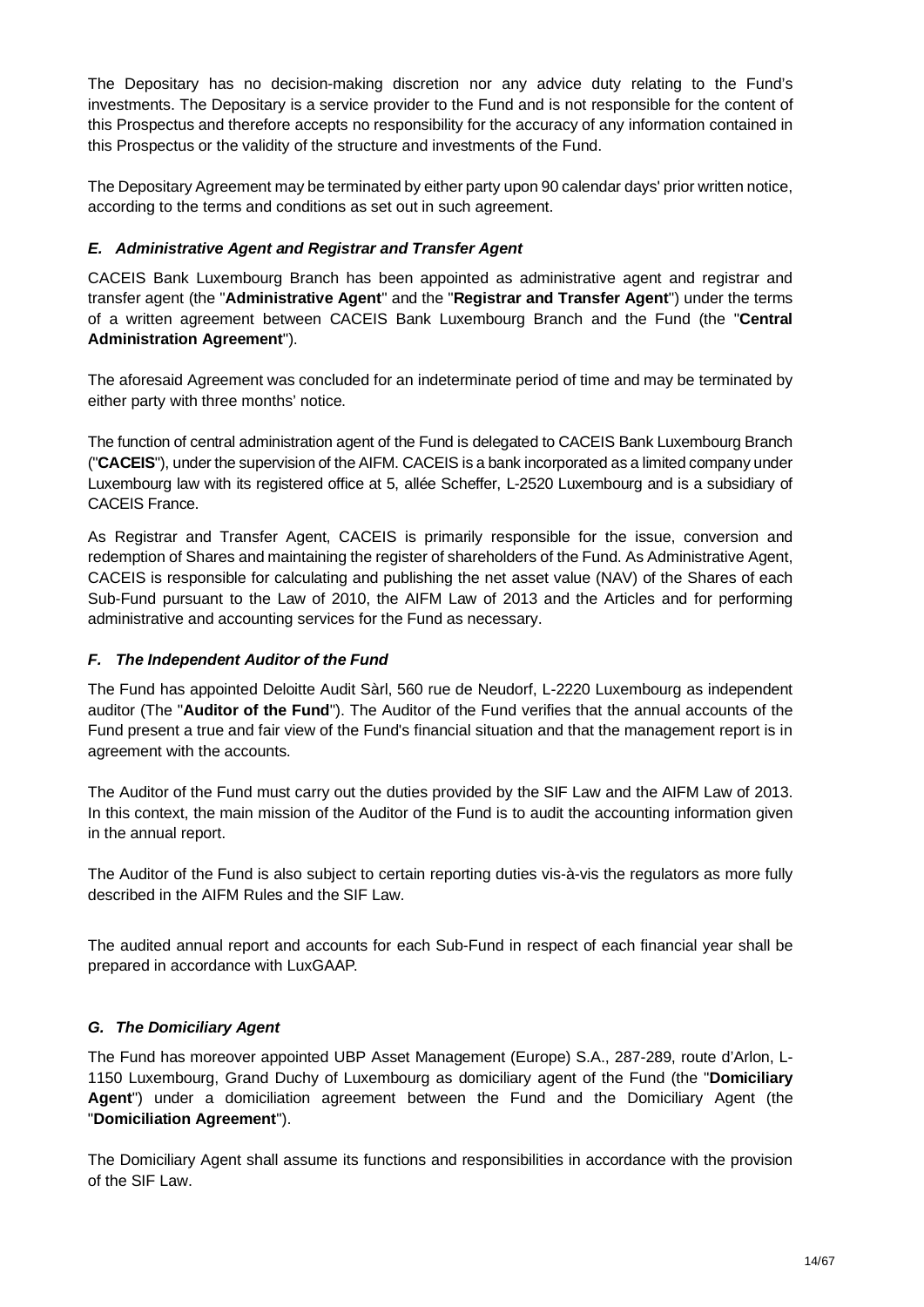## *H. Shareholders' rights against the Fund's services providers*

It should be noted that Shareholders will only be able to exercise their rights directly against the Fund and will not have any direct contractual rights against the service providers of the Fund appointed from time to time. The foregoing is without prejudice to other rights which Investors may have under ordinary rules of law or pursuant to certain specific piece of legislation (such as a right of access to personal data).

## **II. STRUCTURE OF THE FUND**

The Fund is an investment company which was set up for an unlimited duration in Luxembourg in the form of a "*société anonyme*" under the laws of the Grand Duchy of Luxembourg and qualifies as a "*société d'investissement à capital variable – fonds d'investissement spécialisé*" (SICAV-SIF). It also qualifies as an alternative investment fund within the meaning of the AIFM Law of 2013. The Fund is an umbrella fund and as such operates separate Sub-Funds, each of which is represented by one or more Classes of Shares. The Sub-Funds are distinguished by their specific investment policy or any other specific features, as further described in the Appendix to the Prospectus for each Sub-Fund. The Sub-Funds may be either open-ended or closed-ended as specified in the relevant Appendix.

The Fund constitutes a single legal entity, but the assets of each Sub-Fund shall be invested for the exclusive benefit of the Shareholders of the corresponding Sub-Fund and the assets of a specific Sub-Fund are solely accountable for the liabilities, commitments and obligations of that Sub-Fund.

The Shares of the Fund are currently not listed on a stock exchange. The Board of Directors reserves the right to list the Shares of one or several Sub-Funds in the future. In such event, the relevant Appendix to the Prospectus will be amended accordingly.

The Board of Directors may at any time resolve to set up new Sub-Funds and/or create within each Sub-Fund one or more Classes of Shares and this Prospectus will be updated accordingly. The Board of Directors may also at any time resolve to close, temporarily or permanently, a Sub-Fund, or one or more Classes of Shares within a Sub-Fund, to further subscriptions.

The Fund was incorporated in Luxembourg on 5<sup>th</sup> July 2013. The capital of the Fund shall be equal at all times to the net assets of the Fund. The minimum capital of the Fund, as prescribed by the SIF Law, is Euro 1,250,000. The Articles were published in the Memorial on 19<sup>th</sup> July 2013. The Fund is incorporated for an unlimited period.

The Fund is registered with the *Registre de Commerce et des Sociétés*, Luxembourg under number RCS B 178632. The Articles have been deposited with the *Registre de Commerce et des Sociétés*, Luxembourg.

Under Luxembourg law and its Articles, the Fund is authorised to issue an unlimited number of Shares, all of which are without par value.

The reference currency of the Fund is the Euro and all the financial statements of the Fund will be expressed in Euro.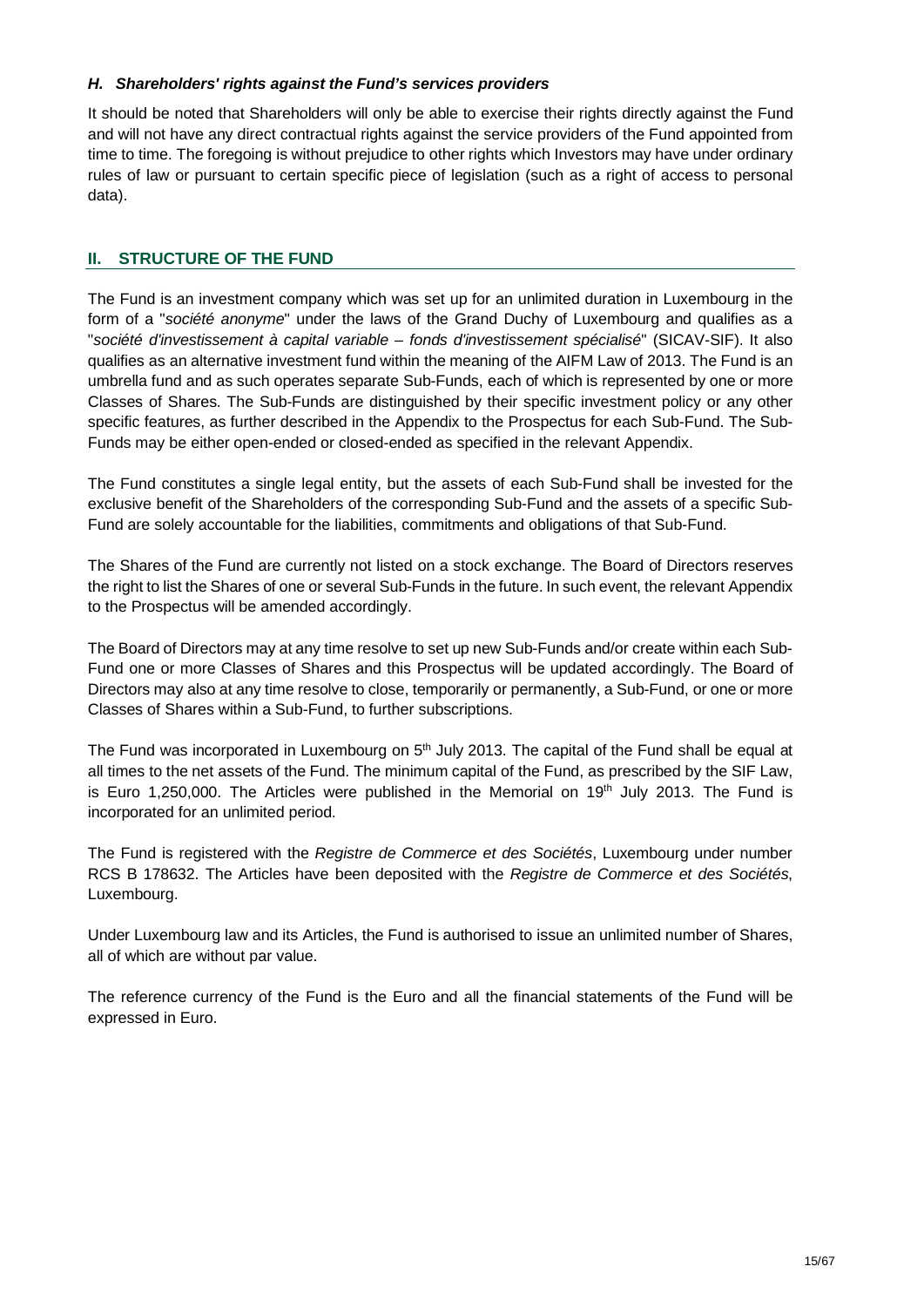The Fund's main objective is to achieve long-term growth of its assets while protecting the invested capital.

Each Sub-Fund shall pursue a distinct investment policy and the investment restrictions may differ for each of them. The investment policy and specific investment restrictions are disclosed for each Sub-Fund in the relevant Appendix to the Prospectus.

#### *SFDR (Sustainable Finance Disclosure Regulation)*

#### **SFDR classification:**

In accordance with Article 6 of SFDR, the AIFM, in consultation with the Investment Managers, has determined that none of the Sub-Funds pursue an investment approach that explicitly promotes environmental or social characteristics nor have sustainable investment as their objective. The Sub-Funds' investment policies do not take into account the EU criteria for environmentally sustainable economic activities.

Notwithstanding this classification, in managing the investments of the Sub-Funds, the Investment Managers take account of certain sustainability risks arising and of the potential financial impact of such risks on the return of an investment.

UBP Group is also signatory of the United Nations Principles for Responsible Investment (UN PRI) since March 2012.

#### **Integration of Sustainability Risks**

By taking sustainability risks into consideration during their investment decision making process, the intention of the Investment Managers is to manage such sustainability risks in a way that those risks do not have a material impact on the performance of the Sub-Funds. The Investment Managers consider certain sustainability risks in their investment decision process and seek to mitigate those risks by complying with the Investment Managers' Responsible Investment Policy, which excludes controversial weapons and other contentious business activities (such as tobacco or thermal coal extraction,  $$ revenue thresholds apply). This policy is available on https://www.ubp.com/en/investmentexpertise/responsible-investment.

#### **Likely impact on returns**

While sustainability factors are considered by the Investment Managers, sustainability risks are currently not likely to have a material impact on the returns of the Sub-Funds considering the integration of the sustainability risks in the investment process and the diversification of the investments.

Assessment of sustainability risks is complex and requires subjective judgments, which may be based on data, which is difficult to obtain and/or incomplete, estimated, out of date or otherwise materially inaccurate. Even when identified, there can be no guarantee that the Investment Managers' assessment will correctly determine the impact of sustainability risks on the Sub-Fund's investments.

## **IV. RISK AND LIQUIDITY MANAGEMENT**

#### **Risk Management**

The AIFM has established and maintains a permanent risk management function that implements effective risk management policies and procedures in order to identify, measure, manage and monitor on an ongoing basis all risks relevant to each Sub-Fund's investment strategy including in particular market, credit, liquidity, counterparty, operational and all other relevant risks.

These risk management policies and procedures include sustainability risks.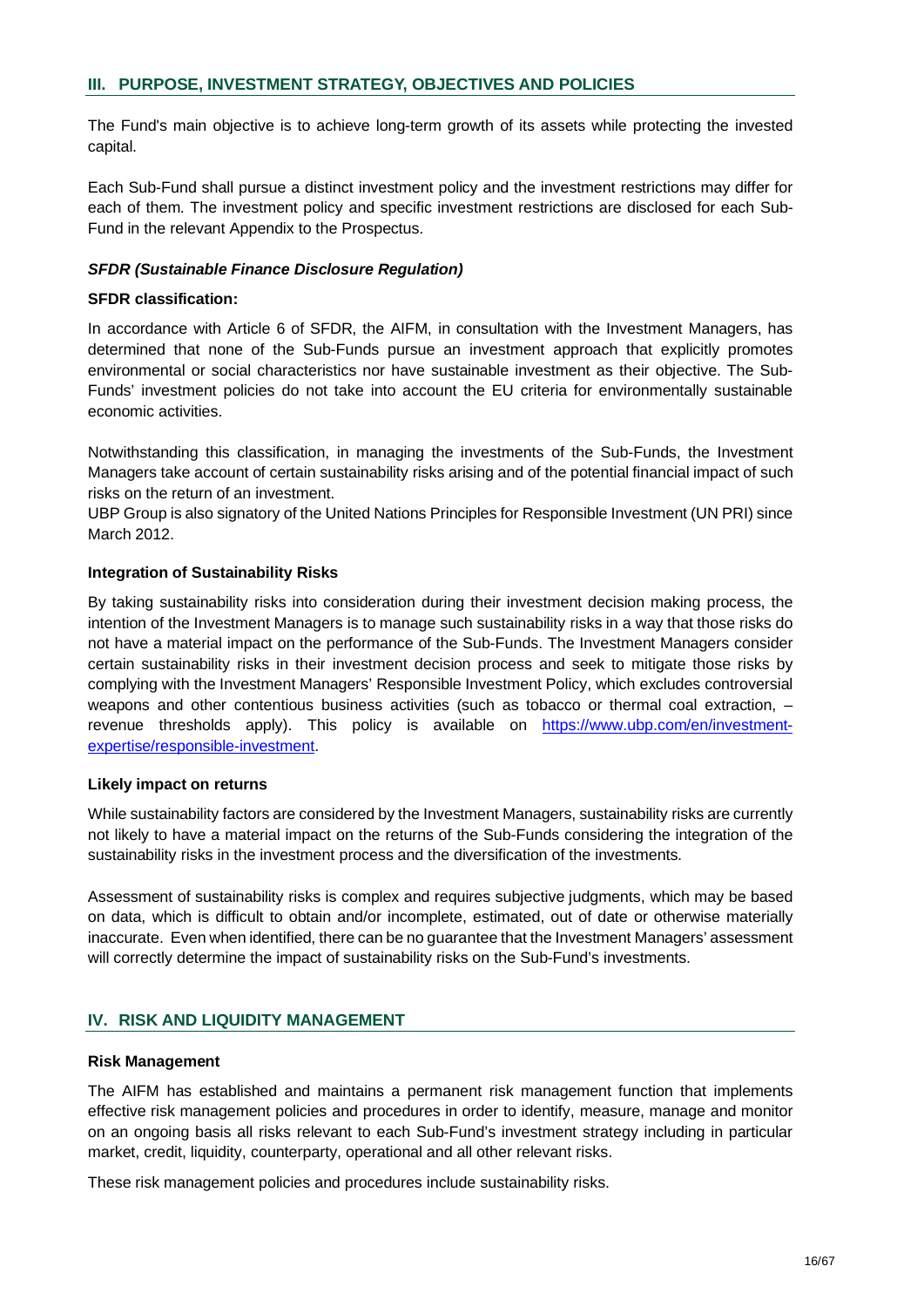The risk profile of each Sub-Fund shall correspond to the size, portfolio structure and investment strategy as specified for each Sub-Fund in the Appendices of this Prospectus.

The Sub-Funds may, for the purpose of hedging and/or efficient portfolio management use all financial derivative instruments in line with their strategy. The AIFM applies a comprehensive process based on qualitative and quantitative risk measures to assess the risks of each Sub-Fund.

The level of leverage employed by the Sub-Funds is calculated in accordance with the gross method and the commitment method as specified in the AIFM Regulation. The respective maximum level of leverage which may be employed by each Sub-Fund under normal market conditions is disclosed in the relevant Appendix of this Prospectus. Such percentages do not constitute investment restrictions and may vary from time to time. Even if the fund is authorized to use derivatives for efficient portfolio management, the main objective of using derivatives instruments is the currency or market hedging.

## **Liquidity Management**

The AIFM employs appropriate liquidity management methods and adopts procedures which enable it to monitor the liquidity risk of each Sub-Fund. The AIFM ensures that, for each Sub-Fund it manages, the investment and financing strategy, the liquidity profile and the redemption policy are consistent. As further described in Section X "Dealing in Shares", section B. "Redemptions" of this Prospectus, point 1.7 "Large Redemptions" of this Prospectus, the Fund may apply gates to handle illiquidity or redemption requests.

## **V. RISK WARNINGS**

The investments of the Fund are subject to market fluctuations and other risks inherent in any investment. It cannot therefore be guaranteed that the investment objectives will be achieved. Investors must therefore be aware that the value of their investment may fall as well as rise and that past performance is not a guide to future performances. General risks may become correlated in a harmful manner in particular when the Sub-Funds do not face normal market conditions. Therefore, in turbulent market times an increase of one of those risks may not only increase the Sub-Funds exposure to other general risks but may also trigger other risks.

# *A. Credit Risks*

Credit risk is a general risk that applies to all investments. It is the risk of loss due a debtor's non-payment of a loan or other obligation (either the principal or interest or both). For the Sub-Funds, the debtor may be either the issuer of an underlying security (the "**issuer risk**") or the counterparty to a transaction, such as an OTC derivative contract, a repurchase or reverse repurchase agreement or a loan of portfolio securities (the "**counterparty risk**"). The debtor may be a government (the "**sovereign risk**"). Credit risk is also the risk of loss due to a credit event, other than the debtor's default of payment, such as, but not limited to, the downgrading of a debtor's credit rating or the rescheduling of a debtor's debt.

- · Issuer risk If an issuer of an underlying fixed income or equity security defaults, the Sub-Fund may lose the full amount invested in such security.
- · Counterparty risk the Sub-Funds may effect "over-the-counter" transactions or deal in "interdealer" markets. This exposes the Sub-Funds to the risk that a counterparty will not settle a transaction in accordance with its terms and conditions because of a dispute over the terms of the contract (whether or not bona fide) or because of a credit or liquidity problem, thus causing the Sub-Funds to suffer a loss which may correspond to the full amount exposed with such counterparty. Such "counterparty risk" is accentuated for contracts with longer maturities where events may intervene to prevent settlement, or where the Sub-Funds have concentrated their transactions with a single or small group of counterparties.
- Sovereign risk where the issuer of the underlying fixed income security is a government or other sovereign issuer, there is a risk that such government is unable or unwilling to meet its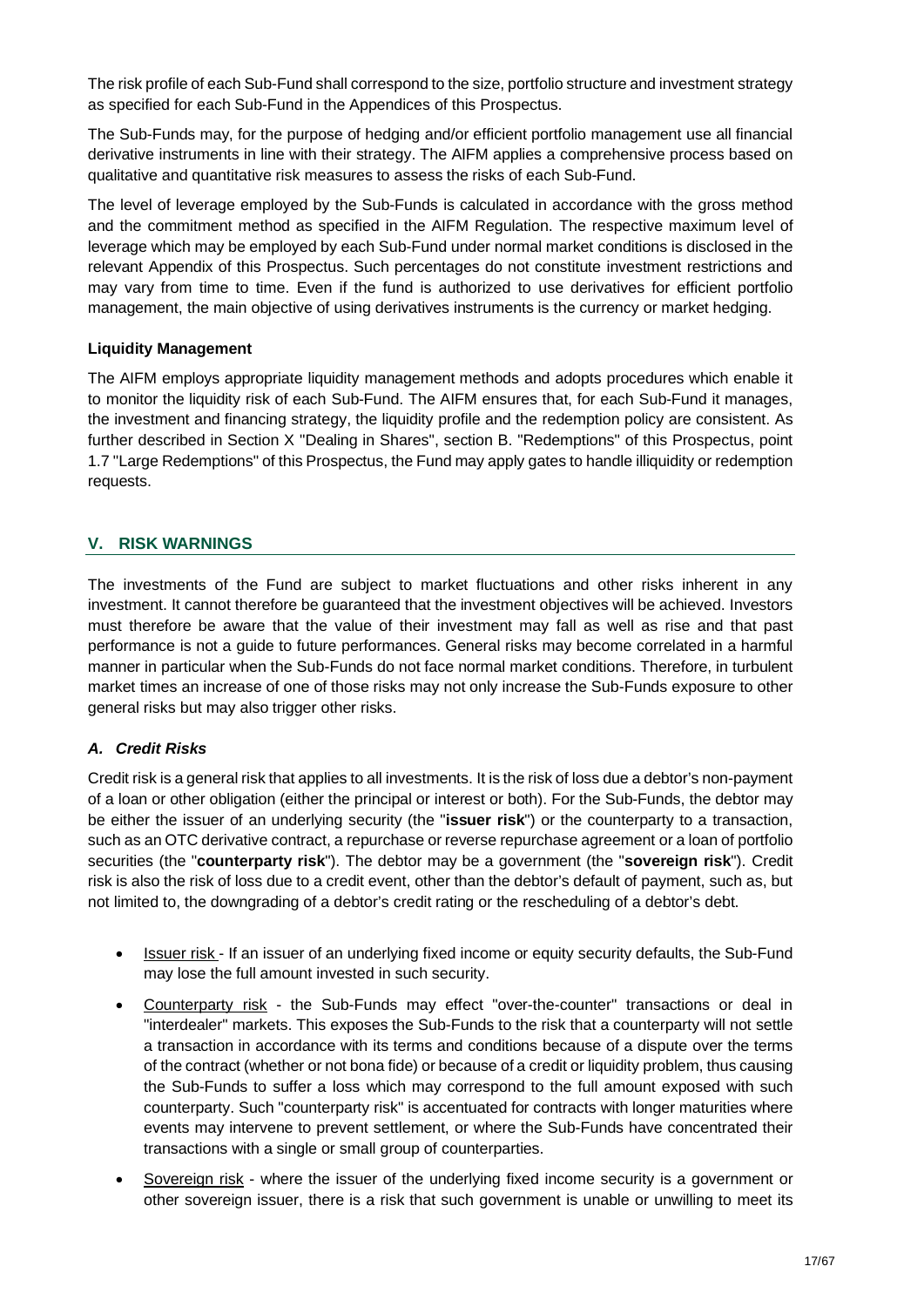obligations, therefore exposing the Sub-Fund to a loss corresponding to the amount invested in such security.

- Systemic risk credit risk may also arise through a default by one of several large institutions that are dependent on one another to meet their liquidity or operational needs, so that a default by one institution causes a series of defaults by the other institutions. This is sometimes referred to as a "systemic risk" and may adversely affect financial intermediaries, such as clearing agencies, clearing houses, banks, securities firms and exchanges, with which the Sub-Funds interacts on a daily basis.
- · Credit Default Swaps ("**CDS**") risks for hedging purposes and within the framework of effective management of the portfolio, the Fund is authorised to use Credit Default Swaps (CDS). These CDS contracts may be entered into only on the basis of standard documents (such as ISDA contracts), and only with first-rate financial institutions specialising in this type of transaction. A Credit Default Swap (CDS) is an over-the-counter (OTC) credit derivative that enables investors to gain/hedge exposure to/from the credit risk of an issuer. An investor can:
	- Buy credit risk by selling credit protection on a CDS
	- Sell credit risk by buying credit protection on a CDS

The CDS market offers a wide range of fixed income instruments on which investors can buy or sell credit risk, such as:

- · Sovereign debt
- · Investment grade credit
- · High yield credit

CDS exposure can be taken on a single issuer or on a pool of issuers in the case of CDS indices.

#### *B. Market and Volatility Risks*

Market risk is a general risk that applies to all investments. It is the risk that the value of an investment will decrease due to moves in market factors such as exchange rate, interest rate, equity or volatility.

Volatility risk is the likelihood of fluctuations in prices, rates or currencies quoted on different markets. Volatility may impact the Net Asset Value of the Sub-Funds in several ways. As market volatility increases so does the volatility of the Net Asset Value per Share.

## *C. Interest Rate Risk*

Interest rate risk is the risk that the value of an investment will decrease, due to the variability of interest rates. When interest rates tend to rise, the value of debt securities tend to fall, as does the Net Asset Value per Share of the Sub-Funds invested in debt securities. Securities with longer durations tend to be more sensitive to changes in interest rates, usually making them more volatile than securities with shorter durations. Duration is a measure of sensitivity of the price (the value of principal) of a fixedincome investment to a change in interest rates.

## *D. Exchange Rate Risk*

Exchange rate risk is a general risk that applies to all Sub-Funds investing in assets in a currency other than its reference currency (the "**foreign currency**"). It is the risk that the value of those assets will decrease, as will the Net Asset Value of the Sub-Fund, due to unfavourable exchange rates. If the currency in which a security is denominated appreciates against the reference currency, the value of the security will increase. Conversely, a decline in the exchange rate of the currency would adversely affect the value of the security. Currency risks are proportional to the amount of assets of each Sub-Fund held in foreign currencies.

The Sub-Funds may offer categories of Shares in an alternative currency. Changes in the exchange rate between the reference currency and such alternative currency may lead to a depreciation of the value of such Shares as expressed in the alternative currency. Even when the exchange rate risk is hedged, there can remain a residual exchange rate risk. Although hedging strategies may not necessarily be used in relation to each Class of a Sub-Fund, the financial instruments used to implement such strategies shall be assets/liabilities of the Sub-Fund as a whole (no segregation between Classes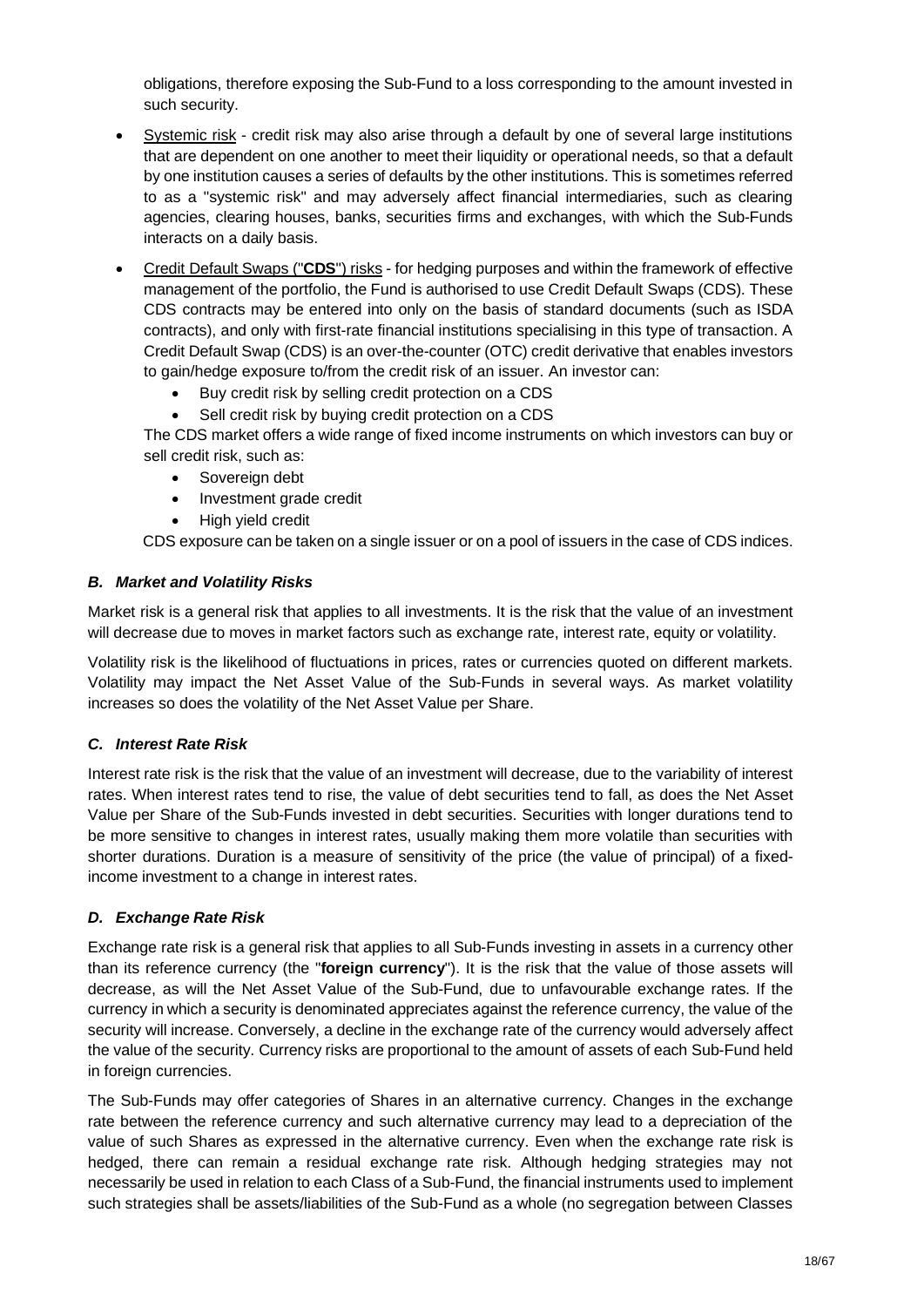with a Sub-Fund).

# *E. Liquidity risks*

Liquidity risk is the risk that a given asset cannot be traded quickly enough without affecting the price of the asset. In normal market conditions, liquidity risk is low as the relevant Sub-Fund may only invest in eligible assets as described in the present Prospectus. In turbulent market times however, low-volume markets make it difficult for the relevant Sub-Funds to sell their assets at their fair price or to sell them at all. Should the Sub-Funds face large redemption requests in turbulent market times, the Board of Directors may take appropriate measures to protect Shareholders' interests.

# *F. Unlisted and/or Illiquid Securities Risks*

A Sub-Fund may invest or hold a limited part of its net assets in securities that are not (or no longer) listed on exchanges or on a regulated market or which may be considered illiquid due to the lack of an active trading market. The Sub-Funds may encounter substantial delays and could incur losses in attempting to sell such securities. Where appropriate, positions in the Sub-Fund's portfolio that are illiquid and do not actively trade will be marked to market, taking into account current market prices, market prices of comparable investments and/or such other factors (e.g. the tenor of the respective instrument) as may be appropriate. To the extent that marking an illiquid investment to market is not practicable, an investment will be carried at fair value, as reasonably determined by the Board of Directors or their delegate. There is no guarantee that fair value will represent the value that will be realized by the Sub-Fund on the eventual disposition of the investment or that would, in fact, be realized upon an immediate disposition of the investment. As a result, an investor redeeming his/her Shares from the Sub-Fund prior to realization of such an investment may not participate in gains or losses thereof.

# *G. Large Redemption Risk*

Large redemptions of Shares in any of the Sub-Funds within a limited period of time might result in the Sub-Fund being forced to liquidate positions more rapidly than would otherwise be desirable, adversely affecting the value of both the Shares being redeemed and the remaining outstanding Shares.

# *H. Hedging Transactions Risk*

The Sub-Funds may hold financial instruments, both for investment purposes and for hedging or efficient portfolio management purposes. The success of the Sub-Funds' or Share categories' hedging strategy will depend, in part, upon the Investment Manager's ability correctly to assess the degree of correlation between the performance of the instruments used in the hedging strategy and the performance of the portfolio investments being hedged. Since the characteristics of many securities change as markets change or time passes, the success of the Sub-Funds' or Share categories' hedging strategy will also be subject to the Investment Manager's ability to continually recalculate, readjust and execute hedges in an efficient and timely manner. While the Sub-Funds or Share categories may enter into hedging transactions to seek to reduce risk, such transactions may result in a poorer overall performance for the Sub-Funds or Share categories than if it had not engaged in such hedging transactions. For a variety of reasons, the Investment Manager may not seek to establish a perfect correlation between the hedging instrument utilised and the portfolio holdings being hedged. Such an imperfect correlation may prevent the Sub-Funds or Share categories from achieving the intended hedge or expose the Sub-Funds or Share categories to risk of loss. The Investment Manager may not hedge against a particular risk because it does not regard the probability of the risk occurring to be sufficiently high as to justify the cost of the hedge, or because it does not foresee the occurrence of the risk.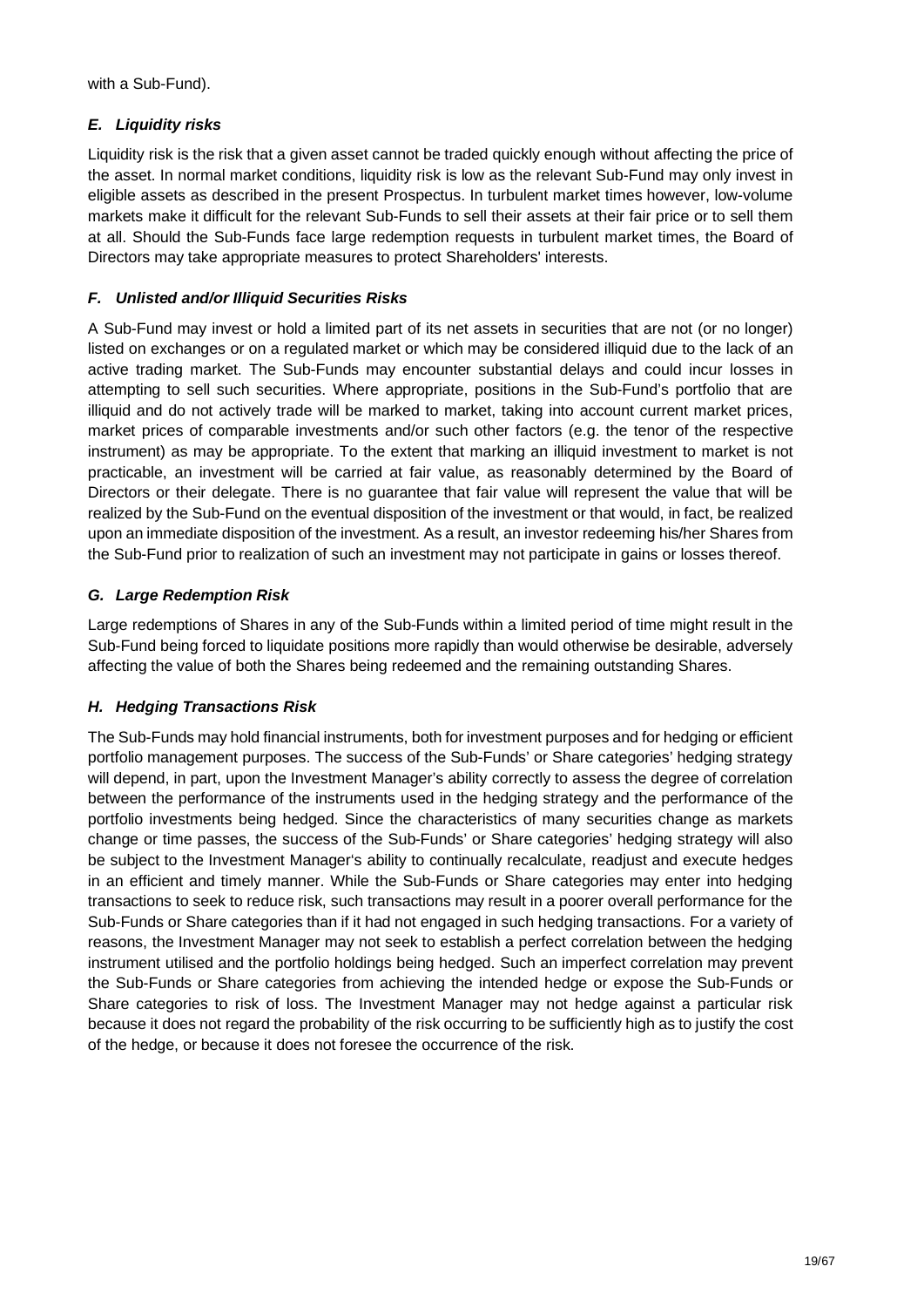# *I. Tax Risk*

Investors should note in particular that the proceeds from the sale of securities in some markets or the receipt of any dividends or other income may be or may become subject to tax, levies, duties or other fees or charges imposed by the authorities in that market, including taxation levied by withholding at source. Tax law and practice in certain countries into which the Sub-Funds invests or may invest in the future cannot be definitively established. It is possible therefore that the current interpretation of the law or understanding of practice might change, or that the law might be changed retroactively. It is therefore possible that the Sub-Funds could become subject to additional taxation in such countries where this is not anticipated either at the date of the Prospectus or when investments are made, valued or disposed of. Any change in taxation legislation could affect the value of the investments held by and the performance of the Fund and/or the Sub-Funds.

# *J. Administrative Agent and Depositary Risk*

The Sub-Funds' operations are carried out by the service providers described in the Prospectus. In the event of bankruptcy or insolvency of a service provider, Investors could experience delays (for example, delays in the processing of subscriptions, conversions and redemption of Shares) or other disruptions.

The Sub-Fund's assets are held in custody by the Depositary and the duly appointed sub-custodians, what exposes the Sub-Funds to risks of loss associated to the depositary function if (1) the Depositary/sub-custodian fails to perform its duties (improper performance) and (2) if the Depositary/sub-custodian defaults.

## *K. Repurchase and Reverse Repurchase Agreement Risk*

A Sub-Fund may enter into repurchase and reverse repurchase agreements. The use of repurchase and reverse repurchase agreements by the Sub-Fund involves certain risks. For example, if the seller of securities to a Sub-Fund under a reverse repurchase agreement defaults on its obligation to repurchase the underlying securities, as a result of its bankruptcy or otherwise, a Sub-Fund will seek to dispose of such securities, which action could involve costs or delays. If the seller becomes insolvent and subject to liquidation or reorganisation under applicable bankruptcy or other laws, a Sub-Fund's ability to dispose of the underlying securities may be restricted. Finally, if a seller defaults on its obligation to repurchase securities under a reverse repurchase agreement, a Sub-Fund may suffer a loss to the extent that it is forced to liquidate its position in the market, and proceeds from the sale of the underlying securities are less than the repurchase price agreed to by the defaulting seller.

# *L. Securities Lending Risk*

The Sub-Funds may lend their portfolio securities. By doing so, the Sub-Funds attempt to increase income through the receipt of interest on the loan. In the event of the bankruptcy of the other party to a securities loan, the Sub-Funds could experience delays in recovering the securities that have been lent. To the extent that the value of the securities the Sub-Funds lent has increased, the Sub-Funds could experience a loss if such securities are not recovered. Collateral will be received by the Sub-Funds and will be maintained at all times in an amount equal to at least 100% of the total valuation of the securities and for the duration of the loan.

## *M. Political and/or regulatory risks*

The value of a Sub-Fund's asset may be affected by uncertainties such as international political developments, changes in government policies, changes in taxation, restrictions on foreign investment and currency repatriation, currency fluctuations and other developments in the laws and regulations of countries in which investment may be made. Furthermore, the legal infrastructure and accounting, auditing and reporting standards in certain countries in which investment may be made may not provide the same degree of investor protection or information to investors as would generally apply in major securities markets.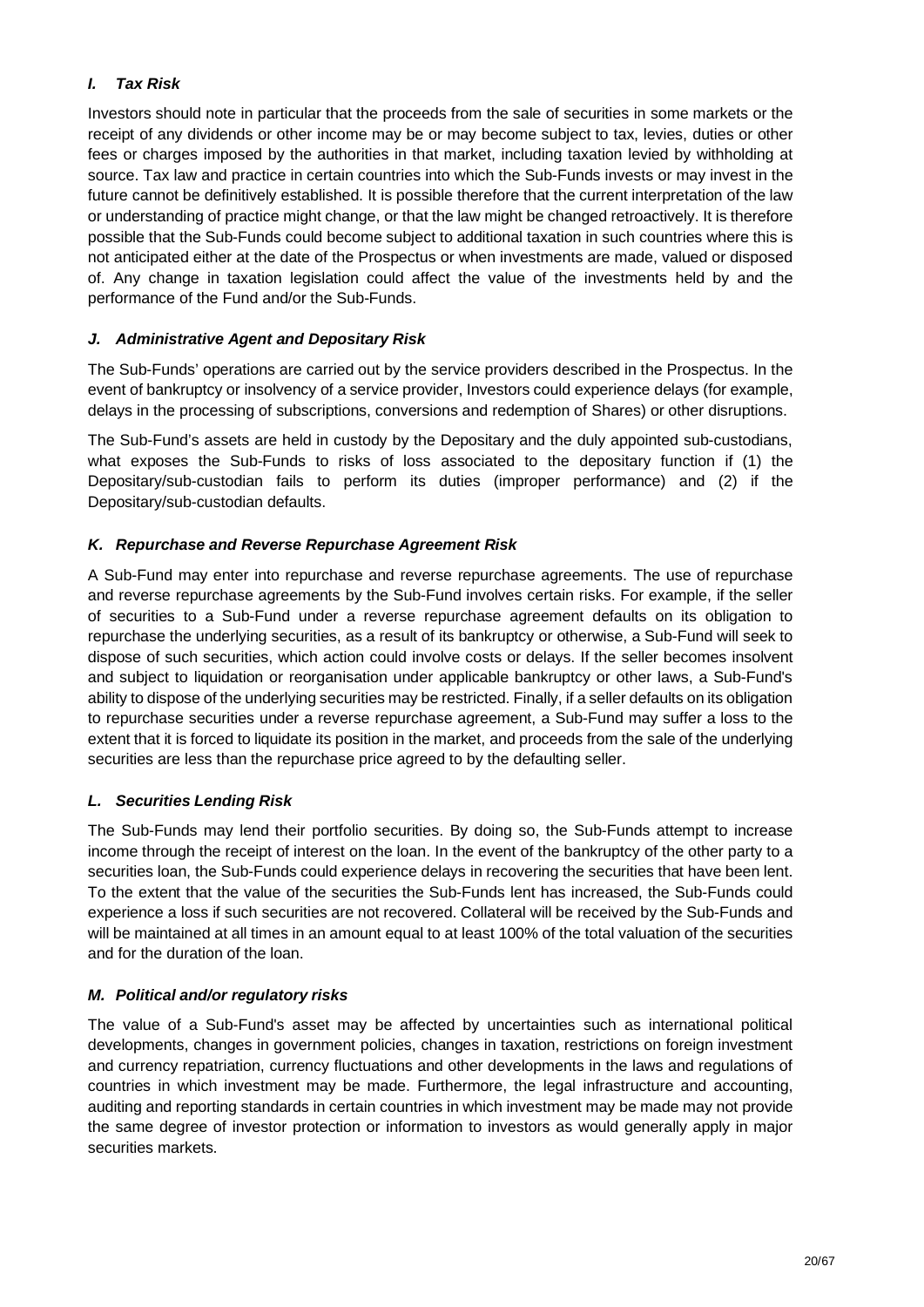## *N. Regulatory supervision*

The Fund qualifies as (i) a "*société d'investissement à capital variable – fonds d'investissement spécialisé*" in accordance with the SIF Law and (ii) as an externally managed alternative investment fund under the AIFM Law of 2013, and as such is subject to a less stringent supervision by the CSSF than the undertakings for collective investment in transferable securities (UCITS) governed by the Law of 2010.

# *O. Endogenous Regulatory Risks*

Although the Fund qualifies as an undertaking for collective investment, subscription for Shares remains reserved to Eligible Investors. The Fund shall therefore not be submitted to the same regime of supervision to the level imposed to other Luxembourg incorporated undertakings for collective investment governed by the Law of 2010 and whose shares may be distributed among the public and which are submitted to a higher degree of risk-spreading.

# *P. Exogenous Regulatory Risks*

Changes in treaties, laws and regulations (or in the interpretation thereof) occurring from time to time in the various jurisdictions in which the Fund will invest may worsen the legal and tax constraints within which the Fund will operate and, as a result, may require structuring and financing alternatives to be identified and implemented and lead to increased legal costs and reduced returns. Any change in law that originates from European Union legislation is likely to affect the laws and regulations of most of the countries in which the Fund plans to invest.

# *Q. Deferral of payment of compulsory redemption price*

Shareholders should be aware that in case of compulsory redemption of their Shares in accordance with this Prospectus, the payment of the redemption price thereof may be delayed in time up and until the date all other Shareholders of the relevant Sub-Fund have received the payment of their liquidation profit at the close of the liquidation of such Sub-Fund.

# *R. Risks linked to the use of derivative instruments and other specific investment techniques and financial instruments*

Careful use of derivative instruments, such as but not limited to options, futures, swaps, CDS, etc., as well as of other specific investment techniques and financial instruments, may well represent a source of advantages, but also involves different risks than those linked to traditional forms of investment that, in certain cases, may even be greater. The following sections present a general description of the risk factors and key aspects concerning the use of derivative instruments as well as other specific investment techniques and financial instruments, which investors must take into consideration before any investment in a Sub-Fund.

Market risks: in general, these risks are linked to all forms of investment; as such, the change in the value of a specific financial instrument may in certain cases go against a Sub-Fund's interests.

Control and supervision: derivative instruments as well as other specific investment techniques and financial instruments represent special products that require different investments techniques and risk analyses than equities and bonds. Using a financial derivative instrument presupposes not only knowledge of the underlying instrument, but also knowledge of the derivative instrument itself, while changes in the value of the latter may not be able to be monitored under all possible market conditions. More specifically, the use and complexity of such products require suitable control mechanisms to be maintained for the supervision of transactions entered into, and the risks incurred by the relevant Sub-Funds in relation to such products and changes in the stock price, interest rate and exchange rate concerned must be able to be determined.

Liquidity risks: there are liquidity risks when a specific security is difficult to buy or sell. If there is a high volume of transactions or if markets are partially illiquid (notably in the event of many instruments traded on an individual basis), it may prove to be impossible to carry out a transaction or unwind a position at a beneficial stock price under certain circumstances.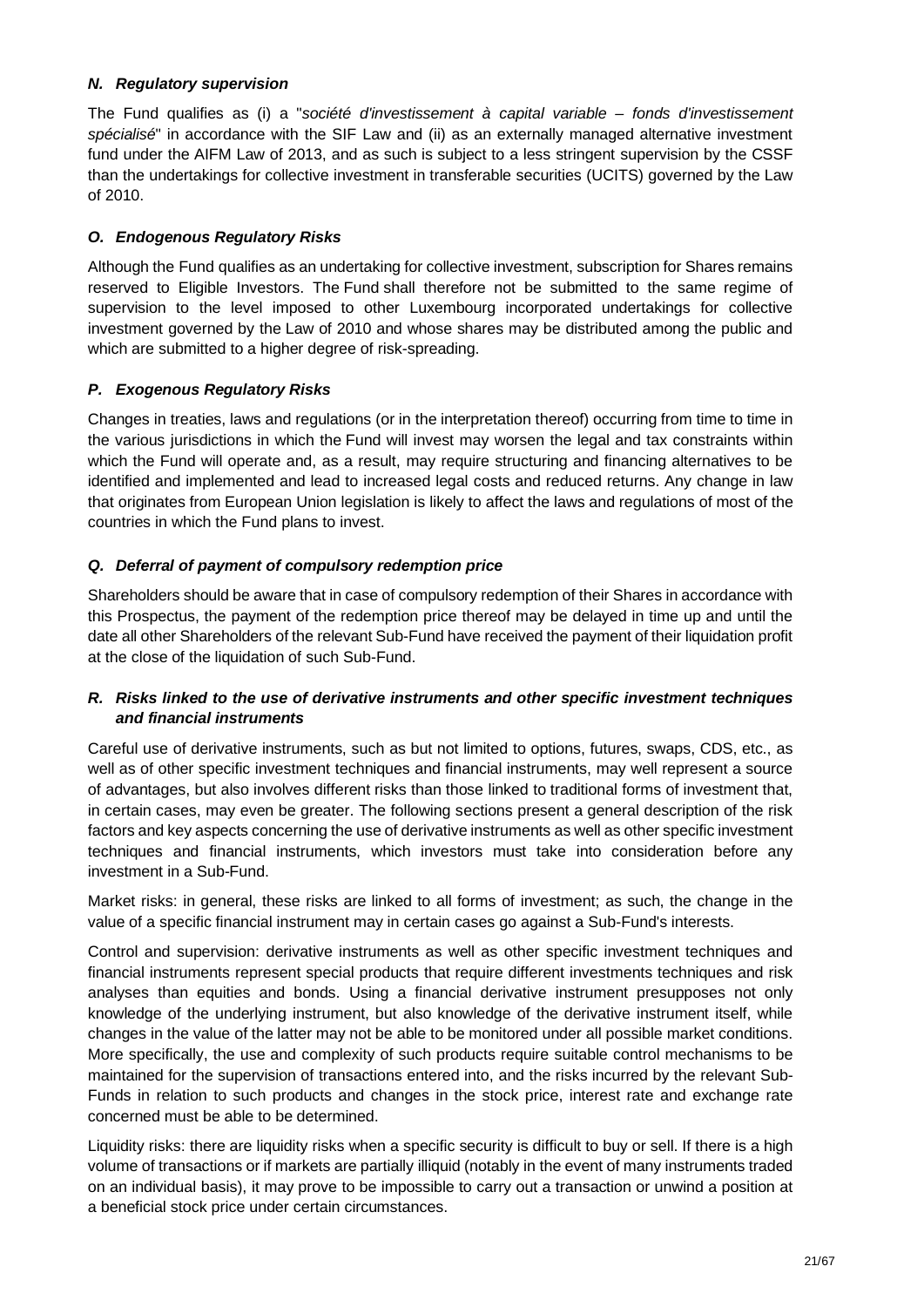Counterparty risks: with derivative instruments traded over the counter, the counterparty for a transaction may not be able to honour its commitments and/or contracts may be cancelled, for instance in the event of bankruptcy, subsequent illegality or changes to the legal prescriptions concerning taxation or the presentation of accounts compared with those in force when entering into the contract linked to overthe-counter derivative instruments.

Other risks: the other risks inherent to the use of derivative instruments as well as other specific investment techniques and financial instruments include the risk of a differing valuation of financial products, resulting from the application of different accredited valuation methods and the lack of any absolute correlation (model risks) between the derivative products and the underlying transferable securities, interest rates, exchange rates and indexes. Many derivative instruments, and particularly over-the-counter derivative instruments, are complex and often valued subjectively. Inaccurate valuations may result in higher cash payments to the counterparty or impairments in value for a Sub-Fund. The derivative instruments do not always fully or even to a great extent reflect changes in the transferable securities, interest rates, exchange rates or indexes which they are supposed to be aligned with. As such, the use of derivative instruments as well as other specific investment techniques and financial instruments by a sub-fund does not necessarily represent an effective means of achieving a Sub-Fund's investment objective and may even prove to be counter-productive.

The Sub-Funds may make use of financial derivative instruments and other efficient portfolio management techniques. The use of such instruments and techniques has a leverage effect, which creates the potential for more significant profits, but also gives rise to a higher risk that losses will exceed the amount invested. The use of leverage therefore increases the overall risk involved in investing in the Fund's Shares.

Shareholders should note that the sum of notional calculation methodology dos not take into account any netting and hedging arrangements a Sub-Fund may have in place. In addition they should note that leverage per se is not an accurate risk indicator. A high degree of leverage does not necessarily imply a higher degree of risk.

# *S. Risks linked to the use of Shanghai-Hong Kong Stock Connect*

Some Sub-Funds may invest and have direct access to certain eligible China A-Shares via the Stock Connect. The Stock Connect is a securities trading and clearing linked program developed by Hong Kong Exchange and Clearing Limited ("HKEx"), Shanghai Stock Exchange ("SSE") and China Securities Depository and Clearing Corporation Limited ("ChinaClear"), with an aim to achieve mutual stock market access between Mainland China and Hong Kong.

The Stock Connect comprises a Northbound Trading Link (for investment in China A-Shares) by which investors, through their Hong Kong brokers and a securities trading service company to be established by the Stock Exchange of Hong Kong Limited ("SEHK"), may be able to place orders to trade eligible shares listed on SSE by routing orders to SSE.

Under the Stock Connect, overseas investors (including the sub-funds) may be allowed, subject to rules and regulations issued/amended from time to time, to trade certain China A-Shares listed on the SSE (the "SSE Securities") through the Northbound Trading Link. The SSE Securities include all the SSElisted China A-Shares that are not included as constituent stocks of the relevant indices but which have corresponding H-Shares listed on SEHK, except (i) those SSE-listed shares which are not traded in RMB and (ii) those SSE-listed shares which are included in the "risk alert board". The list of eligible securities may be changed subject to the review and approval by the relevant People's Republic of China ("PRC") regulators from time to time.

Further information about the Stock Connect is available online at the website: http://www.hkex.com.hk/eng/market/sec\_tradinfra/chinaconnect/chinaconnect.htm

## *T. Principal risks linked to investments in preferred shares*

Subordination risk**:** Issuer's obligations under preferred shares are subordinated in the right of payment to all senior obligations. In the event of bankruptcy, insolvency or liquidation of the issuer the preferred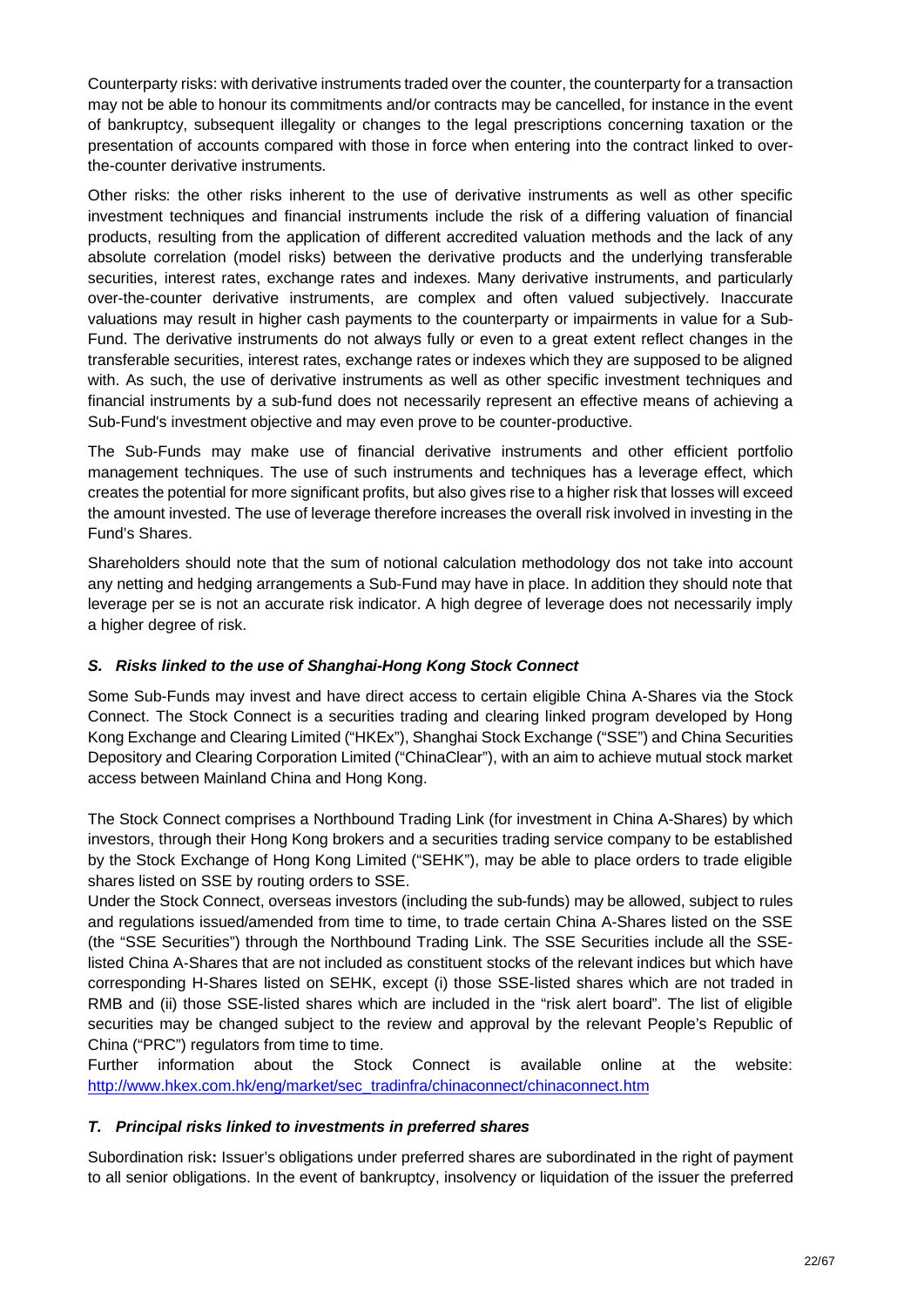shares holders rank behind the senior and subordinated debt in terms of principal repayment from the liquidation proceeds.

Risk related to distribution payments**:** Preferred shares give the issuer an option to cancel any payment of interest any time. In some cases, Interest/ dividend on preferred securities is payable only if declared by the board of directors of the issuer or by a duly authorized committee of the board. In addition, the issuer will pay no dividends/ interest, if its payment would cause it to fail to comply with any applicable law or regulation. Finally, the regulator can, upon its discretion, limit the ability of the issuer to pay distributions on its preferred shares.

Distributions can be halted for very long or even indefinite periods without invoking a default. Any cancellation of distributions represents a forgone payment and will usually not be reimbursed, in case issuer decides to resume the payments at the later stage.

The level of these various risks varies greatly over time. Furthermore the general level of the markets has a significant influence on all these parameters.

## *U. Sustainability risks*

Sustainability risks are environmental, social or governance ("ESG") events or conditions which, if they occur, have or may potentially have significant negative impacts on the assets, financial and earning situation or reputation of a supervised entity. Examples of such risks may include, but are not limited to, climate change, biodiversity, supply chain management, product liability or business ethics.

Furthermore, additional risks may result from the inherent limits of ESG approaches, as there is a lack of standardization in the rules governing ESG criteria and the reporting of ESG indicators by sovereign or corporate entities. There is no guarantee that Sub-Funds which integrate ESG into their investment process will take into consideration all the relevant indicators or that such indicators are all comparable. Furthermore, the Sub-Funds may rely on external ESG research providers for their ESG data. Such data may be incomplete, inaccurate or unavailable and differ from other sources of data. The use of different data sources or providers may ultimately have an impact on the investment universe or on the Sub-Funds' portfolio and performance.

# **VI. OTHER DISCLOSURES**

## **Conflicts of Interest**

The AIFM has put in place efficient organizational and administrative arrangements to identify, prevent, manage and monitor conflicts of interest. Where such arrangements are not sufficient to ensure, with reasonable confidence, that risks of damage to investors' interests will be prevented, the investors will be informed about the general nature or sources of such conflicts of interest appropriately.

The monitoring of potential conflicts of interest arising from transactions with companies associated with the AIFM is primarily carried out through reviewing contracts and corresponding processes on a regular basis.

The AIFM, the Investment Managers, the Depositary and certain distributors are part of Union Bancaire Privée Group (the "**Affiliated Person**"). The Affiliated Person is active in various business activities and may have other direct or indirect interests in the financial markets in which the Fund invests. The Fund will not be entitled to compensation related to such business activities.

The AIFM is not prohibited from entering into any transactions with the Affiliated Person, provided that such transactions are carried out as if effected on normal commercial terms negotiated at arm's length. In such case, in addition to the fees paid to the AIFM or the Investment Managers in relation to the services performed for the Fund, they may also have an arrangement with the issuer, dealer and/or distributor of any products entitling them to a share in the revenue from such products that they purchase on behalf of the Fund.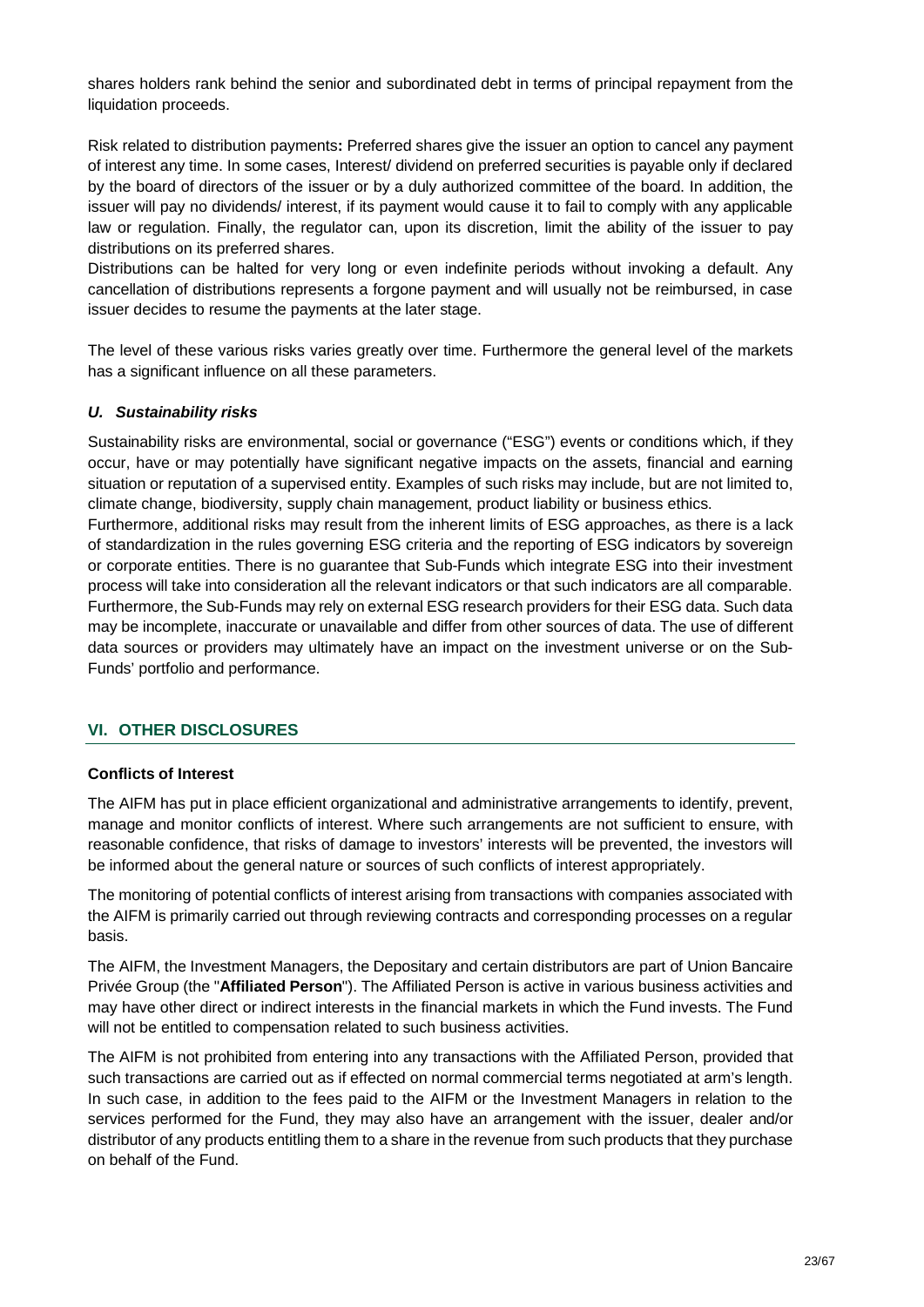Potential conflicts of interest or duties may arise because the Affiliated Person may have invested directly or indirectly in the Fund. The Affiliated Person could hold a relatively large proportion of Shares in the Fund.

Employees and Directors of the Affiliated Person may hold Shares in the Fund. Employees of the Affiliated Person are bound by the terms of the respective policy on personal transactions and conflicts of interest applicable to them.

In the conduct of its business the AIFM and the Affiliated Person's policy is to identify, manage and where necessary prohibit any action or transaction that may pose a conflict between the interests of the Affiliated Persons' various business activities and the Fund or its investors and between the interests of one or more investors and the interests of one or more other investors. The Affiliated Person as well as the AIFM strive to manage any conflicts in a manner consistent with the highest standards of integrity and fair dealing. For this purpose, both have implemented procedures that shall ensure that any business activities involving a conflict which may harm the interests of the Fund or its shareholders, are carried out with an appropriate level of independence and that any conflicts are resolved fairly.

Where such arrangements are not sufficient to ensure, with reasonable confidence, that risks of damage to investors' interests will be prevented, the investors will be informed about the general nature or sources of such conflicts of interest appropriately (e.g. in the notes to the financial statements or reporting of the Fund or on the internet at www.ubp.com).

## **Best Execution**

The AIFM acts in the best interests of the Fund when executing investment decisions. For that purpose it takes all reasonable steps to obtain the best possible result for the Fund, taking into account price, costs, speed, likelihood of execution and settlement, order size and nature, or any other consideration relevant to the execution of the order (best execution). Where the investment management is delegated, the appointed investment manager will be contractually obliged to apply equivalent best execution principles, if he is not already subject to best execution laws and regulations. The best execution policy will be available for investors at the registered office of the Fund.

## **Remuneration**

The AIFM has established a remuneration policy which shall be applicable to all identified staff members as specified in the AIFM Regulation and the ESMA Guidelines on sound remuneration policies under the AIFMD 2013/201. Any relevant disclosures shall be made in the financial statements, if applicable, in accordance with the AIFM Law of 2013.

## **Inducements**

Third parties, including the Affiliated Person, may be remunerated or compensated in monetary form for distribution activities performed in relation to the Sub-Funds. Such remuneration or compensation, if applicable, is generally expressed as a percentage of the annual management fee levied on the Sub-Funds calculated on the Investor's average monthly holdings in the Sub-Funds. Subject to reference to his transactions, an investor may receive further details of such arrangements or any amount received by or shared with such parties on request. Third parties involved in investment management activities of the Sub-Funds, including the Affiliated Person, whether they receive a service from another party or perform a service for the benefit of another party, may also receive from or grant benefits to these other parties in monetary or other form (including, but not limited to, soft dollar commissions, rebates or any other advantages). Such benefits, in monetary or other form, shall be used in the best interest of the Fund, the relevant Sub-Fund(s) and the investors and shall be disclosed to the AIFM. The Fund, the AIFM and the third parties take reasonable steps to ensure that such benefits are not likely to conflict with any duty that the Fund, the AIFM and the third parties is subject to under any relevant legal or regulatory provision.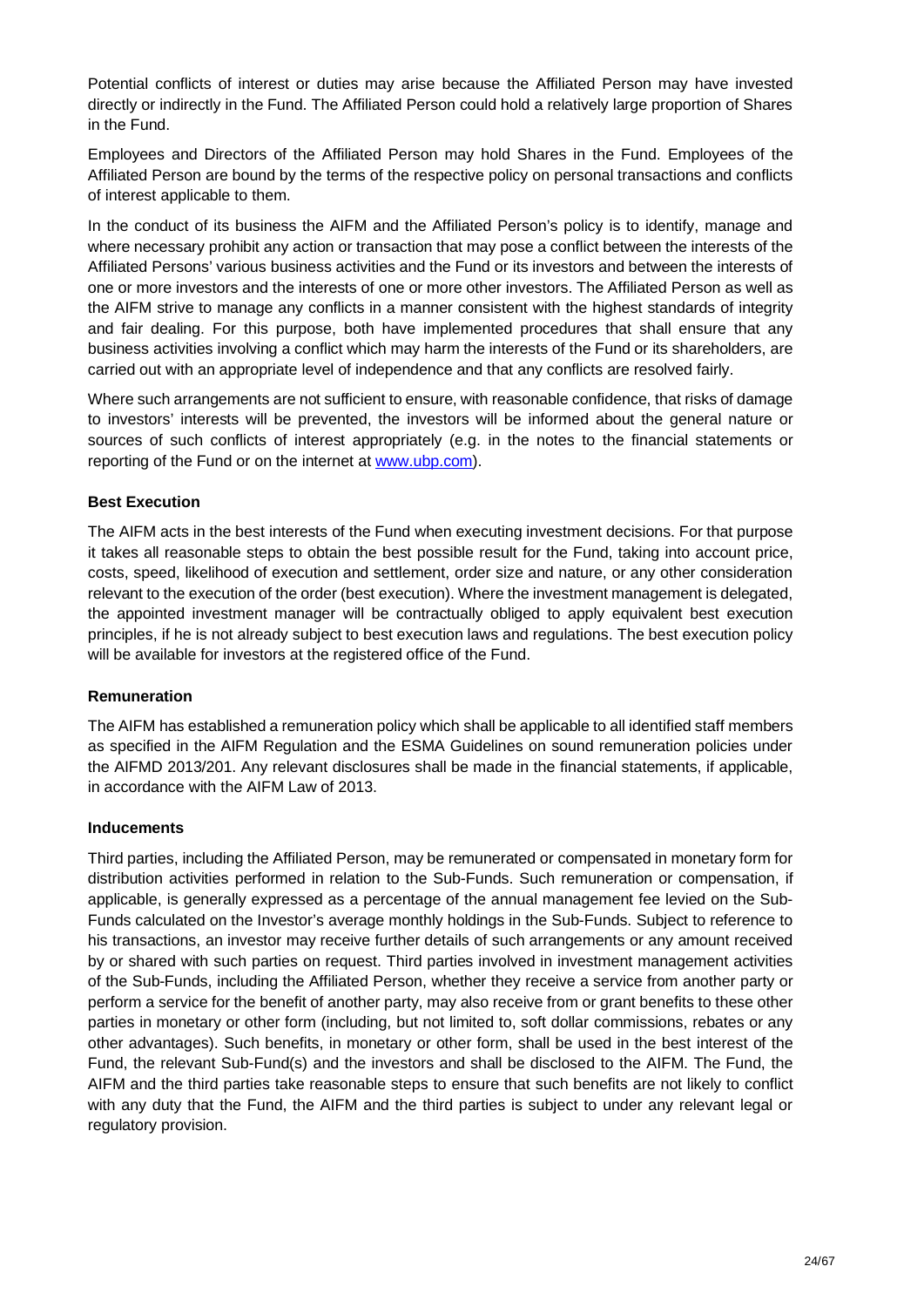#### **Fair and preferential treatment**

Shareholders are being given a fair treatment by ensuring that they are treated in accordance with the applicable requirements of the AIFM Law of 2013 (and notably in adequately implementing the inducement and conflict of interest policies).

Notwithstanding the foregoing paragraph, it cannot be excluded that a Shareholder be given a Preferential Treatment in the meaning of, and to the widest extent allowed by, the Articles. Whenever a Shareholder obtains preferential treatment or the right to obtain preferential treatment, a description of that preferential treatment, the type of Shareholders who obtained such preferential treatment and, where relevant, their legal or economic links with the Fund or the AIFM will be made available at the registered office of the AIFM within the limits required by the AIFM Law of 2013.

## **NAV calculation error and correction of the consequences resulting from non-compliance with investment rules**

NAV calculation error and correction of the consequences resulting from non-compliance with investment rules will be processed in accordance with the CSSF circular 02/77 with the exception of the tolerance threshold that can be modified within reasonable limits by a decision of the Board of Directors.

## **Others**

Furthermore the following disclosures will be made in the annual report or in another appropriate periodic reporting, and where necessary on an ad hoc basis:

- Where available, the historical performance of each Sub-Fund.
- Changes to the Depositary's liability.
- The loss of a financial instrument.
- Any changes to the maximum level of leverage which the Board of Directors may employ on behalf of each Sub-Fund as well as any right of re-use of collateral or any guarantee granted under the leveraging arrangement.
- The total amount of leverage employed by each Sub-Fund.
- Any new arrangements for managing the liquidity of each Sub-Fund.
- The current risk profile of each Sub-Fund and the risk management systems employed by the Board of Directors to manage those risks.
- Any changes to risk management systems employed by the Board of Directors in accordance with point (c) of Article 21(4) of the AIFM Law of 2013 as well as its anticipated impact on each Sub-Fund and their investors.

# **VII. BENCHMARKS / INDICES**

All benchmarks and indices mentioned in the present prospectus fulfil the criteria stated in Article 9 of the Grand-Ducal Regulation of February 8, 2008, namely:

- (i) they are sufficiently diversified, in that the following criteria are fulfilled:
	- a. the index is composed is such a way that price movements or trading activities regarding one component do not unduly influence the performance of the whole index;
	- b. where the index is composed of assets referred to in Article 41 (1) of the amended law of 20 December 2002, its composition is at least diversified in accordance with Article 44 of that law;
	- c. where the index is composed of assets other than those referred to in Article 41 (1) of the amended law of 20 December 2002, it is diversified in a way which is equivalent to that provided for in Article 44 of that law;
- (ii) they represent an adequate benchmark for the market to which they refer, in that the following criteria are fulfilled: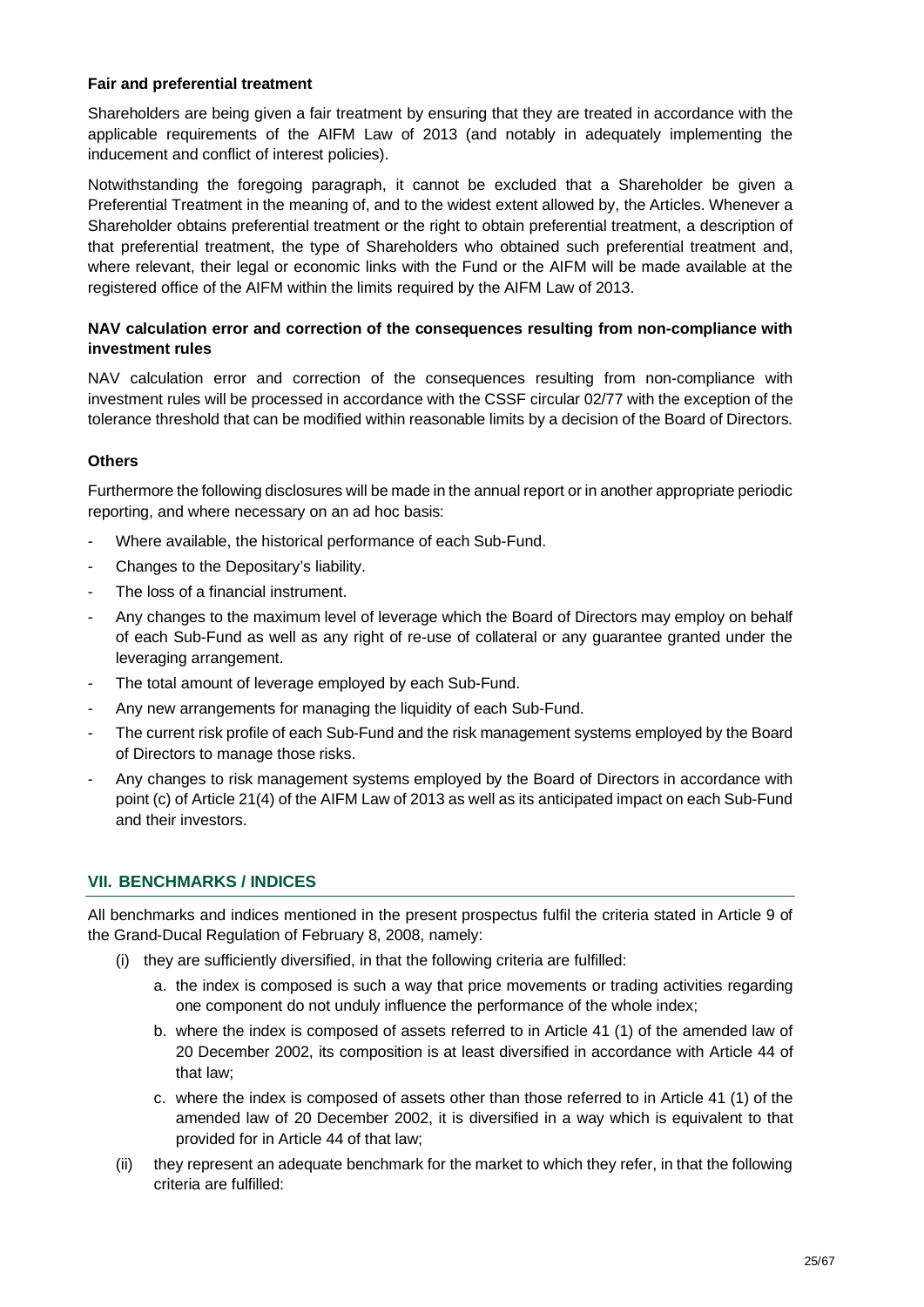- a. the index measures the performance of a representative group of underlyings in a relevant and appropriate way;
- b. the index is revised or rebalanced periodically to ensure that it continues to reflect the markets to which it refers following criteria which are publicly available;
- c. the underlyings are sufficiently liquid, which allows users to replicate the index, if necessary;
- (iii) they are published in an appropriate manner, in that the following criteria are fulfilled:
	- a. their publication process relies on sound procedures to collect prices and to calculate and to subsequently publish the index value, including pricing procedures for components where a market price is not available;
	- b. material information on matters such as index calculation, rebalancing methodologies, index changes or any operational difficulties in providing timely or accurate information is provided on a wide and timely basis.

Where the composition of assets which are used as underlyings by financial derivatives in accordance with Article 41 (1) of the amended law of 20 December 2002 does not fulfil the criteria set out in paragraph (1) of this Article, those financial derivatives shall, where they comply with the criteria set out in Article 8 (1) of this regulation, be regarded as financial derivatives on a combination of the assets referred to in (i), (ii) and (iii) of Article 8 (1) a) of the grand ducal regulation of February 8, 2008.

Under the Regulation (EU) 2016/1011 of the European Parliament and of the Council of 8 June 2016 on indices used as benchmarks in financial instruments and financial contracts or to measure the performance of investment funds (the "Benchmarks Regulation"), benchmark administrator shall apply for registration by January 1, 2020. Upon such registration, the benchmark administrator and/or the benchmark will appear on the register of register of administrators and benchmarks maintained by ESMA (the "Register"). Such list is available on https://registers.esma.europa.eu/publication/

Benchmark administrators not located in the EU whose indices are used by the Fund benefit from the transitional arrangements afforded under the Benchmark Regulation and accordingly may not appear on the Register.

|                           | <b>Benchmark</b> |                                                              |                                |  |
|---------------------------|------------------|--------------------------------------------------------------|--------------------------------|--|
| Sub-fund                  | Name             | Administrator                                                | Administrator<br><b>Status</b> |  |
| <b>CREDIT INCOME PLUS</b> | Markit CDX.NA.IG | <b>HIS Markit Benchmark</b><br><b>Administration Limited</b> | Registered                     |  |
| <b>CREDIT INCOME PLUS</b> | Markit CDX.NA.HY | <b>HIS Markit Benchmark</b><br>Administration Limited        | Registered                     |  |

As at the date of this prospectus, the following benchmarks are used:

The AIFM maintains a written plan setting out the actions that will be taken in the event that a benchmark materially changes or ceases to be provided in accordance with article 28 of the Benchmark Regulation. The content of such plan can be provided free of charge upon request at the registered office of the AIFM.

The Sub-Fund's investment objective does not aim to replicate the benchmarks nor are the benchmarks intended to define the sub-fund's investment universe. Benchmarks may not be representative of the sub-fund's risk profile.

The Board of Directors may replace the benchmark if it undergoes substantial modifications or ceases to be published. Should that happen, a notice will be sent to the shareholders and the Prospectus will be updated. When used, the benchmark will be specified in the investment policy of the concerned subfund or in the "PERFORMANCE FEE" Chapter.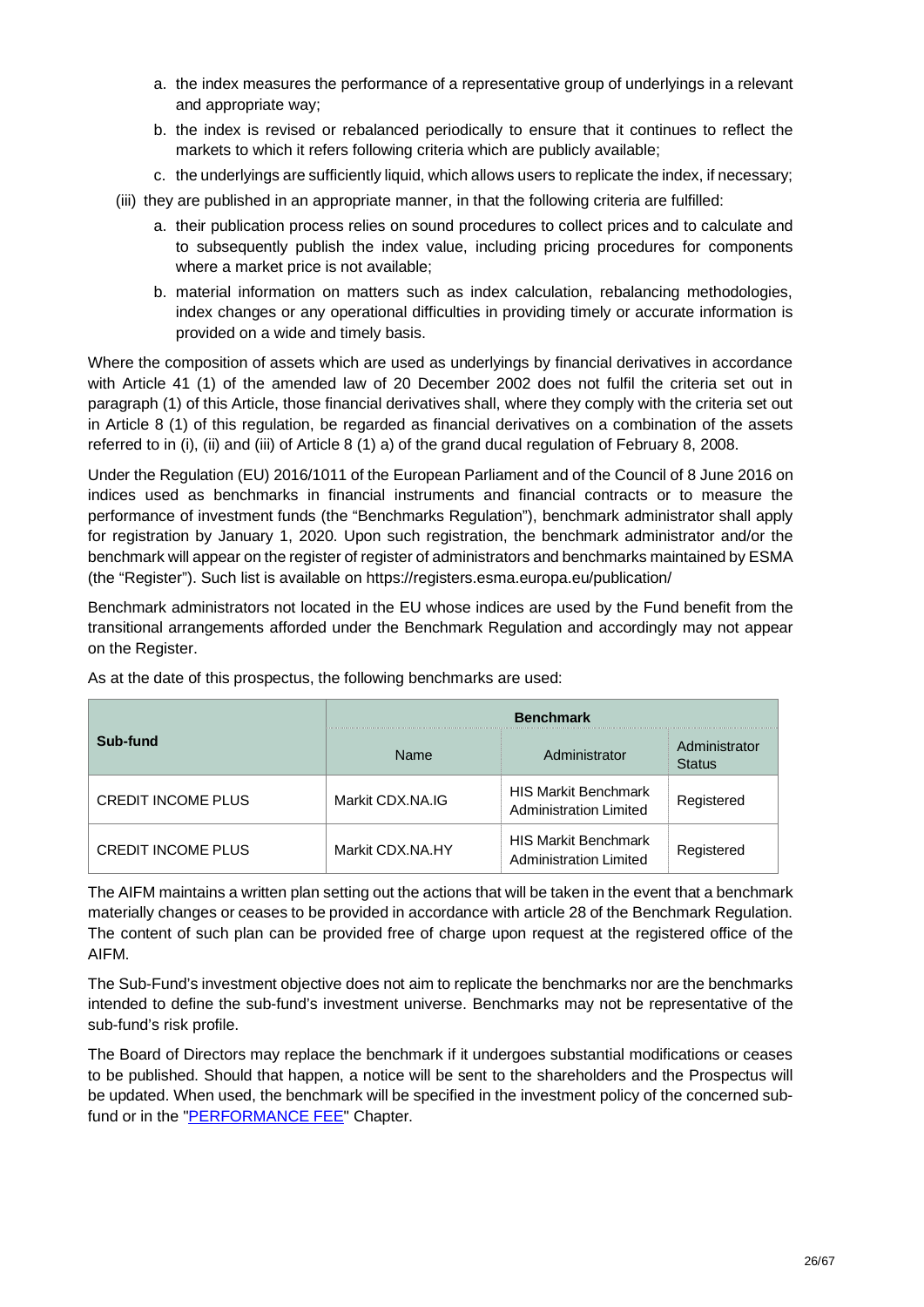## **VIII. INVESTMENT RESTRICTIONS**

The Fund is subject to and will conduct its investment operations in compliance with the CSSF Circular 07/309 and the following general investment restrictions. The investment policy of a Sub-Fund may be subject to different or additional investment restrictions than those provided below, in which case such different or additional restrictions are disclosed in the relevant Appendix to the Prospectus.

#### **1. Investments in securities**

- (a) A Sub-Fund may invest up to 100% of its assets in securities of issuers (including Investments Funds), provided that the Sub-Fund shall not invest more than 30% of its net assets in the securities of a single issuer.
- (b) This restriction under (a) above is not applicable to (i) investments in securities issued or guaranteed by member-States of the Organisation of Economic Co-operation and Development ("**OECD**") or their regional or local authorities or by EU, regional or global supranational institutions and bodies or (ii) investments in target Investment Funds that are subject to riskspreading requirements at least comparable to those applicable to an Investment Fund qualifying as a specialized investment fund under the SIF Law.

## **2. Investments in financial derivative instruments**

The Fund shall ensure for each Sub-Fund that the global exposure relating to financial derivative instruments does not exceed the assets of the relevant Sub-Fund. Regarding over-the-counter financial derivative instruments, the exposure per counterparty will not exceed 30% of the relevant Sub-Fund's assets.

The exposure is calculated taking into account the current value of the underlying assets, the counterparty risk, foreseeable market movements and the time necessary to liquidate the positions.

If a Sub-Fund invests in financial derivative instruments, the exposure to the underlying assets may not exceed in aggregate the investment limits laid down in Section 1(a) above. When a Sub-Fund invests in index-based financial derivative instruments, these investments do not have to be combined with the limits laid down in Section 1 above, with the exception of the 30% limit stated under point 1(a).

## **3. Other restrictions**

Each Sub-Fund may borrow up to 100% of its net assets permanently and for investment purposes from first class professionals specialized in this type of transactions.

A Sub-Fund may not make investments which exposes its portfolio to unlimited liability.

## **4. Excess of limits**

The restrictions set forth above shall only be applicable at the time when the relevant investment is made and need not to be complied with when exercising subscription rights attaching to securities, which form part of the assets of the Fund.

If any of the above percentages are exceeded as a result of the exercise of subscription rights or as a result of any events other than the making of investments, the situation shall be remedied taking due account of the interests of the Shareholders.

Each Sub-Fund is authorised not to comply with the above investment restrictions for a period of six months following the date of its launch, or such longer or shorter period of time as may be provided for a Sub-Fund in the relevant Appendix.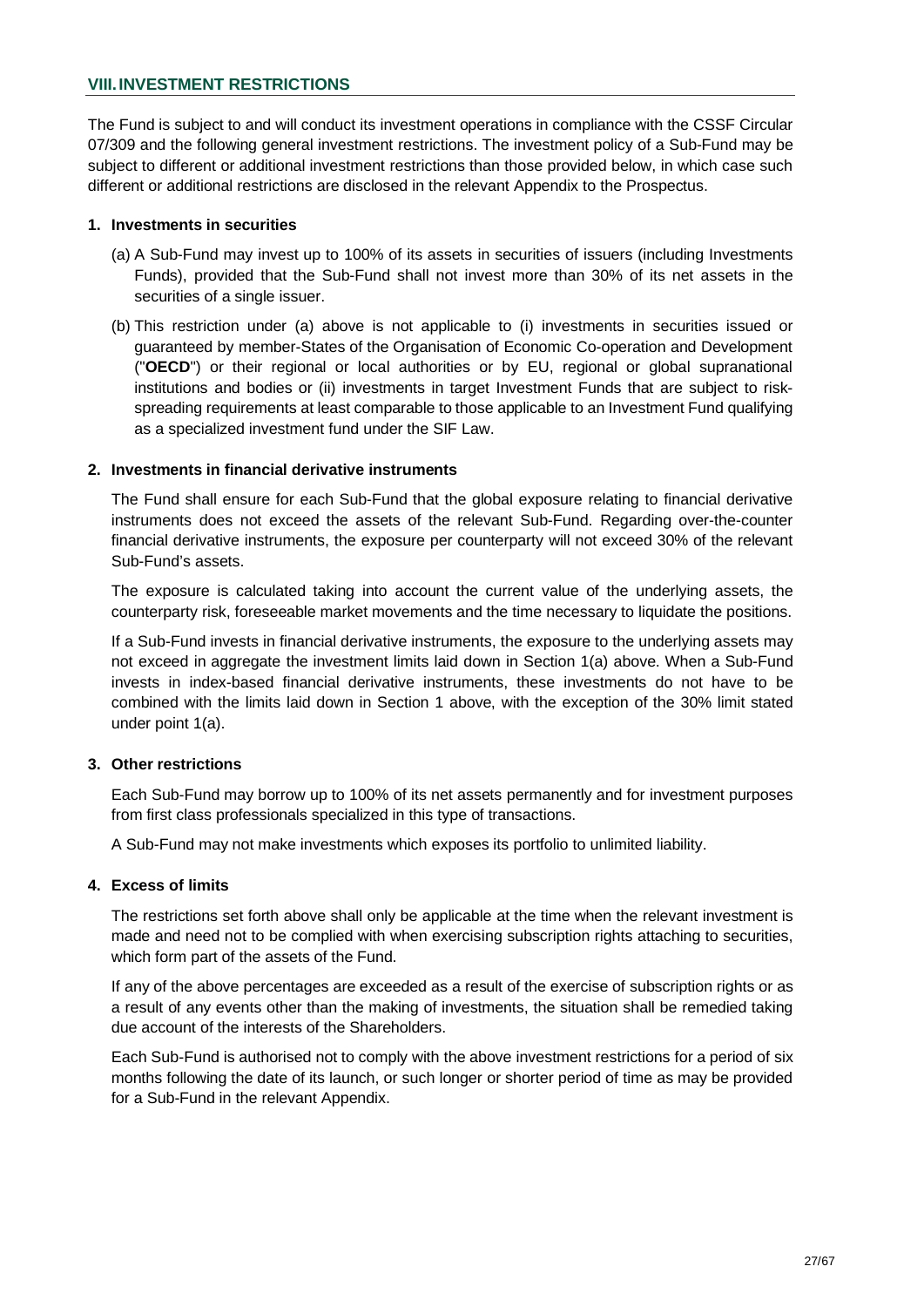## **IX. SHARES**

Shares will be issued in registered form only. Shareholders shall receive a confirmation of their shareholding.

Fractions of Shares up to 3 decimal places will be issued if so decided by the Board of Directors. Such fractions of Shares shall not be entitled to vote but shall be entitled to participate in the net assets and any distributions attributable to the relevant Class of Shares on a *pro rata* basis.

All Shares must be fully paid-up; they are of no par value and carry no preferential or pre-emptive rights. Each Share of the Fund, irrespective of its Sub-Fund, is entitled to one vote at any general meeting of shareholders, in compliance with Luxembourg law and the Articles.

## **X. DEALING IN SHARES**

#### **A. Offering details**

#### **1. Initial Offer**

Applications for subscription may be made during the initial offer period specified for each Class in the relevant Appendix to the Prospectus, if any.

#### **2. Initial Issue Price**

During any initial offer period, the issue price per Share of each Class is the price specified in the relevant Appendix to the Prospectus plus any applicable subscription charge.

#### **3. Minimum Initial Subscription and Holding Amounts**

The Board of Directors will set and waive at its sole discretion, a minimum initial subscription amount and a minimum holding amount per Class in each Sub-Fund, to be specified in the relevant Appendix to the Prospectus.

## **4. Subsequent Subscriptions**

If the Board of Directors determines to accept subscriptions after the initial offer period, applications for subscription may be made prior to any day that is a Valuation Day for the Sub-Fund or Class concerned (or on such other days as the Board of Directors may from time to time determine), subject to any prior notice requirements specified in the relevant Appendix to the Prospectus. The Board of Directors may discontinue the issue of new Shares in any Sub-Fund or Class at any time at its discretion.

#### **5. Minimum Subsequent Subscription Amount**

The Board of Directors will set and waive, as far as equal treatment of Shareholders is respected, at its sole discretion, a minimum subsequent subscription amount, to be specified in the relevant Appendix to the Prospectus.

#### **6. Prior Notice Requirements**

The Board of Directors may at its sole discretion, accept any application for subscription received after the first day of any prior notice period specified for each Class in the relevant Appendix to the Prospectus. If not accepted by the Board of Directors, such applications will be dealt with as of the next Valuation Day.

#### **7. Subscription Price per Share**

After any initial offer period, the subscription price per Share of each Class is the Net Asset Value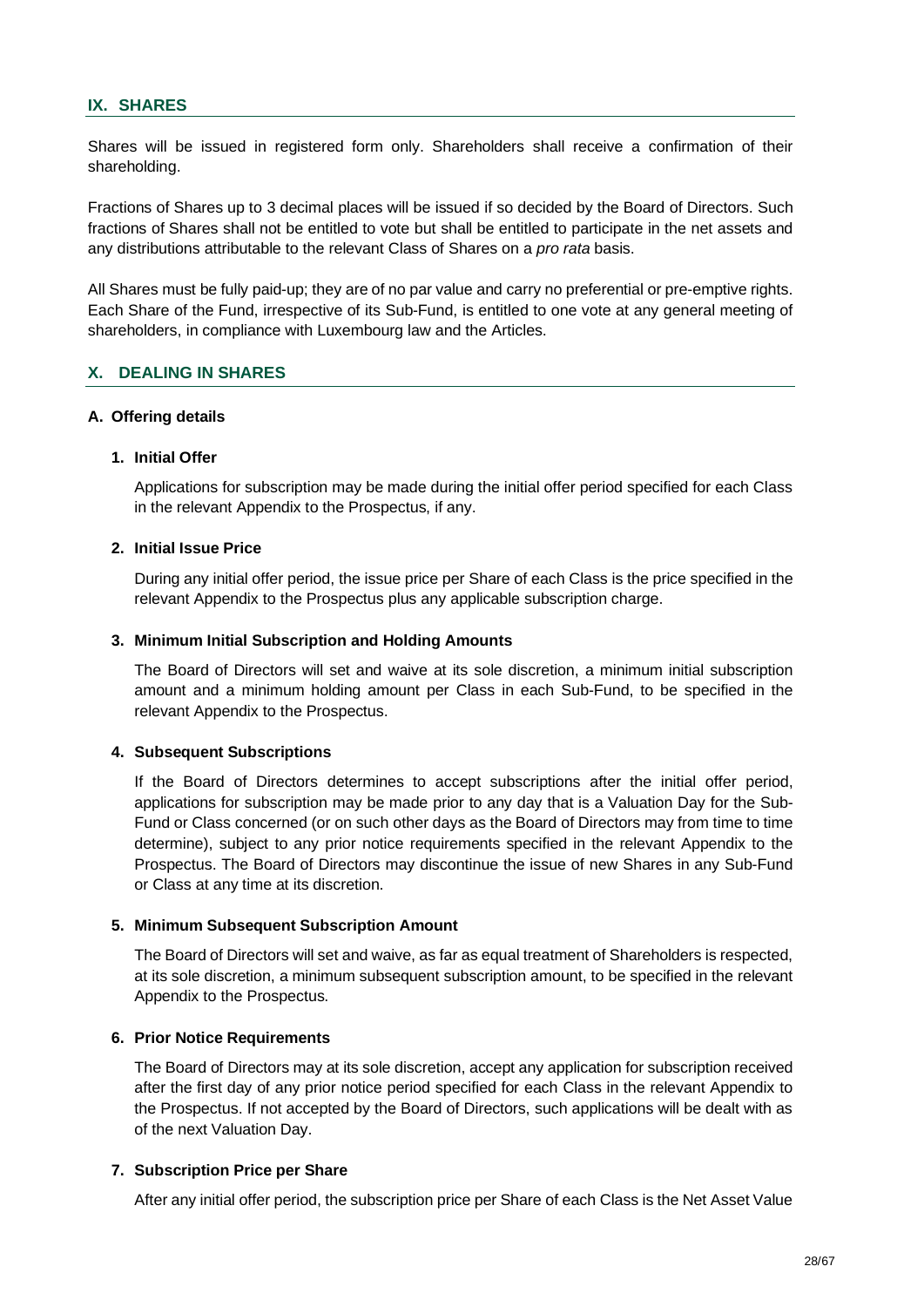per Share of such Class, determined as at the relevant Valuation Day increased by any applicable subscription charge as specified in the relevant Appendix to the Prospectus.

## **8. Subscription in kind**

The Board of Directors may decide to issue Shares against contribution in kind in accordance with Luxembourg law. The assets contributed must be valued in a report issued by the Fund's auditor, to the extent required by Luxembourg law and applicable regulations. Any costs incurred in connection with a contribution in kind shall be borne by the relevant Shareholder.

## **9. Payment of Subscription Price**

The full Subscription Price of the Shares subscribed must be received in cleared funds by the Depositary or its agent in the reference currency of the Class concerned no later than the date specified in the relevant Appendix to the Prospectus. Unless otherwise specified in the relevant Appendix to the Prospectus, no interest will be paid on payments received prior to the closing date of any initial offer period or prior to any Valuation Day.

## **10. Acceptance of Subscriptions**

The Board of Directors reserves the right to accept or refuse for any reason any application to subscribe Shares in whole or in part.

## **11. Suspension of Subscriptions**

The Board of Directors will suspend the issue of Shares of any Sub-Fund whenever the determination of the Net Asset Value of such Sub-Fund or Class is suspended.

## **12. Restrictions on Ownership**

Shares are, in accordance with the requirements of the SIF Law, exclusively restricted to Investors who qualify as Eligible Investors.

## **13. Anti-money Laundering and Counter Terrorist Financing Provisions**

Pursuant to international rules and Luxembourg laws and regulations (comprising, but not limited to, the amended law of 12 November 2004 on the fight against money laundering and terrorist financing, the amended Grand-ducal Regulation of 1 February 2010, CSSF Regulation N° 12-02 of 14 December 2012 and CSSF Circulars 13/556, 17/650 and 18/684), professional obligations have been outlined to prevent the use of UCIs for money laundering and financing of terrorism purposes. As a result of such provisions, the registrar agent of a Luxembourg UCI must ascertain the identity of the subscriber in accordance with Luxembourg laws and regulations. Accordingly, the Fund, the AIFM or the Administrative Agent or any duly appointed agent will require subscribers to provide a certified copy of their passport, identity card or driving licence and for subscribers who are corporate or legal entities, an extract from the registrar of companies or articles of incorporation or other official documentation. In any case, the Fund, the AIFM or the Administrative Agent or any duly appointed agent will require, at any time, additional documentation relating to an application for Shares. In addition, the Fund, the AIFM or the Administrative Agent or any duly appointed agent will require any other information that the Fund, the AIFM or the Administrative Agent or any duly appointed agent may require in order to comply with their legal and regulatory obligations. Such information shall be collected for compliance reasons only and shall not be disclosed to unauthorised persons.

In case of delay, failure or refusal by an Investor to provide the documents required, the application for subscription (or, if applicable, for redemption) will not be accepted. Neither the Fund, the AIFM, the Administrative Agent nor any duly appointed agent have any liability for delays or failure to process deals as a result of the Investor providing no or incomplete documentation.

Investors will be requested to provide additional or updated identification documents from time to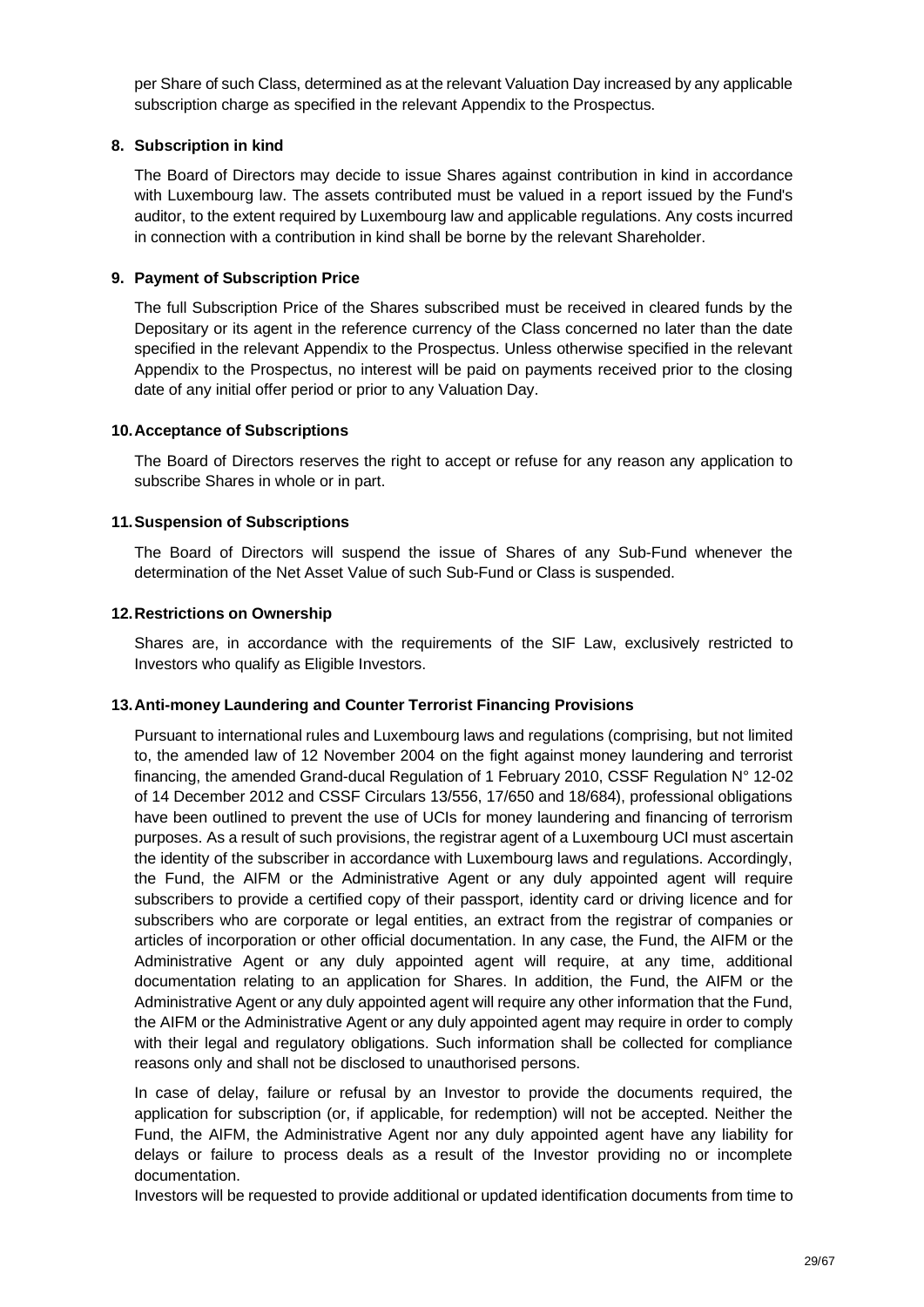time pursuant to ongoing client due diligence requirements under relevant laws and regulations.

The AIFM, the Administrative Agent or any duly appointed agent, under the ultimate responsibility of the Board of Directors, shall ensure that due diligence measures on the Fund's investments are applied on a risk-based approach in accordance with Luxembourg applicable laws and regulations.

In case of a subscription through an intermediary / nominee acting on behalf of his customer, enhanced customer due diligence measures for this intermediary / nominee will be applied in accordance with the 2004 Law and CSSF Regulation 12-02.

Additionally, pursuant to the above mentioned international and Luxembourg laws and regulations, the AIFM ensures that controls at the level of the delegates are performed over investments made or planned by the Fund consisting in an investment screening against sanctions and PEP lists. Those controls are performed taking into account a risk based approach relying on an investments risk classification and a country risk assessment (corruption, international sanctions, countries with strategic AML/CTF deficiencies identified by EU/FATF, etc…).

The Board of Directors, or any delegate thereof, may provide the Luxembourg beneficial owner register (the "**RBO**") created pursuant to the Law of 13 January 2019 establishing a register of beneficial owners with relevant information about any Shareholder or, as applicable, beneficial owner(s) thereof, qualifying as beneficial owner of the Fund within the meaning of Article 1(7) of the Luxembourg law of 12 November 2004 on the fight against money laundering and terrorist financing, as amended. To the extent required by and subject to the conditions of Luxembourg anti-money laundering laws and regulations, such information shall be made available to the general public through access to the RBO. By executing a subscription agreement with respect to the Fund, each Shareholder acknowledges that failure by a Shareholder, or, as applicable, beneficial owner(s) thereof, to provide the Board of Directors, or any delegate thereof, with any relevant information and supporting documentation necessary for the Board of Directors to comply with its obligation to provide same information and documentation to the RBO is subject to criminal fines in Luxembourg.

# **14. Ban of LATE TRADING and MARKET TIMING**

*Late Trading* is defined as accepting an application for subscription, conversion, or redemption of shares after the time limit (as set out above) on the Valuation Day in question and the performance of such requests based on the net asset value which applies on such a day. *Late Trading* is strictly prohibited.

*Market Timing* is an arbitrage transaction by means of which an investor systematically subscribes to and buys back or converts the Fund shares in a short period of time, exploiting the time differences and/or imperfections or deficiencies in the system used to determine the net asset value of the subfund concerned. *Market Timing* practices can disrupt the management of investment portfolios and damage the performance of the sub-fund concerned.

In order to prevent such practices, shares will be issued at an unknown price and neither the Fund nor the Fund's share sales agents will accept orders received after the applicable time limits.

The Fund reserves the right to refuse subscription orders, conversion orders, or buy-back orders for a sub-fund made by any person suspected of carrying out *Market Timing*.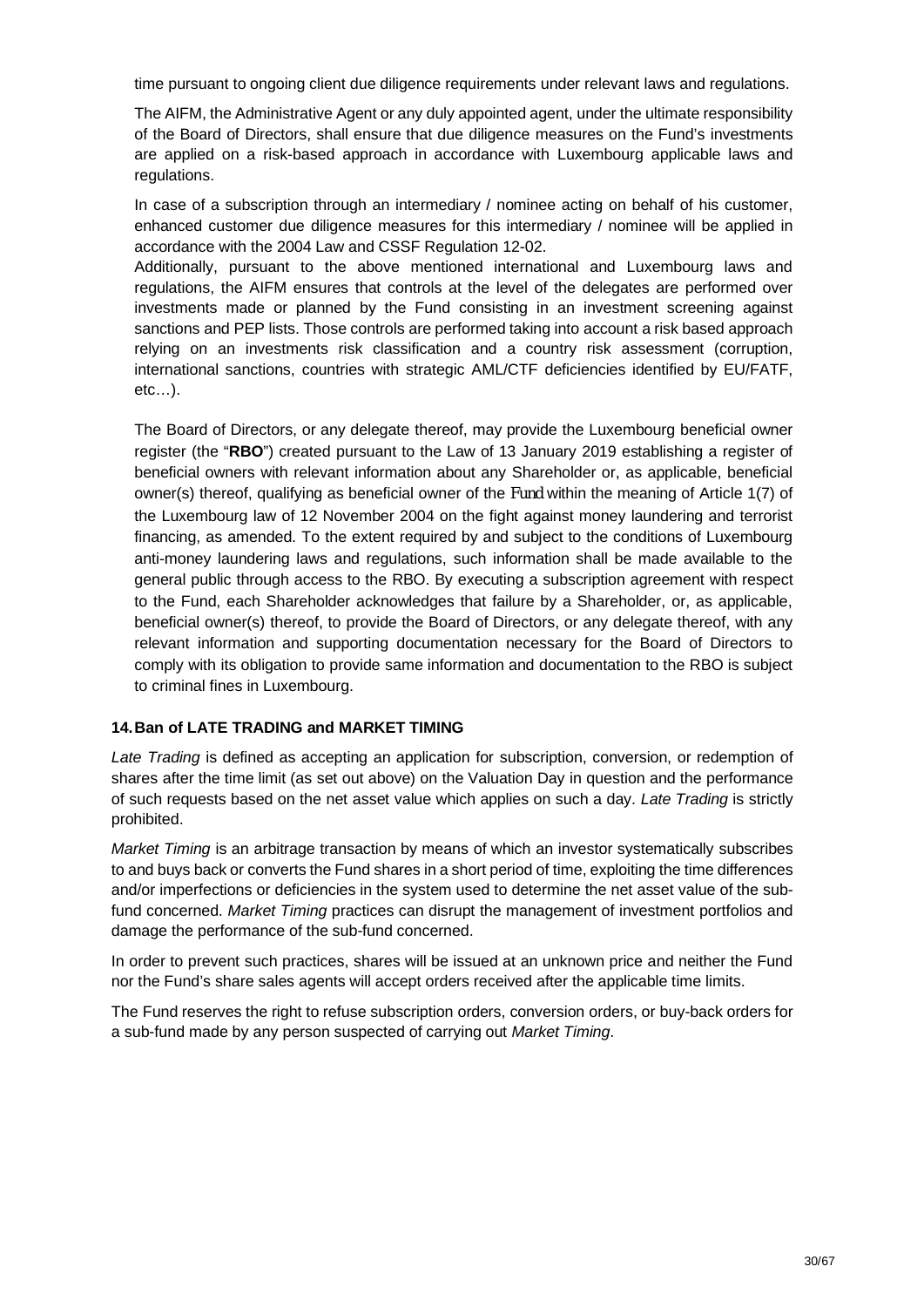## **B. Redemptions**

## **1. With respect to open-ended Sub-Funds only**

## **1.1 Redemption Procedure**

Subject to the restrictions provided in this Prospectus and the relevant Appendix to the Prospectus, any Shareholder may apply for the redemption of some or all of his Shares or of a fixed amount. Shares will be redeemed at a price based on the Net Asset Value per Share determined as at the relevant Valuation Day, as specified in the relevant Appendix to the Prospectus. If the value of a Shareholder's holding on the relevant Valuation Day is less than the fixed amount which the Shareholder has applied to redeem, the Shareholder will be deemed to have requested the redemption of all of his Shares.

## **1.2 Prior Notice Requirements**

Subject to equal treatment between shareholders, the Board of Directors may at its sole discretion, accept any application for redemption received after the first day of any prior notice period specified in the relevant Appendix to the Prospectus. If not accepted by the Board of Directors, such applications will be dealt with as of the next Valuation Day.

## **1.3 Minimum Holding Amount**

If, as a result of a redemption, the value of a Shareholder's holding would become less than the minimum holding amount specified for each Class in the relevant Appendix to the Prospectus, the Board of Directors may decide that the redeeming Shareholder shall be deemed to have requested the conversion of the rest of his Shares into Shares of the Class of the same Sub-Fund with a lower minimum holding amount (subject to the fulfilment of any requirements imposed on such Class) and, if the redeeming Shareholder was holding Shares of the Class with the lowest minimum holding amount, the Board of Directors may decide that the redeeming Shareholder shall be deemed to have requested the redemption of all of his Shares.

The Board of Directors may also at any time decide to compulsorily redeem or convert all Shares from any Shareholder whose holding is less than the minimum holding amount specified for each Class in the relevant Appendix to the Prospectus.

Before any such compulsory redemption or conversion, each Shareholder concerned will receive one month's prior notice to increase his holding above the applicable minimum holding amount based on the applicable Net Asset Value per Share.

# **1.4 Redemption Charge**

In each Class of each Sub-Fund, a redemption charge may be charged or waived in whole or in part, as specified in the relevant Appendix to the Prospectus.

## **1.5 Redemption Price per Share**

The redemption price per Share of each Class is the Net Asset Value per Share of such Class determined as at the relevant Valuation Day reduced by any applicable redemption charge, as specified in the relevant Appendix to the Prospectus.

## **1.6 Payment of Redemption Proceeds**

Redemption proceeds, net of any applicable redemption charge, are paid in the reference currency of the relevant Sub-Fund or Class specified in the relevant Appendix to the Prospectus.

Unless otherwise provided in the Appendix to this Prospectus, payment of redemption proceeds will normally be effected within 5 Business Days after the day on which the Net Asset Value per Share is calculated.

# **1.7 Large Redemptions**

If, on any Valuation Day, redemption requests relate to more than 10% of the Net Asset Value of the Shares in issue in a specific Sub-Fund, the Board of Directors may decide that part or all of such requests for redemption will be deferred for such period as the Board of Directors considers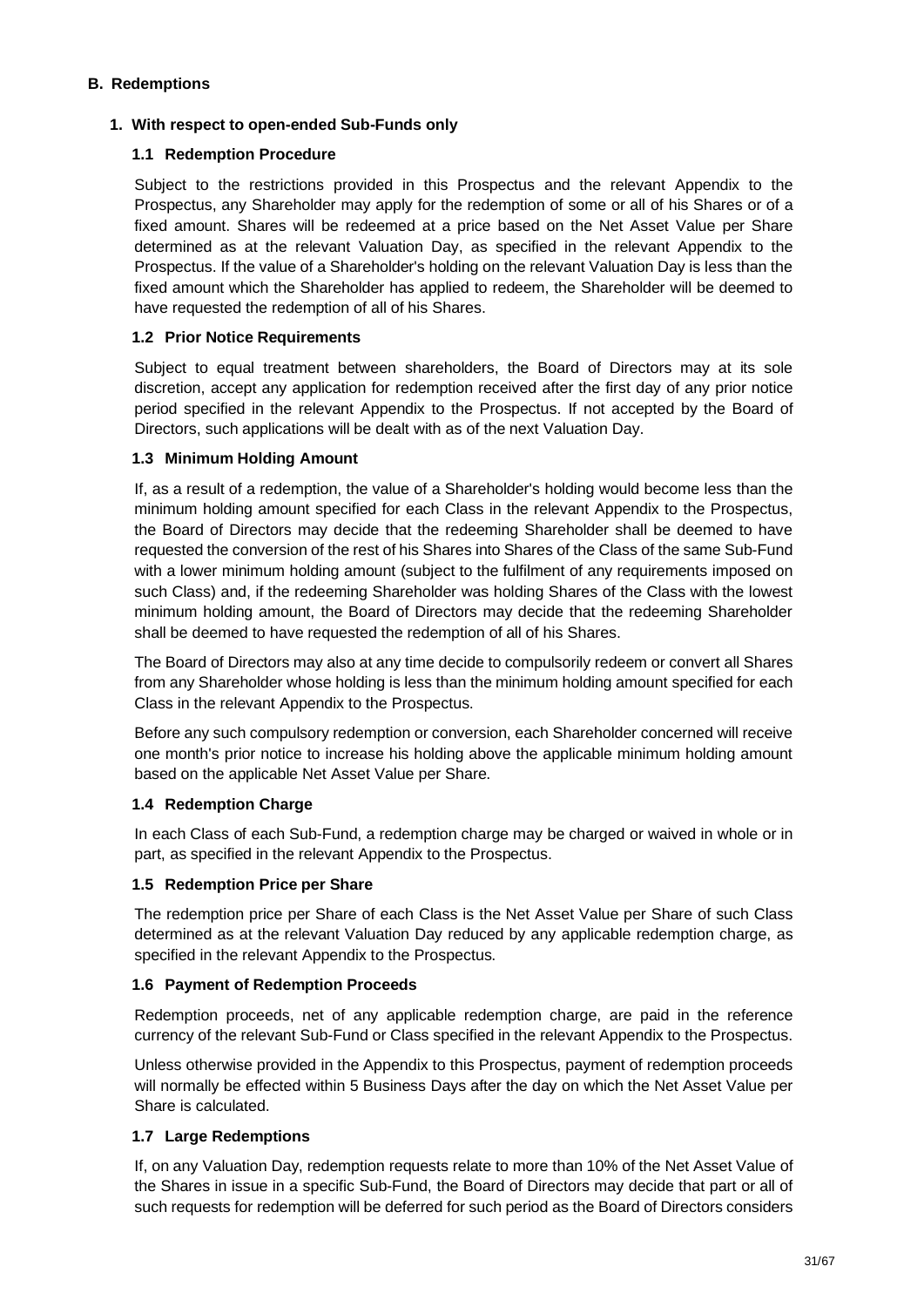to be in the best interest of the Sub-Fund. On the next Valuation Day following such deferral period, these redemption requests will be met on the basis of the Net Asset Value determined as at that Valuation Day and in priority to later requests.

In exceptional circumstances relating to a lack of liquidity of certain investments made by certain Sub-Funds and the related difficulties in determining the Net Asset Value of the Shares of certain Sub-Funds, the payment of redemption proceeds may be delayed. Although the Board of Directors will seek to select Investment Funds which offer the opportunity to have their shares or units redeemed within a reasonable time frame, there is no assurance that the liquidity of the investments of such Investment Funds will always be sufficient to meet redemption request as, and when made. Any lack of liquidity may affect the liquidity of the Shares of the Fund and the value of its investments.

## **1.8 Suspension of Redemptions**

Redemption of Shares of any Sub-Fund or Class will be suspended whenever the determination of the Net Asset Value of such Sub-Fund or Class is suspended.

## **1.9 Revocability of Redemption Requests**

In normal circumstances, applications for redemptions of Shares are irrevocable and may not be withdrawn by any Shareholder.

The Board of Directors may, however, at its sole discretion and taking due account of the principle of equal treatment between Shareholders and the interest of the relevant Sub-Fund, decide to accept any withdrawal of an application for redemption.

In the event of suspension of the determination of the Net Asset Value of the relevant Sub-Fund, the Shareholders of the relevant Sub-Fund who have made an application for redemption of their Shares, may give written notice to the Fund that they wish to withdraw their application.

## **2. With respect to all Sub-Funds**

## **2.1 Compulsory Redemption of Shares**

If the Board of Directors becomes aware that a Shareholder is not or no longer an Eligible Investor, or holding Shares for the account of a person who does not meet the Shareholder eligibility requirements specified in this Prospectus, or is holding Shares in breach of any law or regulation or otherwise in circumstances having, or which may have, adverse regulatory, tax or fiscal consequences for the Fund or a majority of its Shareholders, or otherwise be detrimental to the interests of the Fund, the Board of Directors may compulsorily redeem such Shares in accordance with the provisions of the Articles. Shareholders are required to notify the Fund and the Administrative Agent immediately if they cease to meet the Shareholder eligibility requirements specified in this Prospectus, or hold Shares for the account or benefit of any person who does not or has ceased to meet such requirements, or hold Shares in breach of any law or regulation or otherwise in circumstances having, or which may either have adverse regulatory, tax or fiscal consequences for the Fund or be detrimental to the interests of the Fund.

If the Board of Directors becomes aware that a Shareholder has failed to provide any information or declaration required by the Board of Directors within ten days of being requested to do so, the Board of Directors may compulsorily redeem the relevant Shares in accordance with the provisions of the Articles.

A Shareholder compulsory redeemed shall cease to be a shareholder of the relevant Sub-Fund and shall be considered as creditor of the relevant Sub-Fund from the date of the compulsory redemption notice.

The relevant Shareholder shall no longer be entitled to receive any distribution in relation to the redeemed Shares and shall cease to have any rights (including but not limited to voting rights) as regards the Fund and the Sub-Fund.

The redemption price for Shares compulsory redeemed shall correspond to the lesser of: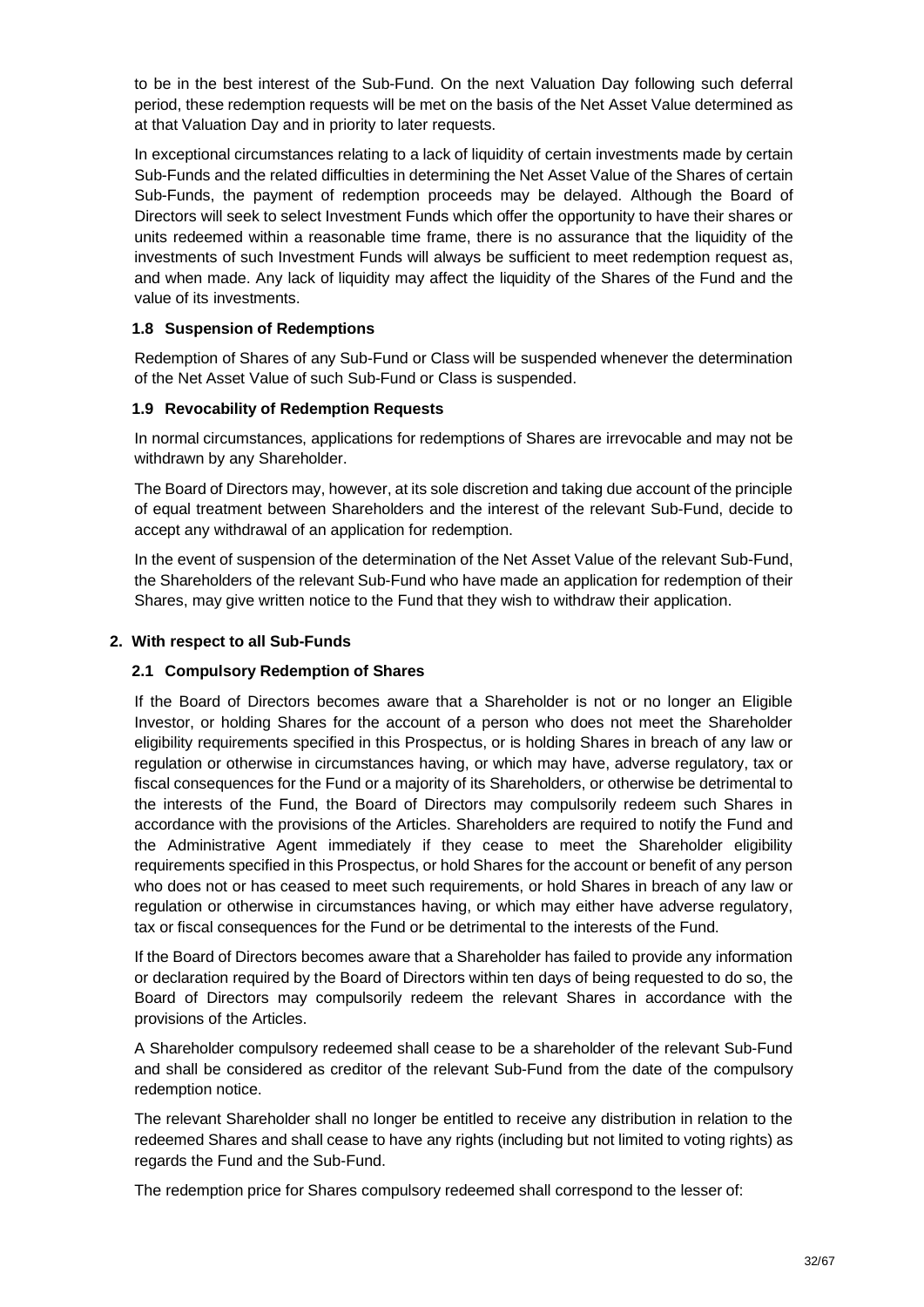- i. the amount of the capital contributed by the relevant Shareholder (by way of subscription) or paid therefore (upon acquisition/transfer), net of any distributions or voluntary redemption proceeds previously received by such Shareholder; or
- ii. the latest available Net Asset Value of the relevant Shares to be assessed as at the date of the notice of compulsory redemption.

The Board shall have full discretion to determine the date of payment of the compulsory redemption price which may be deferred in the interest of the Sub-Fund and the remaining Shareholders until the close of the liquidation of the relevant Sub-Fund.

## **2.2 Redemptions in kind**

Payment of the redemption proceeds will normally be made in cash. However, if market conditions or the interest of all the Shareholders of a Sub-Fund/the Fund so warrant, the Board of Directors may propose to the redeeming Shareholder(s) to receive all or part of the redemption proceeds in kind (i.e. receive a portfolio of securities and/or other assets from the relevant Sub-Fund/Fund of equivalent value to the cash redemption proceeds). Any such proposal from the Board of Directors will be subject to the prior approval of the redeeming Shareholder(s).

Where the Shareholder agrees to accept redemption in kind he will, as far as possible, receive a representative selection of the Sub-Fund' holdings pro rata to the number of Shares redeemed and the Board of Directors will make sure that the remaining Shareholders do not suffer any loss therefrom. The value of the redemption in kind will be certified by a certificate drawn up by the Auditor of the Fund in accordance with the requirements of Luxembourg law (if required). The specific costs for such redemption in kind, in particular the costs of the special audit report, will have to be borne by the Shareholder or by a third party, but will not be borne by the Fund unless the Board of Directors considers that the redemption in kind is in the interest of the Fund or made to protect the interests of the Fund. If there is only a sole shareholder in the relevant Sub-Fund, the nature and type of assets to be transferred shall be determined on a fair and reasonable basis; there shall however be no need for a special report of the Auditor of the Fund confirming the valuation used. The costs of any such transfers shall be borne by the transferee.

## **C. Conversions**

# 1. **Possibility of Conversion**

Unless otherwise disclosed for a Sub-Fund in the relevant Appendix to the Prospectus, Shareholders may ask to convert all or part of the Shares which they hold in a Class of a given Sub-Fund into Shares of another Class in the same Sub-Fund, but may not ask to convert all or part of the Shares which they hold in a Class of a given Sub-Fund into Shares of the same Class of another Sub-Fund or into Shares of another Class of another Sub-Fund.

## **2. Irrevocability of Conversion Requests**

Any request for conversions shall be irrevocable and may not be withdrawn by any Shareholder in any circumstances, except in the event of a suspension of the determination of the Net Asset Value of the relevant Sub-Fund. In the event of a suspension, the Fund will process the conversion requests on the first applicable Valuation Day following the end of the period of suspension.

## **3. Conditions**

Acceptance of any application for conversion is contingent upon the satisfaction of any conditions (including any minimum subscription and prior notice requirements) applicable to the Class into which the conversion is to be effected. If, as a result of a conversion, the value of a Shareholder's holding in the new Class would be less than the minimum holding amount specified for this Class in the relevant Appendix to the Prospectus, the Board of Directors may decide not to accept the conversion request. If, as a result of a conversion, the value of a Shareholder's holding in the original Class would become less than the minimum holding amount specified for this Class in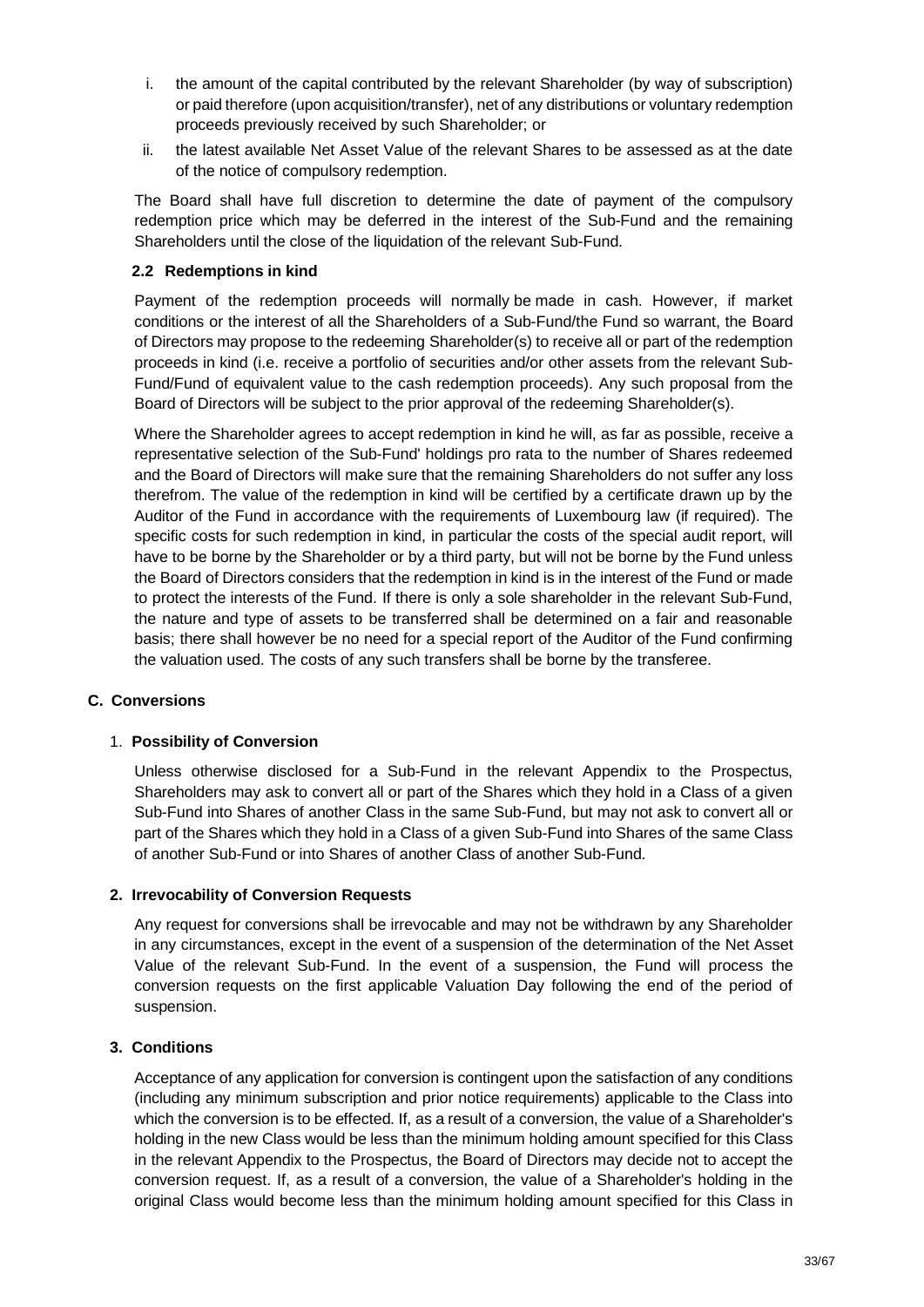the relevant Appendix to the Prospectus, the Board of Directors may decide that such Shareholder shall be deemed to have requested the conversion of all of his Shares.

## **4. Prior Notice Requirements**

Unless specifically otherwise provided, the prior notice requirements for redemptions as specified for a given Sub-Fund in the relevant Appendix to the Prospectus shall be applicable to conversion requests.

## **5. Conversion Value**

The number of full and fractional Shares issued upon conversion is determined on the basis of the Net Asset Value per Share of each Class concerned as at the common Valuation Day on which the conversion request is effected. If there is no common Valuation Day for any two Classes, the conversion is made on the basis of the Net Asset Value determined as at the next following Valuation Day of the Class of Shares to be converted and as at the following Valuation Day of the Class into which conversion is requested, or on such other days as the Board of Directors may reasonably determine.

## **6. Conversion Fee**

The Board of Directors may, at its discretion, charge a conversion fee of up to 3% of the applicable Net Asset Value. Such conversion fee will revert to the distributor having placed the Shares to be converted.

## **7. Transfer of Shares**

Transfer of Shares may only be carried out if the transferee qualifies as an Eligible Investor.

# **XI. NET ASSET VALUE**

## **A. Calculation of Net Asset Value**

The Net Asset Value of each Sub-Fund is determined as at the Valuation Day specified for each Sub-Fund in the relevant Appendix to the Prospectus.

The Net Asset Value of each Sub-Fund, respectively Share Class, will be determined and made available in its reference currency.

The Net Asset Value per Share of each Class of Shares for each Sub-Fund is determined by dividing the value of the total assets of the Sub-Fund properly allocated to such Class of Shares less the liabilities of the Sub-Fund properly allocated to such Class of Shares by the total number of Shares of such Class of Shares outstanding on any Valuation Day.

In calculating the Net Asset Value, income and expenditure are treated as accruing from day-to-day.

Assets will be valued in accordance with the following principles:

- The value of any cash on hand or on deposit, bills and demand notes and accounts receivable (including any rebates on fees and expenses payable by any Investment Fund), prepaid expenses, cash dividends declared and interest accrued, and not yet received shall be deemed to be the full amount thereof, unless, however, the same is unlikely to be paid or received in full, in which case the value thereof shall be determined after making such discount as the AIFM may consider appropriate to reflect the true value thereof.
- The value of securities (including shares or units of closed-ended Investment Funds) which are quoted, traded or dealt in on any stock exchange shall be based on the latest available price or, if appropriate, on the average price on the stock exchange which is normally the principal market of such securities, and each security traded on any other regulated market shall be valued in a manner as similar as possible to that provided for quoted securities.
- For non-quoted securities or securities not traded or dealt in on any stock exchange or other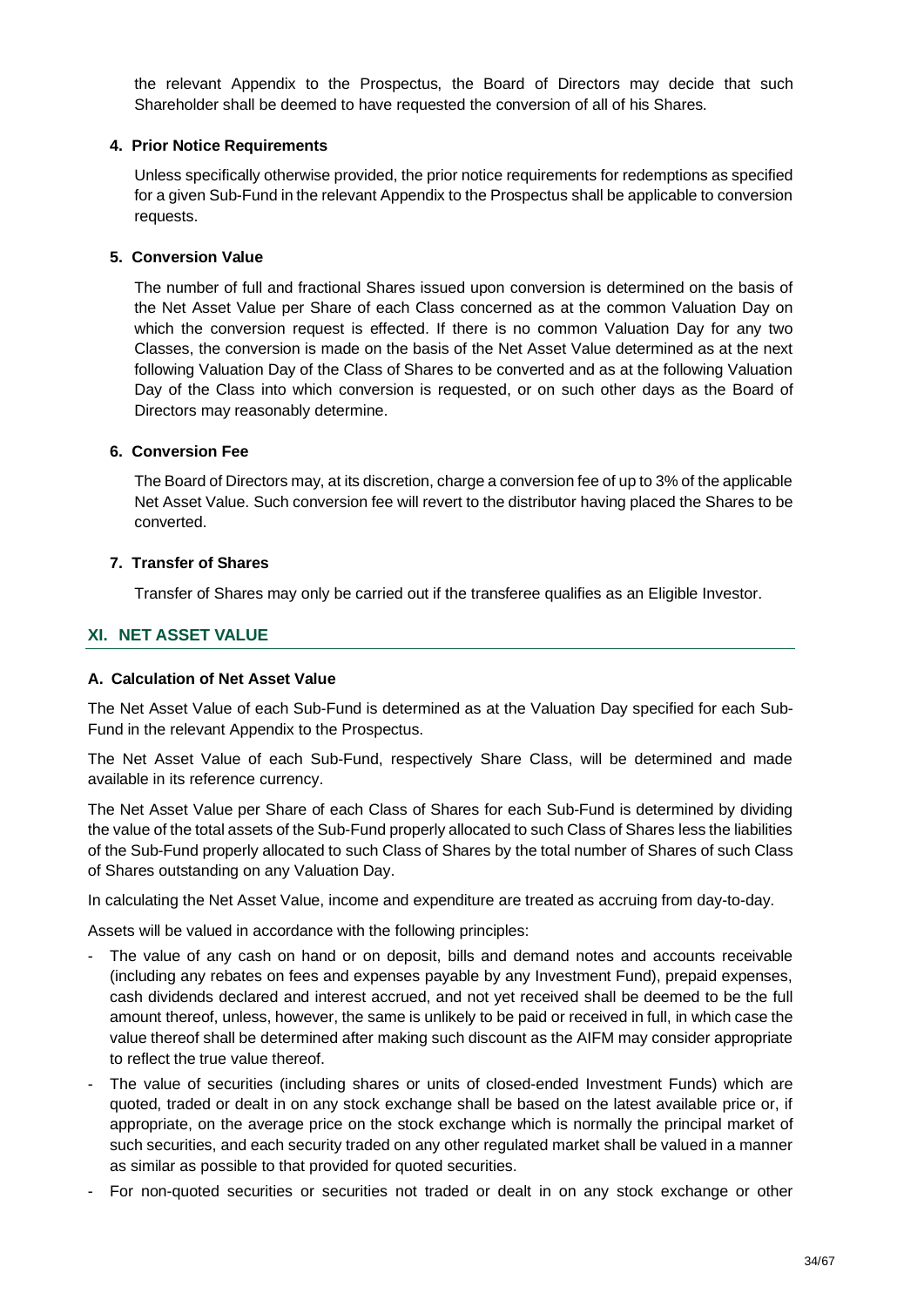regulated market as well as quoted or non-quoted securities on such other market for which no valuation price is available, or securities for which the quoted prices are, in the opinion of the AIFM, not representative of the fair market value, the value thereof shall be determined prudently and in good faith by the AIFM on the basis of foreseeable sale prices.

- Liquid assets and money market instruments may be valued at nominal value plus any accrued interest or on an amortised cost basis.
- All other securities and assets will be valued at fair market value as determined in good faith pursuant to procedures established by the AIFM.
- Futures and options are valued by reference to the previous day's closing price on the relevant market; the market prices used are the futures exchanges settlement prices.
- Swaps are valued at fair value based on the last available closing price of the underlying security.
- Investments in Investment Funds will be taken at their latest official net assets values or at their latest unofficial net asset values (i.e. which are not generally used for the purposes of subscription and redemption of shares of the underlying Investment Funds) as provided by the relevant administrators, the AIFM or Investment Managers if more recent than their official net asset values adjusted as the case may be, by the premium/discount paid upon acquisition.

If events have occurred which may have resulted in a material change of the net asset value of such shares or units in other Investment Funds since the day on which the latest official net asset value was calculated, the value of such shares or units may be adjusted in order to reflect, in the reasonable opinion of the AIFM, such change of value.

For the purpose of determining the value of the Fund's assets, the Administrative Agent may rely upon such automatic pricing services as it shall determine or, if so instructed by the AIFM, it may use information received from various professional pricing sources (including fund administrators and brokers). In such circumstances, the Administrative Agent shall not, in the absence of manifest error on the part of the Administrative Agent, be responsible for any loss suffered by the Fund or any Shareholder by reason of any error in the calculation of the Net Asset Value of the Fund or any Sub-Fund or any Class and the Net Asset Value per Share resulting from any inaccuracy in the information provided by such professional pricing sources.

Furthermore, in calculating the Net Asset Value of the Fund or any Sub-Fund or Classes and the Net Asset Value per Share, the Administrative Agent shall use reasonable endeavours to verify pricing information supplied by the AIFM, but investors should note that in certain circumstances it may not be possible or practicable for the Administrative Agent to verify such information. In such circumstances, the Administrative Agent shall not be liable for any loss suffered by the Fund or any Shareholder by reason of any error in the calculation of the Net Asset Value of the Fund or of any Sub-Fund or Classes and Net Asset Value per Share resulting from any inaccuracy in the information provided by the AIFM.

In circumstances where one or more pricing sources fails to provide valuations for an important part of the assets to the Administrative Agent preventing the latter to determine the subscription and redemption prices, the Administrative Agent shall inform the AIFM who may decide to suspend the Net Asset Value calculation.

The AIFM may, at its discretion, permit some other method of valuation to be used if it considers that such method of valuation better reflects the true value and is in accordance with good accounting practice.

The value of assets denominated in a currency other than the reference currency of a Sub-Fund shall be determined by taking into account the rate of exchange prevailing at the time of determination of the Net Asset Value.

Additional information in relation to the Fund's valuation procedure and of the pricing methodology for valuing the Fund's assets is available at the registered office of the AIFM.

The AIFM has delegated to the Administrative Agent the determination of the Net Asset Value and the Net Asset Value per Share.

The assets and liabilities of the Fund shall be allocated in such manner as to ensure that the proceeds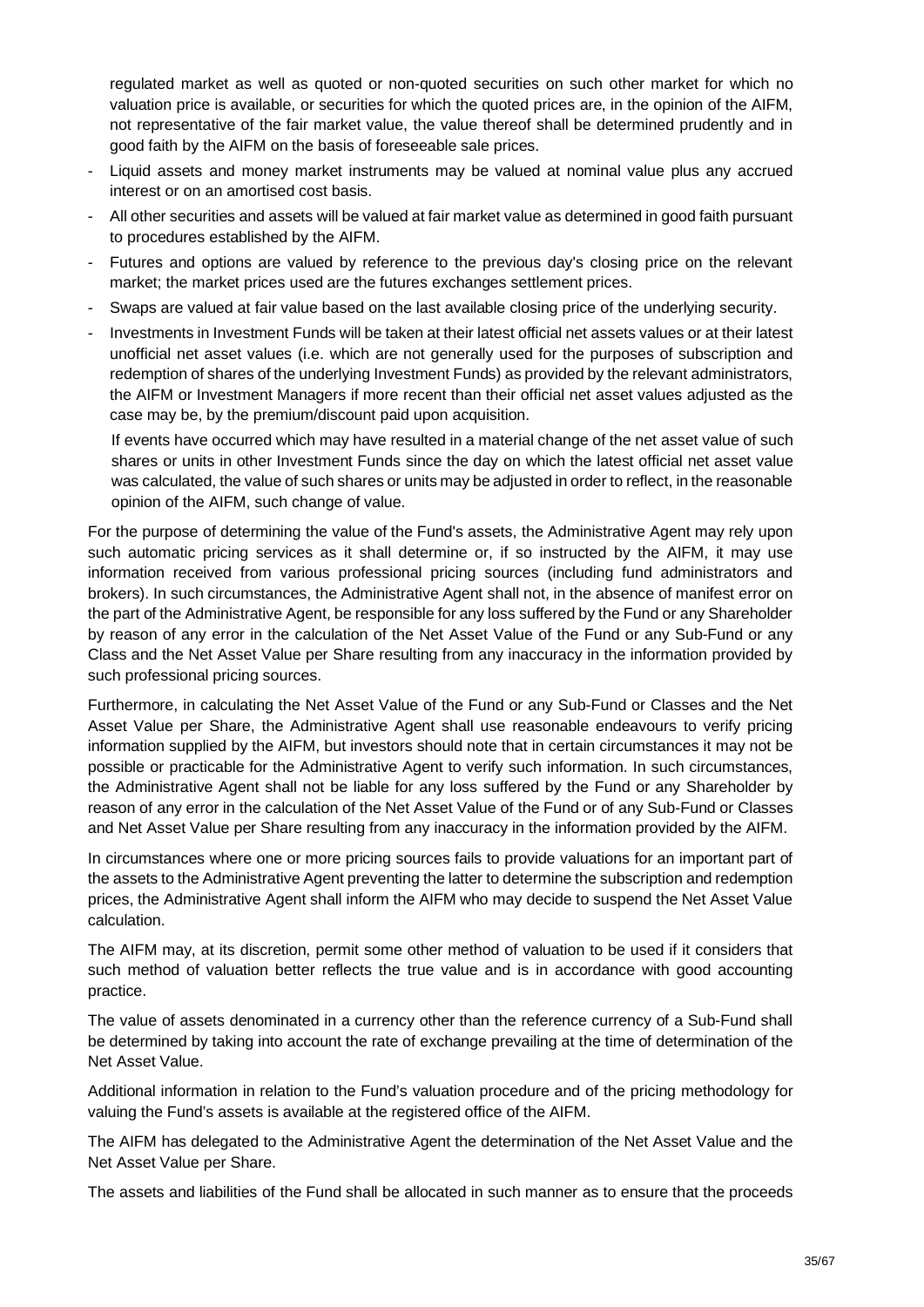received upon the issue of Shares of a specific Sub-Fund shall be attributed to that Sub-Fund. All of the assets and liabilities of a specific Sub-Fund as well as the income and expenses which are related thereto shall be attributed to that Sub-Fund. The rights of Shareholders and of creditors concerning a specific Sub-Fund or which have arisen in connection with the creation, operation or liquidation of a Sub-Fund are limited to the assets of that Sub-Fund. For the avoidance of doubt, the assets of a Sub-Fund are exclusively available to satisfy the rights of the Shareholders in relation to that Sub-Fund and the rights of creditors whose claims have arisen in connection with the creation, the operation or the liquidation of that Sub-Fund. Each Sub-Fund may be separately liquidated without such separate liquidation resulting in the liquidation of another Sub-Fund.

Nonetheless, assets or liabilities which cannot be attributed to any particular Sub-Fund (*e.g.* CSSF's annual fees) shall be allocated to all the Sub-Funds *pro rata* to their respective Net Asset Values. The proportion of the total net assets attributable to each Sub-Fund shall be reduced as applicable by the amount of any distribution to Shareholders and by any expenses paid.

The latest Net Asset Values and/or market prices of the Fund and/or the Shares, as the case may be, are available at the registered office of the AIFM.

## **Swing Pricing Mechanism**

A sub-fund may suffer a reduction in value of the Net Asset Value per Share due to transaction costs incurred in the purchase and sale of its underlying investments and/or the spread between the buying and selling prices of such investments when underlying investment trades are undertaken by the Investment Manager to accommodate subscriptions, redemptions and/or conversions.

In order to counter this and to protect Shareholders' interests, the AIFM adopted a Swing Pricing Mechanism.

The Swing Pricing Mechanism means that in certain circumstances, the AIFM will make adjustments in the calculation of the Net Asset Values per Share. The Net Asset Value per Share may be adjusted upwards or downwards to reflect net inflows and net outflows respectively. The extent of the adjustments will be set by the AIFM to reflect the above mentioned transaction costs and/or spread when these are deemed to be significant. The maximum adjustment will not exceed 3% of the original Net Asset Value per Share with the exception of UBP Dedicated SICAV-SIF - Global Portfolio Series 2 for which the maximum is 2%.

The Swing Pricing Mechanism will only be applied to those sub-funds for which this possibility is mentioned in the relevant Appendix. The Swing Pricing Mechanism will be applied in an equitable manner to all the shareholders of the relevant sub-fund on the same Net Asset Value Date.

The Net Asset Value per Share of each class of each Type within the relevant sub-fund(s), and their issue, redemption and conversion prices may be obtained each full bank business in Luxembourg from the Fund's registered office.

## **B. Suspension of the Calculation of the Net Asset Value**

The Fund may temporarily suspend the calculation of the Net Asset Value of one or more Sub-Funds and in consequence the issue, redemption and conversion of Shares in any of the following events:

- during any period when any one of the stock exchanges or other principal markets on which a substantial portion of the assets of the Fund attributable to such Sub-Fund(s), from time to time, is quoted or dealt in is closed (otherwise than for ordinary holidays) or during which dealings therein are restricted or suspended provided that such restriction or suspension affects the valuation of the investments of the Fund attributable to such Sub-Fund(s) quoted thereon; or
- during any period when, as a result of political, economic, military or monetary events or any circumstances outside the control, responsibility and power of the AIFM, or the existence of any state of affairs which constitutes an emergency in the opinion of the AIFM, disposal or valuation of the assets held by the Fund attributable to such Sub-Fund(s) is not reasonably practicable without this being seriously detrimental to the interests of Shareholders, or if in the opinion of the AIFM, the issue and, if applicable, redemption prices cannot fairly be calculated; or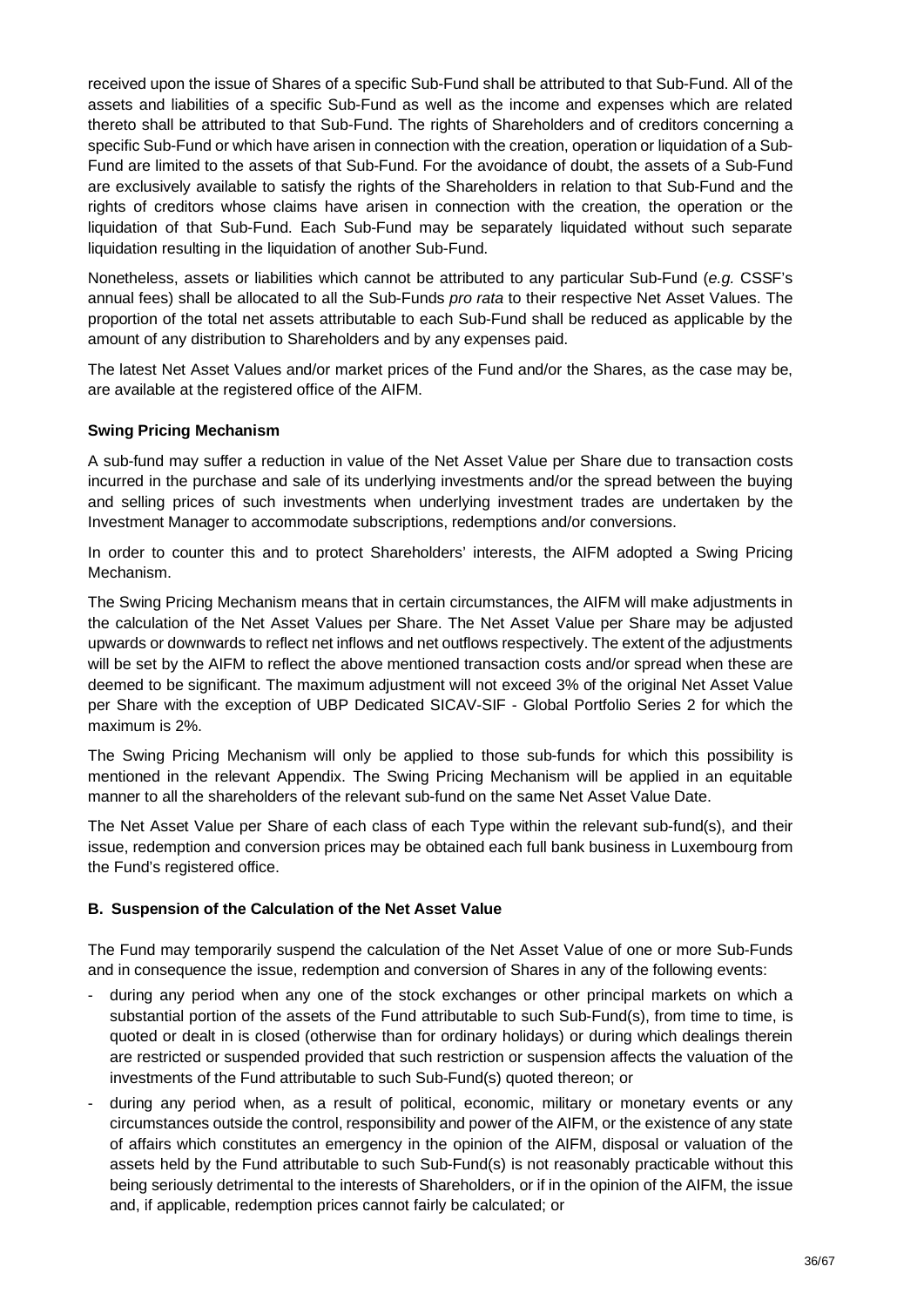- during any breakdown in the means of communication or computation normally employed in determining the price or value of any of the investments of the Fund attributable to such Sub-Fund(s) or the current prices or values on any stock exchanges or other markets in respect of the assets attributable to such Sub-Fund(s); or
- during any period when the Fund is unable to repatriate funds for the purpose of making payments on the redemption of Shares of such Sub-Fund(s) or during which any transfer of funds involved in the realisation or acquisition of investments or payments due on redemption of Shares of the Fund cannot, in the opinion of the AIFM, be effected at normal rates of exchange; or
- during any period when the Net Asset Value of a Sub-Fund cannot be calculated because the net asset value of one or more Investment Funds in which the Sub-Fund has invested a substantial portion of its net assets is suspended; or
- from the time of publication of a notice convening an extraordinary general meeting of Shareholders for the purpose of putting the Fund or any Sub-Fund(s) into liquidation, or merging the Fund or any Sub-Fund(s), or informing the Shareholders of the decision/proposition of the AIFM to merge or put into liquidation any Sub-Fund(s); or
- when for any other reason, the prices of any investments owned by the Fund attributable to such Sub-Fund cannot be promptly or accurately ascertained; or
- during any period when in the opinion of the AIFM there exist circumstances outside the control of the AIFM where it would be impracticable or unfair towards the Shareholders to continue dealing in Shares of any Sub-Fund.

Notice of the beginning and of the end of any period of suspension shall be given by the Fund to all the Shareholders affected, i.e. having made an application for subscription or redemption of Shares for which the calculation of the Net Asset Value has been suspended.

The Fund reserves the right to reject any subscription application or accept only some of them. In addition, the AIFM reserves the right to interrupt the issue and sale of shares at any time and without any prior notice.

No Shares are issued if the net asset value calculation is suspended. Each Shareholder who makes a subscription application is advised of that suspension, and any subscription requests that are pending may be withdrawn further to written notification received before the suspension revocation.

Unless applications have been withdrawn, they will be taken into consideration on the first Valuation Day following the end of the suspension.

# **XII. FEES AND EXPENSES**

## **A. AIFM Fee**

The AIFM will receive an appropriate management fee as specified for each Sub-Fund in the relevant Appendix to the Prospectus for its services as AIFM of the Fund. This fee accrues on each NAV calculation and will be paid at the end of the relevant quarter. Out of the management fee, the AIFM will remunerate the Investment Manager with an appropriate investment management fee.

Class Z Shares bear no management fees.

The AIFM also receives a Service Fee as specified for each Sub-Fund in the relevant Appendix from the Fund, out of which it remunerates CACEIS for its services as Administrative Agent and Registrar and Transfer Agent of the Fund.

Out of this Service Fee, the AIFM will also remunerate the Depositary in accordance with normal practice in Luxembourg.

## **B. Advisory Fee**

In some Sub-Funds, an investment adviser (the "**Investment Adviser**") may be entitled to receive from the Fund or from the Investment Manager an advisory fee in respect of the investment advisory services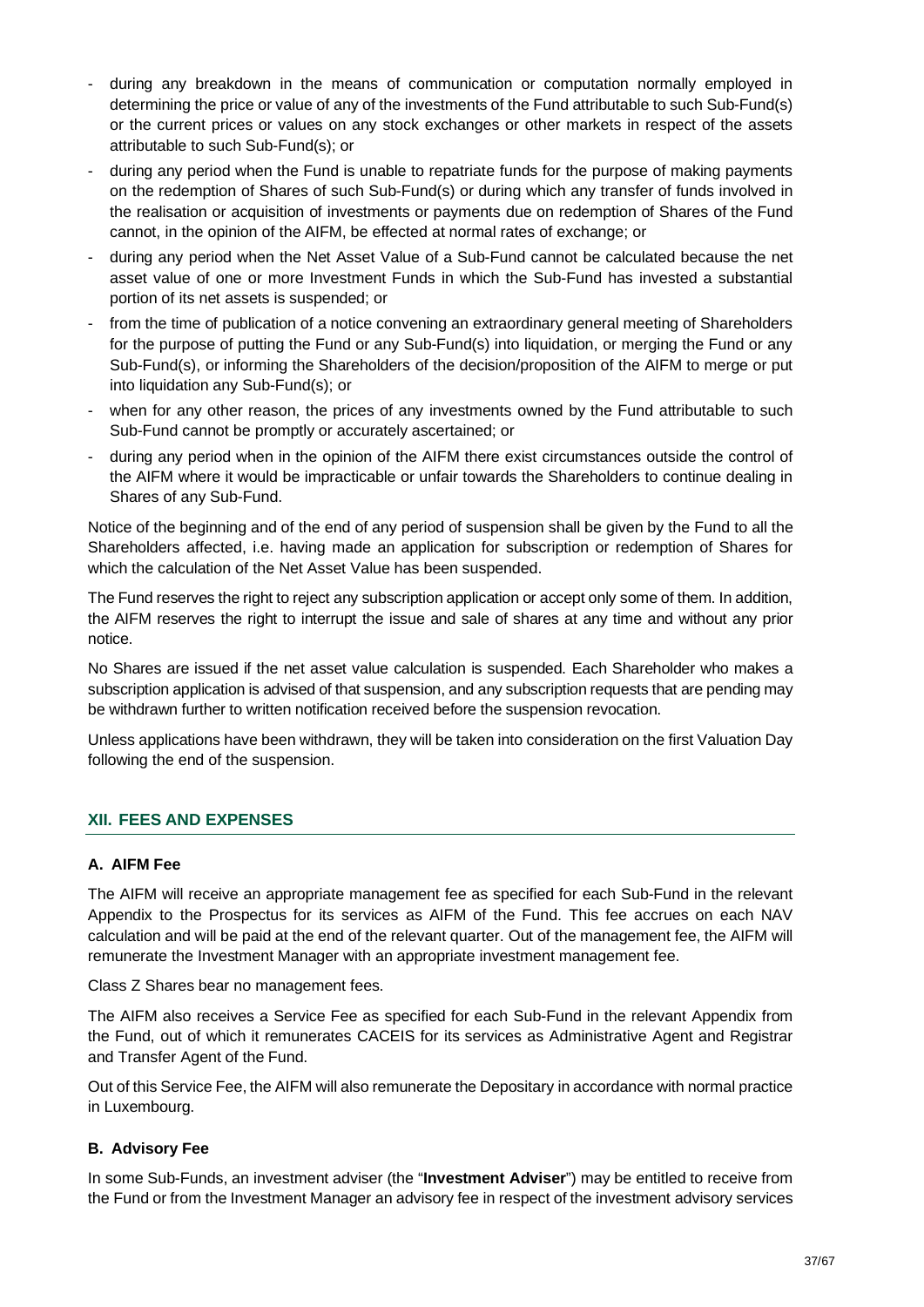provided to such Sub-Fund, as specified for each Sub-Fund in the relevant Appendix to the Prospectus.

# **C. Performance Fee**

For the shares which include the letter "P" in their name, the AIFM may receive a performance fee as described below and as specified for each Sub-fund in the relevant Appendix to the Prospectus.

The fee will correspond to a percentage of the sub-fund's higher net return, respectively for each class in relation to a benchmark index or a fixed return rate. If this difference is negative or equal to zero, the sub-fund will not pay any performance fee.

The performance fee is payable on a yearly basis in arrears at the end of each financial year and is equivalent to a percentage of the NAV performance, when it is higher than the benchmark NAV and a minimum return rate or benchmark index ("High Water Mark"). The performance fee is calculated based on the net asset value after deducting any expenses and the management fee (but not the performance fee) and is adjusted in order to take subscriptions and redemptions into consideration. For the sub-funds subject to swing price, the calculation is based on the unswung NAV. For sub-funds which were launched in the course of the financial year, the performance fee can only be crystallised at the end of the financial year, but not before at least 12 months after the launch.

The High Water Mark may be reset every 5 years.

In order to predict the performance fee that will need to be paid at the end of the year, for each net asset value calculation, if the sub-fund's net return, respectively for each class, since the last performance fee was paid, outperforms the benchmark index or minimum return rate, the sub-fund records provisions each valuation day.

During the financial year, if the sub-fund's net return, respectively for each class, is lower than that of the benchmark index or the minimum return rate, the sub-fund writes back a provision equivalent to the total amount of performance fees each time the net asset value concerned is calculated. If these provisions are reduced to zero, no performance fee will be charged.

The performance fee calculation is reset to zero each year. In any case, for a performance fee to be paid, the NAV (since the initial date on which the performance fee was applied to the sub-fund) must have reached a new historical maximum value after deducting the performance fee paid and at the same time must have exceeded the benchmark index or minimum return rate p.a. (hurdle). If the relative change between the old and new maximum historical NAV is less than the higher performance achieved, the performance fee may only be received based on the relative change between the old and new maximum historical value for the NAV. If the performance fee is charged, the new maximum historical value for the NAV, less the performance fee paid, will represent the new starting point for determining the hurdle.

If investors ask for their shares to be redeemed before the end of the financial year, the total outstanding performance fees corresponding to such shares will be paid to the AIFM at the end of the year.

When calculating the performance fee, the term "return" is defined as the percentage positive change in the net asset value per share – as calculated on each valuation date – over the reference period for the performance fee.

The period for the first performance fee calculation will start at the end of the initial subscription period and run through to the end of the first financial year for the relevant sub-fund. Thereafter, the calculation periods will correspond to the fund's accounting year.

# **D. Depositary, Domiciliation and Administrative Fee**

In addition to the fees paid by the AIFM out of the Service Fee, the Depositary, the Domiciliary Agent, as well as the Administrative Agent are entitled to be reimbursed by the Fund for their respective reasonable out-of-pocket expenses properly incurred in carrying out their duties as such and for the charges of any correspondents.

All the above charges are subject to review by the Board of Directors and the service providers from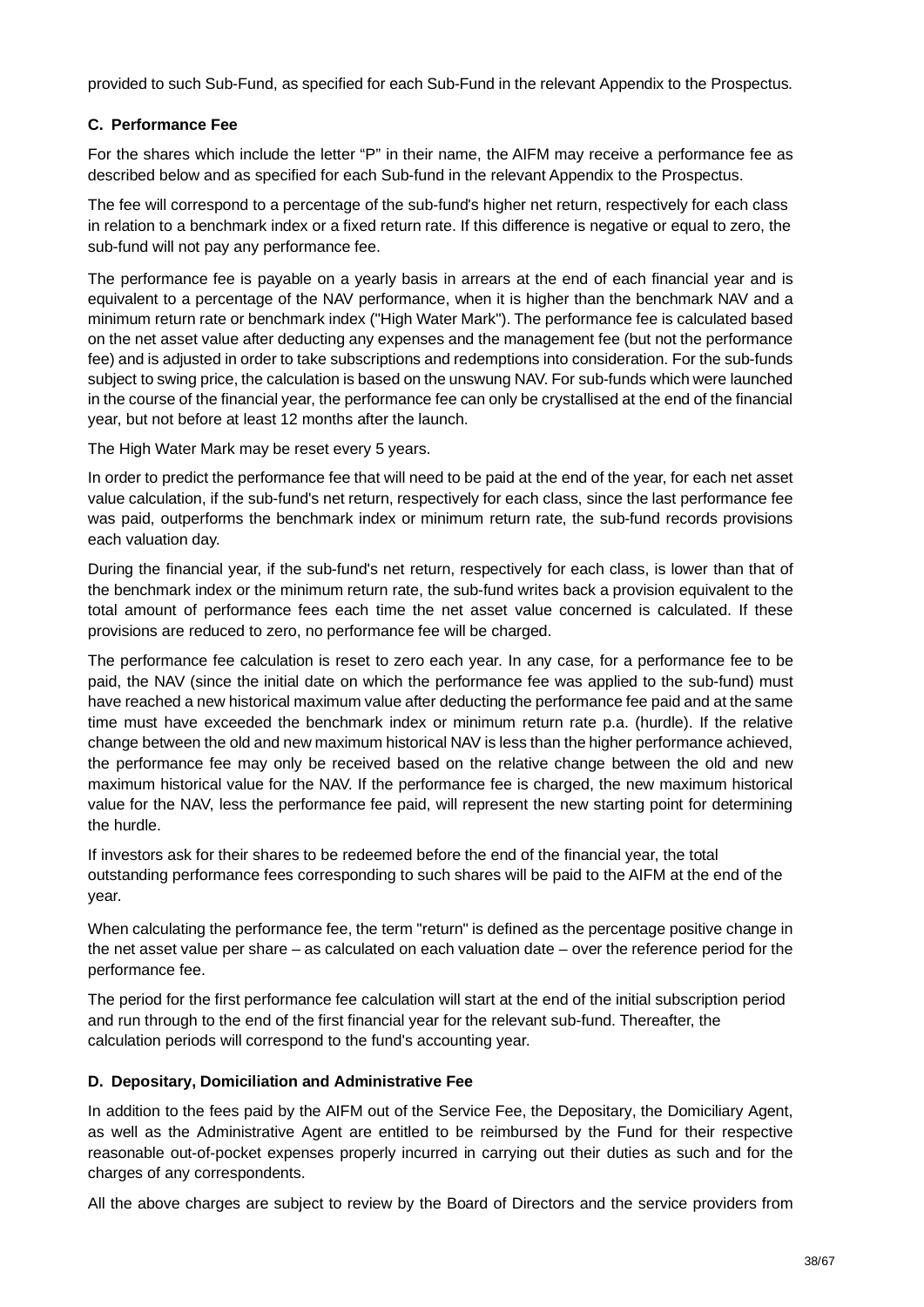time to time.

# **E. Other Fees and Expenses**

The Fund also pays the costs and expenses (i) of all transactions carried out by it or on its behalf and (ii) of the administration of the Fund, including (a) the charges and expenses of legal advisers and the Auditor of the Fund, (b) brokers' commissions (if any) and any issue or transfer taxes chargeable in connection with any securities transactions, (c) all taxes and corporate fees payable to governments or agencies, (d) interest on borrowings, (e) communication expenses with respect to investor services and all expenses of meetings of Shareholders and of preparing, printing and distributing financial and other reports, proxy forms, prospectuses, brochures and similar documents, (f) the cost of setting up and maintenance of a dedicated Fund webserver if applicable, (g) the cost of insurance for the Fund or the members of the Board of Directors, (h) litigation and indemnification expenses and extraordinary expenses not incurred in the ordinary course of business, being inter alia the cost of obtaining and maintaining the listing of the Shares, as the case may be and marketing and promotional expenses, (i) any legal or regulatory expenses, (j) the annual fee payable to the members of the Board of Directors, (k) reasonable expenses of the members of the Board of Directors such as travelling, hotel and other reasonable expenses in connection with the business of the Fund, (l) initial and ongoing registration fees, (m) fees related to tax reportings and (n) all other organisational and operating expenses.

## **F. Formation and launch expenses of the Fund and of new Sub-Funds**

The expenses incurred by the Fund in relation to the launch of new Sub-Funds will be borne by, and payable out of the assets of, those Sub-Funds and may be amortized over a period not exceeding five years.

# **XIII. DISTRIBUTION POLICY**

In each Class of Shares within each Sub-Fund, the Board of Directors may issue Capitalisation Shares and Distribution Shares, as determined in the relevant Appendix to the Prospectus.

Distribution Shares may pay a dividend to their holders whereas Capitalisation Shares ("**C**") capitalise their entire earnings.

Distribution shares are denominated and categorised as follows:

- D share classes with annual dividends, for which, as a general rule, the Fund distributes all net income from investments;
- Ds share classes with semi-annual dividends determined at the discretion of the AIFM;
- Dq share classes with quarterly dividends determined at the discretion of the AIFM;
- Dm share classes with monthly dividends determined at the discretion of the AIFM.

No distribution may be made if, as a result, the Net Asset Value of the Fund would fall below Euro 1,250,000.

Interim dividends may be distributed as the Board of Directors may determine in compliance with applicable law.

# **XIV.TAXATION**

The following information is based on the laws and practice currently in force and is subject to changes therein. This summary does not purport to be a comprehensive description of all Luxembourg tax laws and Luxembourg tax considerations that may be relevant to a decision to invest in, own, hold, or dispose of shares and is not intended as tax advice to any particular Shareholder or potential Shareholder.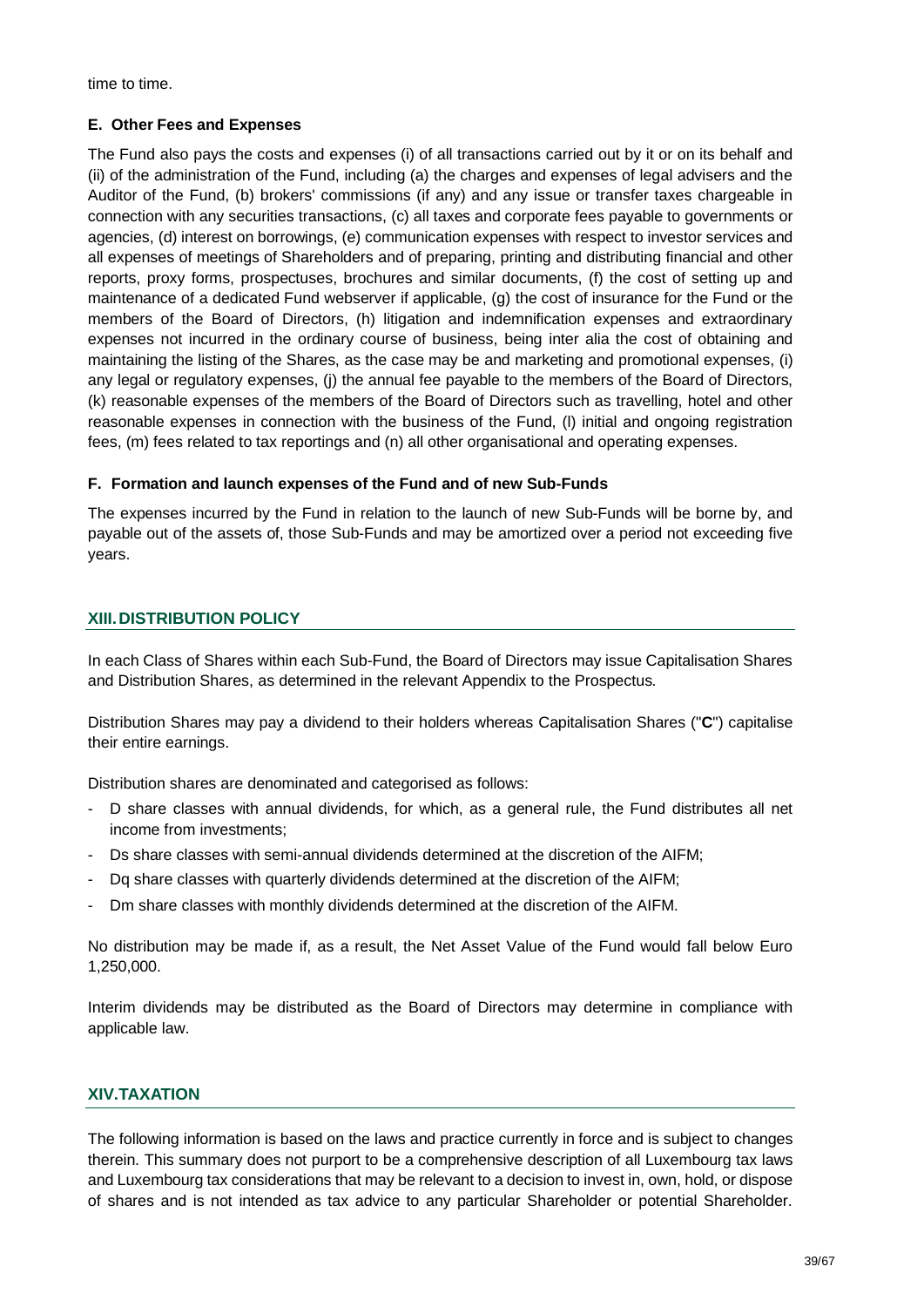Prospective investors should consult their own professional advisers as to the implications of buying, holding or disposing of Shares and to the provisions of the laws of the jurisdiction in which they are subject to tax. This summary does not describe any tax consequences arising under the laws of any state, locality or other taxing jurisdiction other than Luxembourg.

## **Taxation of the Fund in Luxembourg**

The Fund is not subject to taxation in Luxembourg on its income, profits or gains and not subject to net wealth tax.

The Fund is, however, liable in Luxembourg to a subscription tax (*taxe d'abonnement*) at a rate of 0.01% per annum of its net assets, such tax being payable quarterly on the basis of the net assets of the Fund at the end of the relevant quarter. No stamp or other tax will be payable in Luxembourg on the issue of the Shares of the Fund.

A subscription tax exemption applies to:

- the portion of any Sub-Fund's assets (pro rata) invested in a Luxembourg investment fund or any of its sub-funds to the extent it is subject to the subscription tax (taxe d'abonnement);
- any Sub-Fund (i) whose sole object is the collective investment in money market instruments and the placing of deposits with credit institutions, and (ii) whose weighted residual portfolio maturity does not exceed 90 days, and (iii) that have obtained the highest possible rating from a recognised rating agency;
- any Sub-Fund or Class, the shares of which are reserved for
	- institutions for occupational retirement provisions, or similar investment vehicles, set up on one or more employers' initiative for the benefit of their employees;
	- · companies of one or more employers investing funds they hold, in order to provide retirement benefits to their employees;
- any Sub-Fund whose main objective is the investment in microfinance institutions.

No stamp duty, capital duty or other tax will be payable in Luxembourg upon the issue of the Shares of the Fund. Interest and dividend income received by the Fund may be subject to non-recoverable withholding tax in the source countries. The Fund may further be subject to tax on the realised or unrealised capital appreciation of its assets in the countries of origin. The Fund may benefit from double tax treaties entered into by Luxembourg, which may provide for exemption from withholding tax or reduction of withholding tax rate. Distributions made by the Fund as well as liquidation proceeds and capital gains derived therefrom are not subject to withholding tax in Luxembourg.

## **Luxembourg taxation of resident Shareholders**

## **Luxembourg-resident individual Shareholders**

Capital gains realised on the sale of the Shares by Luxembourg resident individual Shareholders who hold the Shares in their personal portfolio (and not as business assets) are generally not subject to Luxembourg income tax except if:

- (i) the Shares are sold within 6 months from their subscription or purchase; or
- (ii) if the Shares held in the private portfolio constitute a substantial shareholding. A shareholding is considered as substantial when the seller holds or has held, alone or with his/her spouse and underage children, either directly or indirectly at any time during the five (5) years preceding the date of the disposal, of more than 10% of the share capital of the Fund.

Distributions received from the Fund will be subject to Luxembourg personal income tax.

Luxembourg personal income tax is levied following a progressive income tax scale, and increased by the solidarity surcharge (*contribution au fonds pour l'emploi*).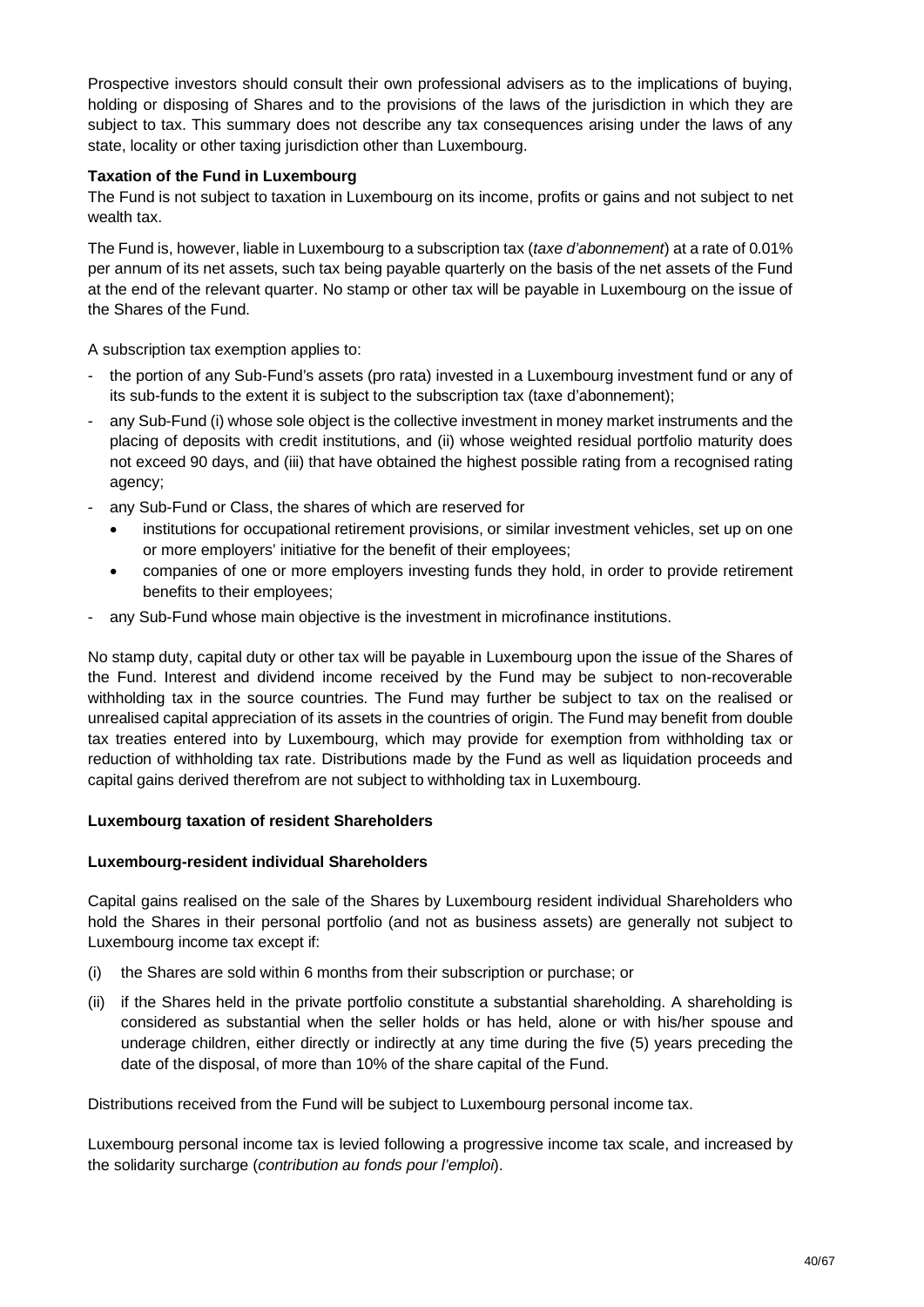#### **Luxembourg-resident corporate Shareholders**

Luxembourg resident corporate Shareholders will be subject to corporation taxes on capital gains realised upon disposal of Shares and on the distributions received from the Fund.

Luxembourg corporate resident Shareholders who benefit from a special tax regime, such as, for example, (i) UCIs subject to the Law of 17 December 2010 relating to undertakings for collective investment, as amended, (ii) SIFs subject to the 2007 Law, (iii) reserved alternative investment funds subject to the Law of 23 July 2016 on reserved alternative investment funds, or (iv) family wealth management companies subject to the Law of 11 May 2007 related to family wealth management companies, as amended, are exempt from income tax in Luxembourg, but instead subject to an annual subscription tax (*taxe d'abonnement*) and thus income derived from the Shares, as well as gains realized thereon, are not subject to Luxembourg income taxes.

The Shares shall be part of the taxable net wealth of the Luxembourg resident corporate Investors except if the holder of the Shares is (i) an UCI subject to the Law of 17 December 2010 relating to undertakings for collective investments, as amended, (ii) a vehicle subject to the law of 22 March 2004 on securitization, as amended, (iii) an investment company in risk capital subject to the Law of 15 June 2004 on investment company in risk capital, as amended, (iv) a SIF subject to the 2007 Law, (v) a reserved alternative investment fund subject to the Law of 23 July 2016 on reserved alternative investment funds, or (vi) a family wealth management company subject to the Law of 11 May 2007 related to family wealth management companies, as amended. The taxable net wealth is subject to tax on a yearly basis at the rate of 0.5%. A reduced rate of 0.05% is due for the portion of the net wealth exceeding EUR 500 million.

## **Luxembourg taxation of NON-RESIDENT Shareholders**

Under Luxembourg domestic law, foreign Shareholders of the Fund – not having a Luxembourg permanent establishment or permanent representative to which the shareholding in the Fund can be attributed – are not subject to Luxembourg taxation on capital gains realized upon disposal of the Shares nor on the distribution received from the Fund and the Shares will not be subject to net wealth tax.

# **FATCA**

FATCA, a portion of the 2010 Hiring Incentives to Restore Employment Act, became law in the United States in 2010. It requires financial institutions outside the US ("**foreign financial institutions**" or "**FFIs**") to pass information about "Financial Accounts" held by "Specified US Persons", directly or indirectly, to the US tax authorities, the Internal Revenue Service ("**IRS**") on an annual basis. A 30% withholding tax is imposed on certain US source income of any FFI that fails to comply with this requirement. On 28 March 2014, the Grand-Duchy of Luxembourg entered into a Model 1 Intergovernmental Agreement ("**IGA**") with the United States of America and a memorandum of understanding in respect thereof. The Fund would hence have to comply with such Luxembourg IGA as implemented into Luxembourg law by the Law of 24 July 2015 relating to FATCA (the "**FATCA Law**") in order to comply with the provisions of FATCA rather than complying with the US Treasury Regulations implementing FATCA. Under the IGA, the Fund may be required to collect information aiming to identify its direct and indirect shareholders that are Specified US Persons for FATCA purposes ("**FATCA reportable accounts**"). Any such information on reportable accounts provided to the Fund will be shared with the Luxembourg tax authorities which will exchange that information on an automatic basis with the Government of the United States of America pursuant to Article 28 of the convention between the Government of the United States of America and the Government of the Grand-Duchy of Luxembourg for the Avoidance of Double Taxation and the Prevention of Fiscal Evasion with respect to Taxes in Income and Capital, entered into in Luxembourg on 3 April 1996. The Fund intends to comply with the provisions of the FATCA Law and the Luxembourg IGA to be deemed compliant with FATCA and will thus not be subject to the 30% withholding tax with respect to its share of any such payments attributable to actual and deemed U.S. investments of the Fund. In accordance with the Luxembourg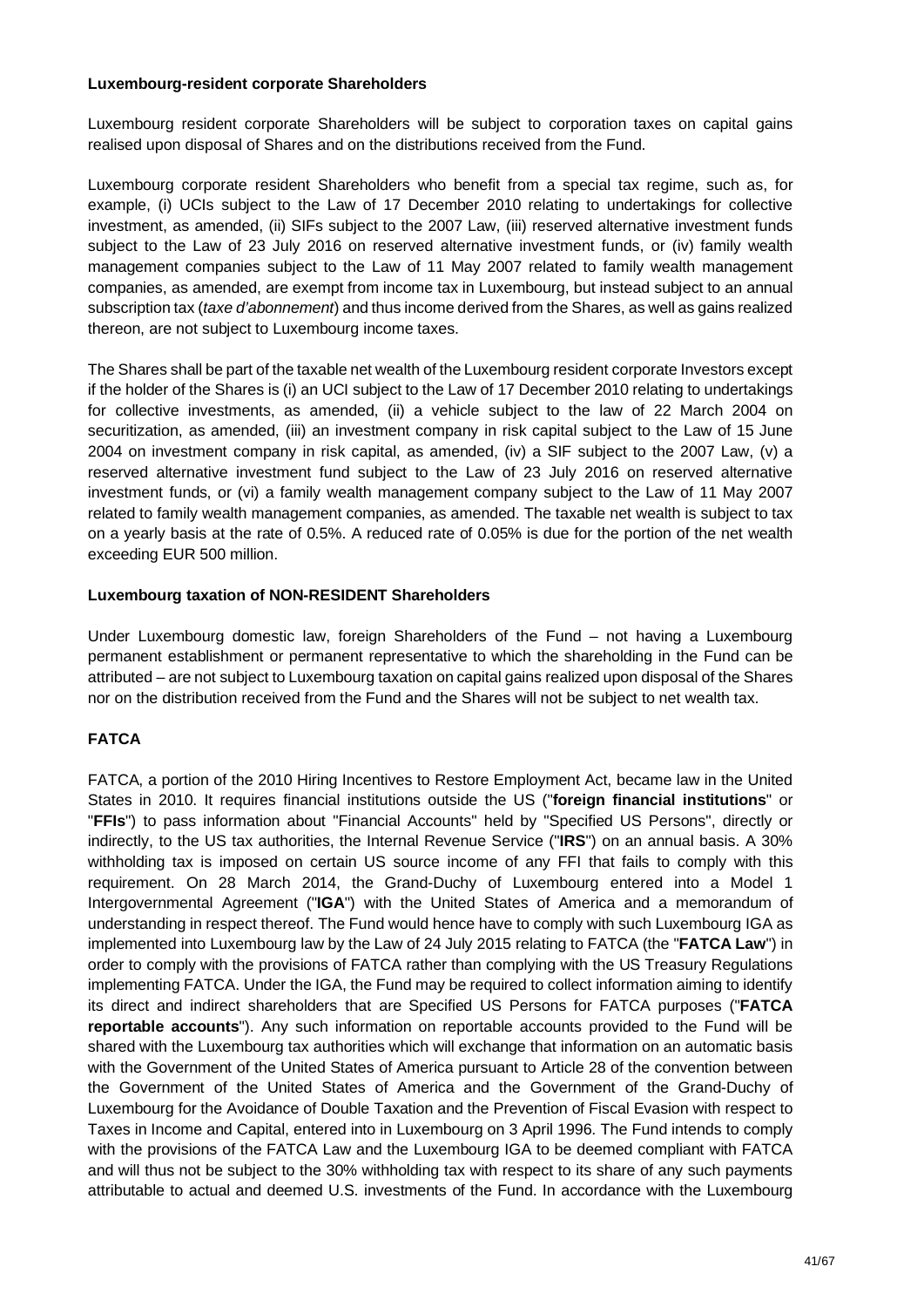IGA, the Fund has appointed the AIFM as Sponsoring Entity and will operate under the latter's GIIN until further notice. The Fund therefore qualifies as Non-Reporting Luxembourg Financial Institution and shall be treated as deemed-compliant FFI for purposes of section 1471 of the U.S. Internal Revenue Code.

To ensure the Fund's compliance with FATCA, the FATCA Law and the Luxembourg IGA in accordance with the foregoing, the AIFM, in its capacity as the Fund's AIFM, may:

- a. request information or documentation, including W-8 tax forms, a Global Intermediary Identification Number, if applicable, or any other valid evidence of a shareholder's FATCA registration with the IRS or a corresponding exemption, in order to ascertain such shareholder's FATCA status;
- b. report information concerning a Shareholder and his account holding in the Fund to the Luxembourg tax authorities if such account is deemed a FATCA reportable account under the FATCA Law and the Luxembourg IGA;
- c. report information to the Luxembourg tax authorities (*Administration des Contributions Directes*) concerning payments to Shareholders with FATCA status of a non-participating foreign financial institution;
- d. deduct applicable US withholding taxes from certain payments made to a Shareholder by or on behalf of the Fund in accordance with FATCA, the FATCA Law and the Luxembourg IGA; and
- e. divulge any such personal information to any immediate payer of certain U.S. source income as may be required for withholding and reporting to occur with respect to the payment of such income.

By investing in the Fund, the Shareholder acknowledges that (i) the Fund is responsible for the treatment of the personal data provided for in the FATCA Law; (ii) the personal data obtained will inter alia be used for the purposes of the FATCA Law; (iii) the personal data may be communicated to the Luxembourg tax authorities;. (iv) responding to FATCA-related questions is mandatory; and (v) the Shareholders have a right of access to and rectification of the data communicated to the Luxembourg tax authorities.

Shareholders should consult their professional advisers on the individual impact of FATCA.

# **Common Reporting Standard (CRS)**

The Organisation for Economic Co-operation and Development ("**OECD**") has developed a common reporting standard ("**CRS**") to achieve a comprehensive and multilateral automatic exchange of information (AEOI) on a global basis. On 9 December 2014, Council Directive 2014/107/EU amending Directive 2011/16/EU as regards mandatory automatic exchange of information in the field of taxation (the "**Euro-CRS Directive**") was adopted in order to implement the CRS among the Member States. The Euro-CRS Directive was implemented into Luxembourg law by the law of 18 December 2015 on automatic exchange of information regarding financial accounts in tax-related matters and implementing Council Directive 2014/107/EU of 9 December 2014 (the "**CRS Law**"). The CRS Law requires Luxembourg financial institutions to identify financial asset holders and establish if they are fiscally resident in an EU Member State other than Luxembourg or in a country specified in a Grand-Ducal Regulation. Accordingly, the Fund may require its Shareholders to provide information in relation to the identity and fiscal residence of financial account holders (including certain entities and their controlling persons) in order to ascertain their CRS status and report information regarding a Shareholder and his/her/its account to the Luxemburg tax authorities, if such account is deemed a CRS reportable account under the CRS Law. The Luxembourg tax authorities will therefore transfer this information to the competent foreign authorities on a yearly basis. Under the CRS Law, the first exchange of information will be applied by 30 September 2017 for information related to the calendar year 2016. Under the Euro-CRS Directive, the first AEOI must be applied by 30 September 2017 to the local tax authorities of the Member States for the data relating to the calendar year 2016.

By investing in the Fund, the Shareholder acknowledges that (i) the Fund is responsible for the treatment of the personal data provided for in the CRS Law; (ii) the personal data will inter alia be used for the purposes of the CRS Law; (iii) the personal data may be communicated to the Luxembourg tax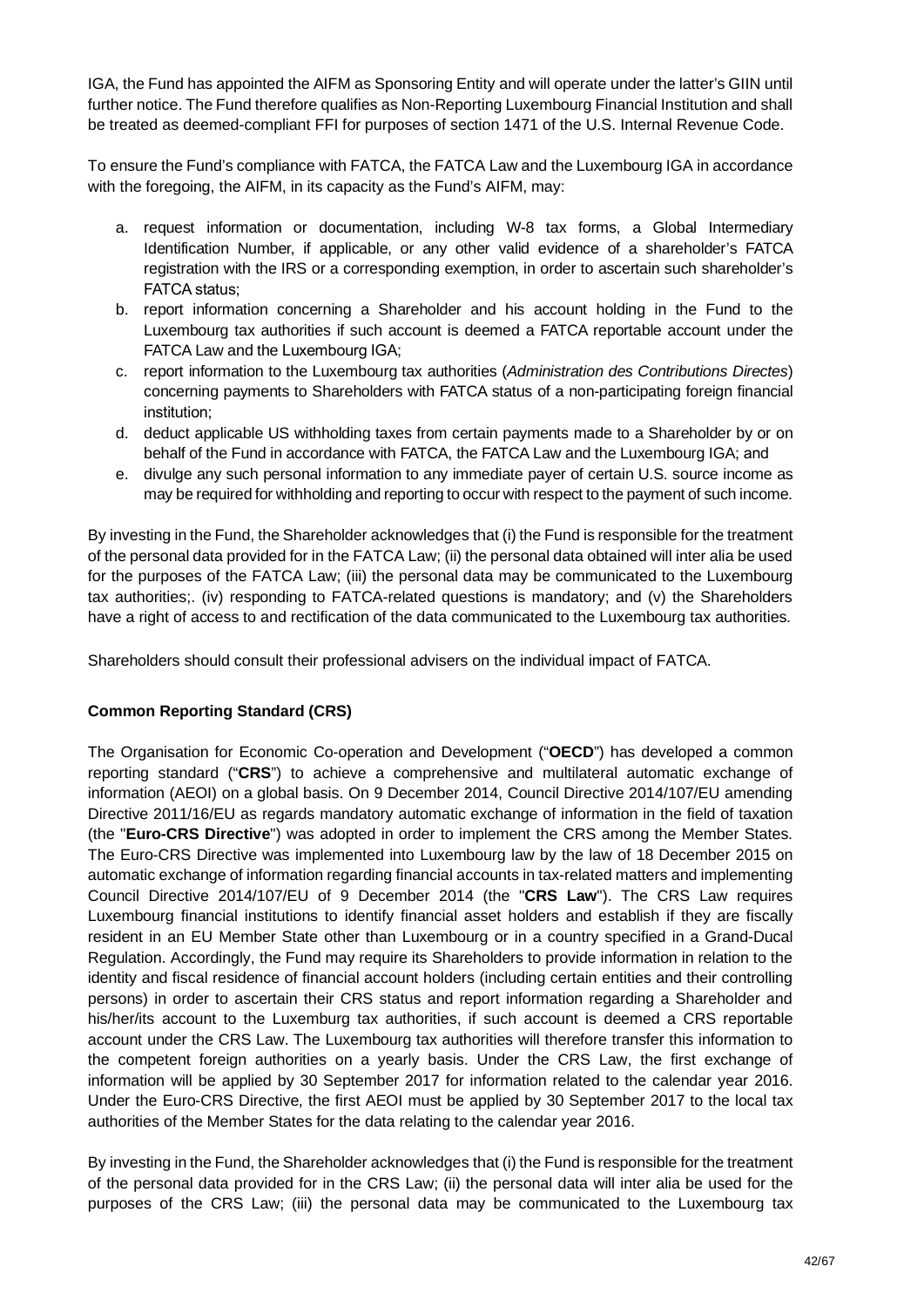authorities; (iv) responding to CRS-related questions is mandatory; and (v) the Shareholders have a right of access to and rectification of the data communicated to the Luxembourg tax authorities. In addition, Luxembourg signed the OECD's multilateral competent authority agreement ("**Multilateral Agreement**") to exchange information automatically under the CRS. The Multilateral Agreement aims to implement the CRS among non-Member States; it requires agreements on a country-by-country basis. The investors undertake to inform the Fund (or any third party appointed by it) within thirty (30) days and provide an updated self-certification form where any change in circumstances occurs, which causes any of the information contained in the self-certification form to be incorrect.

Investors should consult their professional advisers on the individual impact of the CRS.

## **Data protection**

Investors are informed that the Fund, as data controller (the "**Data Controller**"), collects, stores and processes by electronic or other means personal data (i.e. any information relating to an identified or identifiable natural person, hereafter, (the "**Personal Data**")) supplied by the Investors at the time of their subscription and at any other time during the contractual relationship, in accordance with data protection law applicable in Luxembourg (including, but not limited to, the amended law of 2 August 2002 on the protection of persons with regard to the processing of personal data (the "**2002 Law**") and, when applicable, the Regulation (EU) 2016/679 of 27 April 2016 on the protection of natural persons with regard to the processing of personal data and on the free movement of such data, and repealing Directive 95/46/EC (the "**General Data Protection Regulation**", together with the Law of 2002, the "**Data Protection Law**")) for the purpose of fulfilling the services required by the Investors and/or for complying with legal and regulatory obligations as described below.

Personal Data processed includes amongst others (i) the name, address, telephone number, business contact information, employment and job history, financial and credit history information, current and historic investments, investment preferences and invested amount of the Investor as well as (ii) the same information concerning the Investor's representative(s) (including, without limitation, legal representatives), employees, directors, officers, trustees, settlors, authorised signatories, shareholders, unitholders, nominees and/or ultimate beneficial owner(s) (as applicable) (the " **Data Subjects**") and any other Personal Data that is necessary to the Fund and/or the Entities (as defined below) for the purposes described thereafter. Personal Data will be collected directly from the Investor or the other Data Subjects and may also be collected through publicly accessible sources, social media, subscription services or other third party data sources.

In particular, Personal Data may be processed for the purpose of carrying out the services provided by the Fund or the Entities (as defined below) such as, for the purposes of account and distribution, administration, processing subscriptions or drawdown of commitments, assessing the Investor's qualification as Eligible Investor, maintaining the register of Shareholders, handling communications to the Investors as well as to provide services relating from any agreement entered into between the Fund and a service provider in relation to the Fund's investments (the "**Investment Services**"). Personal Data may also be processed by the Data Controller and the Entities in order to comply with their legal or regulatory obligations including, but not limited to, legal or regulatory obligations under applicable fund and company law (such as due diligence relating to Investors and monitoring of transactions to comply with anti-money laundering and counter-terrorist financing law, tax law and similar laws and regulations in Luxembourg or at EU level).

The Fund may collect, use, store, retain, transfer and/or otherwise process Personal Data: (i) on the basis of Investors' consent and/or; (ii) as a result of the subscription of the Investor where necessary to perform the Investment Services or to take steps at the request of the Investor such subscription, including the holding of shares of the Fund in general and/or; (iii) where necessary to comply with a legal or regulatory obligation of the Fund and/or; (iv) in particular where the Subscription Agreement is not entered into directly by the Investor as natural persons, Personal Data may be processed where necessary for the purposes of the legitimate interests pursued by the Fund or by the Entities (as defined below), which mainly consist in the provision of the Investment Services to the Investors, or compliance with foreign laws and regulations and/or any order of a foreign court, government, regulatory or tax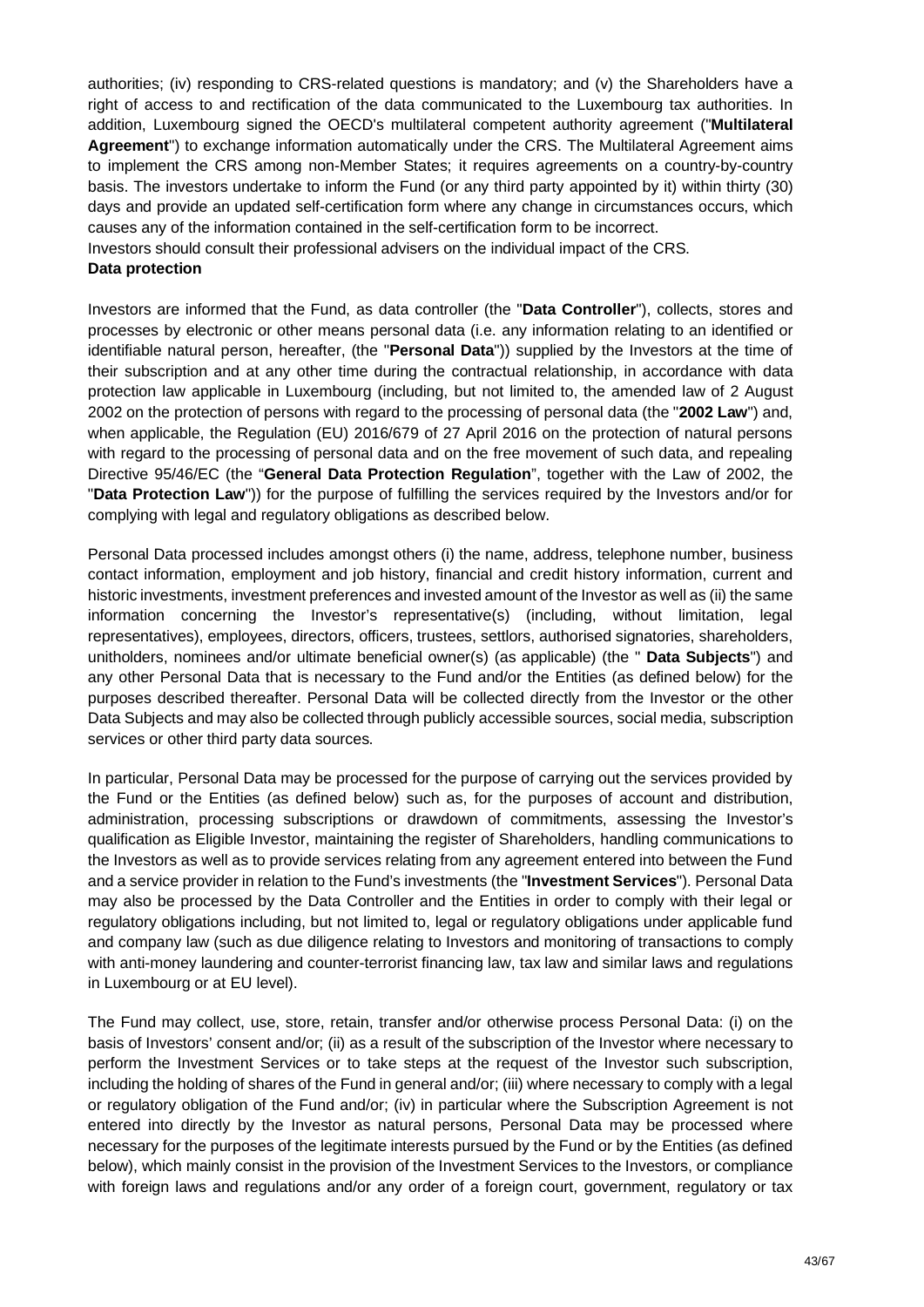authority, including when providing such Investment Services to any beneficial owner and any person holding a direct or indirect interest in the Investor.

In accordance with Data Protection Law, Personal Data may be disclosed to and/or processed by the AIFM, the Depositary, the Administrative Agent, the Domiciliary Agent, the Initiator, the Auditor of the Fund, accountants, (foreign) court, governmental or regulatory bodies including tax authorities lenders, investment managers, investment advisers, paying agents and subscription and redemption agents, distributors as well as permanent representatives in places of registration, other service providers of the Fund (including its information technology providers), any lender to the Fund or related entities (including without limitation their respective general partner or management company/investment manager and service providers) in or through which the Fund intend to invest, and any of the foregoing respective agents, delegates, affiliates, subcontractors and/or their successors and assigns (together hereafter, and solely for the purposes above mentioned, the "**Entities**"). The Entities may act as data processors on behalf of the Data Controller or, in certain circumstances, as data controller, in particular for compliance with their legal obligations in accordance with applicable laws and regulations (such as antimoney laundering identification) and/or order of competent jurisdiction. The Investors acknowledge that the Entities may be located outside of the European Economic Area ("**EEA**") in countries which do not ensure an adequate level of protection according to the European Commission and where data protection and/or professional secrecy laws might not exist or be of a lower standard than in the EEA.

The Data Controller undertakes not to transfer the Personal Data to any third parties other than the Entities, except as disclosed in the documentation provided to the Investors or if required or permitted by applicable laws and regulations or court order and in compliance with Data Protection Laws.

By subscribing or purchasing shares of the Fund, investors acknowledge and accept to the processing of their information and the disclosure of Personal Data they provide to the Entities referred to above (including companies situated in countries outside of the EEA which may not have the same data protection laws as in Luxembourg) for the purposes described above. The transfer of data to the aforementioned Entities may transit via and/or be processed in countries which may not have data protection requirements deemed equivalent to those prevailing in the EEA.

The Fund undertakes not to transfer the Personal Data to any third parties other than the Entities acting as data processors, except as disclosed herein or if required by applicable laws regulations or court order. This may include disclosure to third parties such as governmental or regulatory bodies including tax authorities, auditors or accountants as well as legal and financial advisers who may process the Personal Data for carrying out their services and complying with legal and regulatory obligations as described above. This transfer and disclosure of Personal Data may take place to countries which do not have equivalent data protection laws to those of the EEA, or that are not subject to an adequacy decision of the European Commission, including the Data Protection Law and the Luxembourg law of 5 April 1993 on the financial sector which provides for a professional secrecy obligation (including but not limited to, Switzerland). The Data Controller may only transfer the Personal Data for the purposes of providing the Investment Services to the Data Subjects or for compliance with applicable laws and regulations, as described herein.

The Fund may transfer the Personal Data to the Entities (i) on the basis of an adequacy decision of the European Commission with respect to the protection of personal data and/or on the basis of the EU-U.S. Privacy Shield framework or, (ii) on the basis of appropriate safeguards listed by and subject to the provisions of Article 46 of the General Data Protection Regulation (when applicable), such as standard contractual clauses, binding corporate rules, an approved code of conduct, or an approved certification mechanism or, (iii) on the basis of the Investor's explicit consent or, (iv) where necessary for the performance of the Investment Services or for the implementation of pre-contractual measures taken at the Investor's request or, (v) where necessary for the Entities to perform the Investment Services or other services rendered in connection with the Investment Services or, (vi) where necessary for important reasons of public interest or, (vii) where necessary for the establishment, exercise or defence of legal claims or, (viii) where the transfer is made from a register, which is legally intended to provide information to the public or, (ix) subject to the provisions of Article 49.1 of the General Data Protection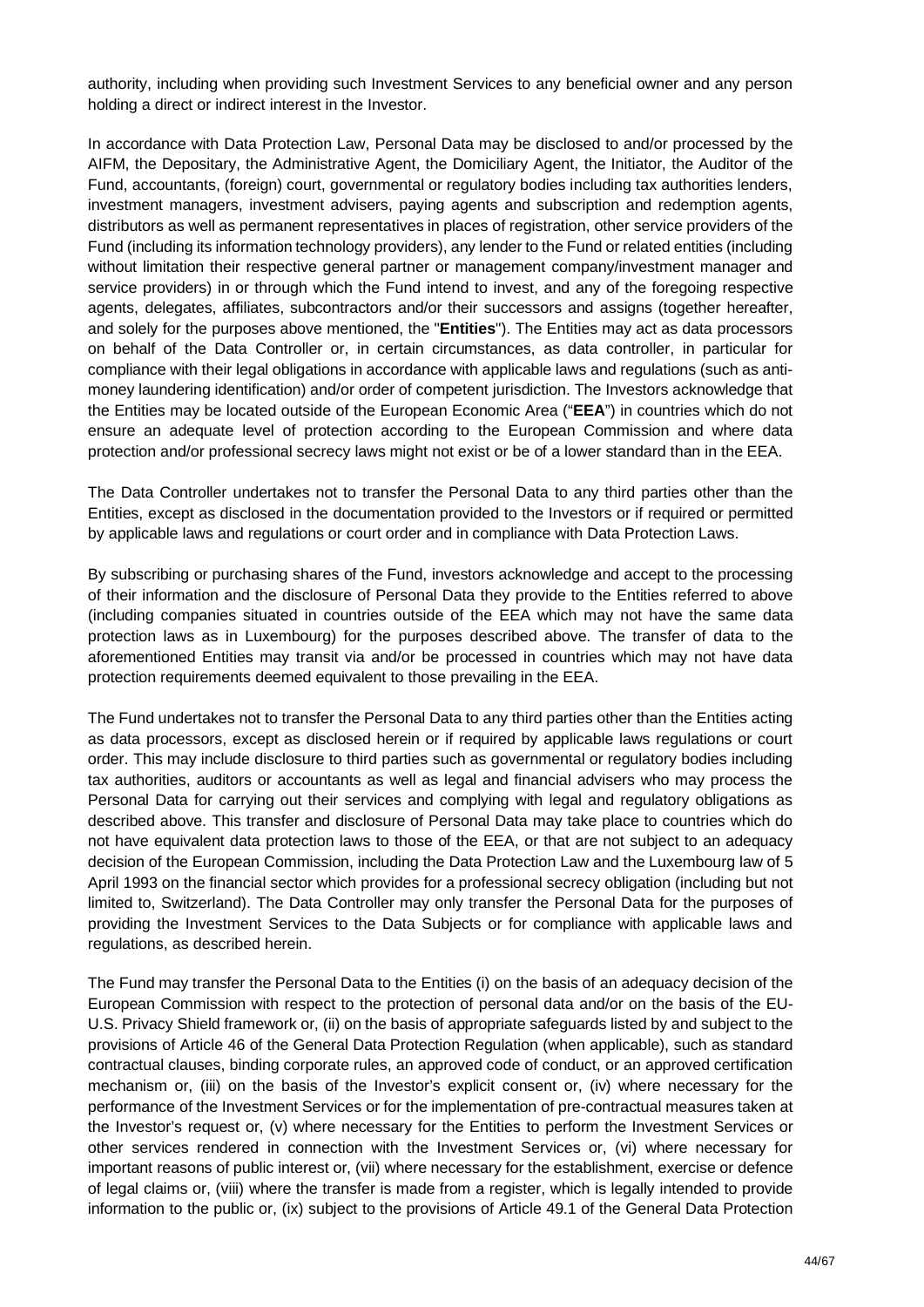Regulation (when applicable), where the transfer is necessary for the purposes of compelling legitimate interests pursued by the Fund, which are not overridden by the interests or rights and freedoms of Data Subjects. Further details as to the legal basis of a transfer may be obtained by contacting UBP Asset Management (Europe) S.A., 287-289, route d'Arlon, L-1150 Luxembourg, Grand Duchy of Luxembourg, to the attention of the conducting officer in charge of compliance.

Where the processing of Personal Data or transfer of Personal Data outside of the EEA takes place on the basis of the consent of the Data Subjects, the Data Subjects are entitled to withdraw their consent at any time without prejudice to the lawfulness of the processing and/or data transfers carried out before the withdrawal of such consent and the Data Controller will accordingly cease such processing or transfers. However, the Data Subjects acknowledge that, notwithstanding any withdrawal of their consent, the Data Controller may still continue to process and/or transfer Personal Data outside the EEA if permitted by Data Protection Law or if required by applicable laws and regulations. Any change to, or withdrawal of, the Data Subjects' consent must be communicated in writing to the Fund to the attention of UBP Asset Management (Europe) S.A., 287-289, route d'Arlon, L-1150 Luxembourg, Grand Duchy of Luxembourg.

Each Investor further acknowledges and accepts that the Fund will report any relevant information in relation to investments in the Fund to the Luxembourg tax authorities which will exchange this information on an automatic basis with the competent authorities in the United States or other permitted jurisdictions as agreed in the FATCA Law, the CRS Law or similar laws and regulations in Luxembourg or at EU level.

Failure to provide relevant Personal Data requested in the course of their relationship with the Fund may need to be reported by the Fund to the relevant Luxembourg authorities to the extent required by applicable law and may prevent the Fund from maintaining the relationship with the Investor.

Insofar as the Personal Data provided by Investors include Personal Data of their representatives and/or authorised signatories and/or shareholders and/or ultimate beneficial owners, the Investors confirm having informed them of the present section and of their rights as described below, and having secured their consent to the processing of their Personal Data as above described and, in particular, to the disclosure of their Personal Data to, and the processing of their Personal Data by, the various parties referred to above including in countries outside the European Union which may not offer a similar level of protection as that under applicable Data Protection Law in Luxembourg (including but not limited to Singapore and Hong-Kong. The Data Controller may assume, where applicable, that Data Subjects have, where necessary, given such consent and have been informed of the processing and transfer of their Personal Data and of their rights as described under this section.

Personal Data is held until the Investor ceases to hold shares in the Fund, plus a period of 10 years thereafter where necessary to comply with applicable laws and regulations or to establish, exercise or defend actual or potential legal claims, subject to the applicable statutes of limitation, unless a longer period is required by applicable laws and regulations. In any case, Personal Data will not be held for longer than necessary with regard to the performance of the Investment Services, subject always to applicable legal minimum retention periods.

Each Data Subject may request (i) access to, rectification, or deletion of, any incorrect Personal Data concerning him, (ii) a restriction of processing of Personal Data concerning him and, (iii) to receive Personal Data concerning him in a structured, commonly used and machine readable format or to transmit those Personal Data to another controller in accordance with Data Protection Law and (iv) to obtain a copy of or access to the appropriate or suitable safeguards which have been implemented for transferring the Personal Data outside of the EEA, in the manner and subject to the limitations prescribed in accordance with the Data Protection Law. In particular, Data Subjects may at any time object, on request and free of charge, to the processing of its Personal Data for direct marketing purposes or for other legitimate interests. Each Investor should address such requests to the Fund to the attention of UBP Asset Management (Europe) S.A., 287-289, route d'Arlon, L-1150 Luxembourg, Grand Duchy of Luxembourg to the attention of the conducting officer in charge of compliance. For any additional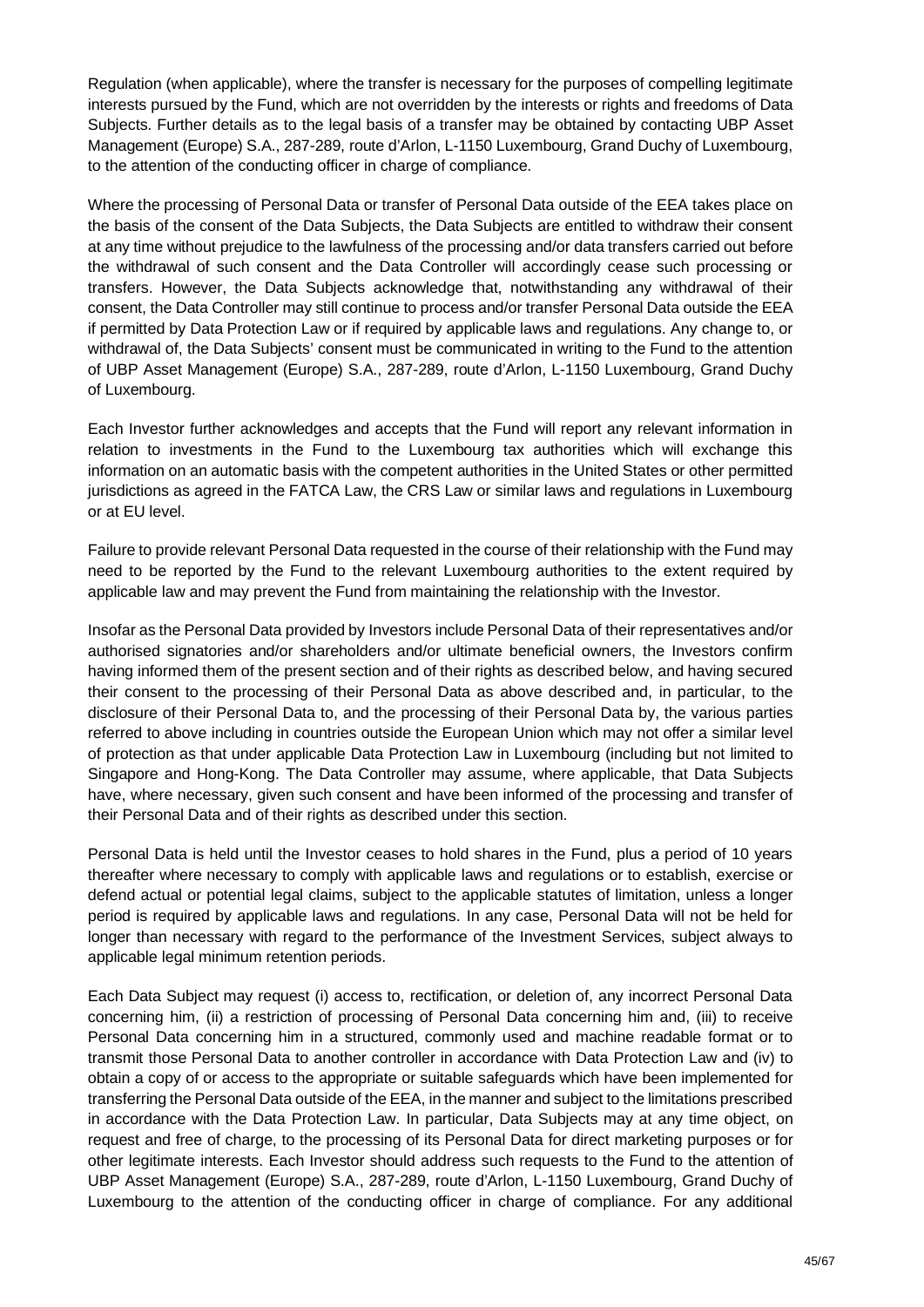information related to the processing of their Personal Data, Data Subjects can contact the Data Protection Officer of the Data Controller via post mail at UBP Asset Management (Europe) S.A., 287- 289, route d'Arlon, L-1150 Luxembourg, Grand Duchy of Luxembourg or via email at LuxUBPAM@ubp.ch.

# **XV. GENERAL INFORMATION**

# *A. Reports*

The financial year of the Fund ends on 31 December in each year.

Audited financial statements of the Fund made up to 31 December in each year will be prepared in Euro and made available to Shareholders.

## *B. Meetings of Shareholders*

The annual general meeting of Shareholders of the Fund will be held at the registered office of the Fund in Luxembourg on the 3<sup>rd</sup> Tuesday of the month of June each year at 11 a.m. (Luxembourg time). If such day is not a Business Day the annual general meeting of Shareholders of the Fund shall be held on the next Business Day.

Notices of all general meetings, setting forth the agenda and specifying the time and place of the meeting and the conditions of admission thereto and referring to quorum and majority requirements, will be sent by registered mail to Shareholders, at least 8 days prior to the meeting, in accordance with applicable Luxembourg laws and the Articles.

Meetings of Shareholders of any given Sub-Fund or Class shall decide upon matters relating to that Sub-Fund or Class only.

## *C. Amendment Procedure*

The Articles may be amended from time to time in accordance with the quorum and majority requirements laid down by Luxembourg law and the Articles.

The Prospectus may be amended from time to time by the Board of Directors with the prior approval of the CSSF in accordance with Luxembourg law and regulations.

In the event of a change in the investment policy or investment strategy of the Sub-Funds, investors in the Sub-Fund(s) concerned will be notified accordingly by way of a notice and, should the change be considered by the CSSF as material, they will have the right to redeem their shares free of charge within the period of time specified in the notice.

# *D. Applicability of SFTR (as defined below)*

To the extent applicable, in accordance with the AIFM Rules and EU Regulation 2015/2365 of the European Parliament and of the Council of 25 November 2015 on transparency of securities financing transactions and of reuse and amending EU Regulation 648/2012 (the "**SFTR**"), the AIFM, the Investment Manager or the Investment Adviser, if any, will make available to any investors upon request at its registered office or such other means as is determined by the AIFM, the Investment Manager and/or the Investment Advisor any information regarding the use of securities financing transactions ("**SFTs**") and total return swaps ("**TRS**") by the Fund, including amongst others general description of instruments used and the rationale for their use, type of assets that can be subject to them, maximum and expected proportion of assets under management subject to them, criteria to select counterparties, acceptable collateral, valuation methodology, information on safekeeping of assets and collateral.

Notwithstanding the foregoing, the following information is hereby disclosed in accordance with Section 2 of Annex B of SFTR:

## *(i) General description and purpose of the SFTs used and TRS*

In order to achieve the Fund's investment objective, the Fund may make use of repurchase transactions, securities lending and TRS in the conditions set forth in the relevant Appendix. The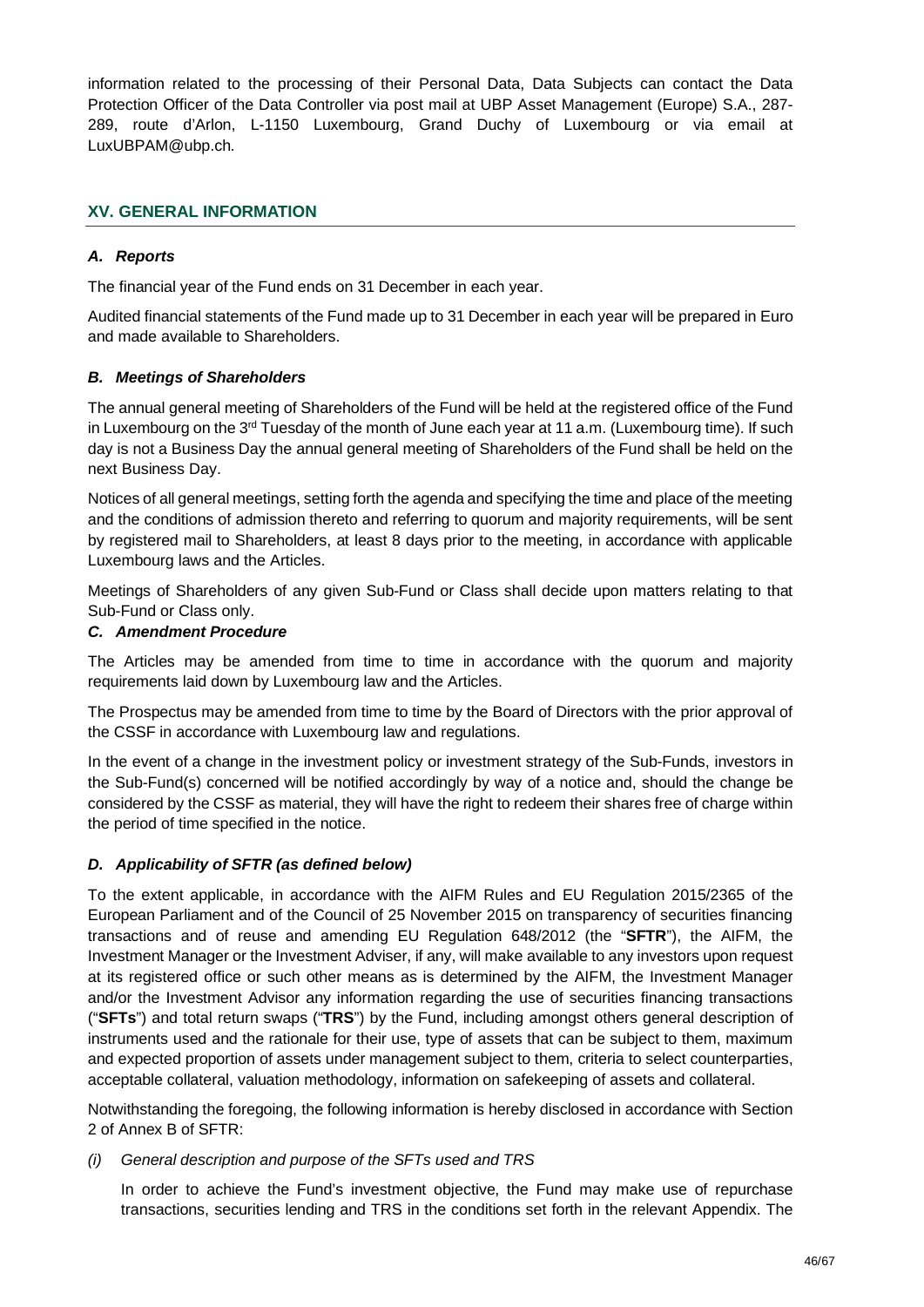Fund will not make use of commodities lending, securities or commodities borrowing, buy sell-back or sell-buy back transactions or margin lending transactions. Should the Fund decide to enter into this type of operations in the future, the Prospectus would be updated accordingly.

A repurchase transaction consists of a forward transaction at the maturity of which the Fund, being the seller, has the obligation to repurchase the assets sold, while the counterparty, being the buyer, has the obligation to return the assets purchased under the transactions. A reverse repurchase agreement consists of a forward transaction at the maturity of which the counterparty, being the seller, has the obligation to repurchase the assets sold, while the Fund, being the buyer, has the obligation to return the assets purchased under the transactions.

A securities lending means a transaction by which the Fund would transfer securities subject to a commitment that the borrower will return equivalent securities on a future date or when requested to do so by the Fund, that transaction being considered as securities lending for the Fund as a transferor of the securities and being considered as securities borrowing for the counterparty to which they are transferred.

A TRS is a derivative contract in which one counterparty transfers the total economic performance of a reference obligation to another counterparty, including income from interest and fees, gains and losses from price movements and credit losses.

*(ii) Data to be reported for each SFT used and TRS*

The type of assets and maximum expected proportion (in percentage of the NAV) subject to SFT and TRS will be listed in the relevant Appendix for which SFT or TRS are allowed.

*(iii) Counterparties*

The Fund will only enter into SFTs and TRS with such counterparties that are subject to prudential supervision rules considered by the CSSF as equivalent to those prescribed by EU law and approved by the AIFM, and who are based on a regulated market of a European Union Member State or on a stock exchange of a Member State of the OECD.

The AIFM maintains a list of authorized over-the-counter derivative counterparties. Derivative transactions can only be undertaken with approved derivative counterparties which have their registered office in a developed country and undergo ongoing internal credit assessment to ensure an acceptable level of credit worthiness. Internal credit assessments incorporate detailed credit analysis and use external information, such as credit rating agency ratings.

Before an institution can serve as counterparty for any type of instrument or technique, the AIFM must assess and approve it, including its credit quality (using both ratings and internal analysis), its compliance with regulatory requirements and its fitness for the particular instrument or technique in question. These institutions will have an Investment Grade rating minimum BBB- (S&P or Fitch) or Baa3 (Moody's).

*(iv) Acceptable collateral*

| <b>Eligible collateral</b>                                                                                                                                                                                                  | <b>Valuation percentage</b>                        |
|-----------------------------------------------------------------------------------------------------------------------------------------------------------------------------------------------------------------------------|----------------------------------------------------|
| Liquidities                                                                                                                                                                                                                 | 100%                                               |
| Bonds with remaining maturity not exceeding 1 year, issued or guaranteed<br>by OECD member countries or by their local public authorities, or<br>Community, regional or global supranational organisations and institutions | 95% for equity loans<br>98% for fixed income loans |
| Bonds with remaining maturity 1 year to 5 years, issued or guaranteed by<br>OECD member countries or by their local public authorities, or Community,<br>regional or global supranational organisations and institutions    | 92% for equity loans<br>95% for fixed income loans |
| Bonds with remaining maturity not exceeding 1 year, issued or guaranteed<br>by first class issuers that offer adequate liquidity                                                                                            | 95%                                                |
| Bonds with remaining maturity 1 year to 5 years, issued or guaranteed by<br>first class issuers that offer adequate liquidity                                                                                               | 92%                                                |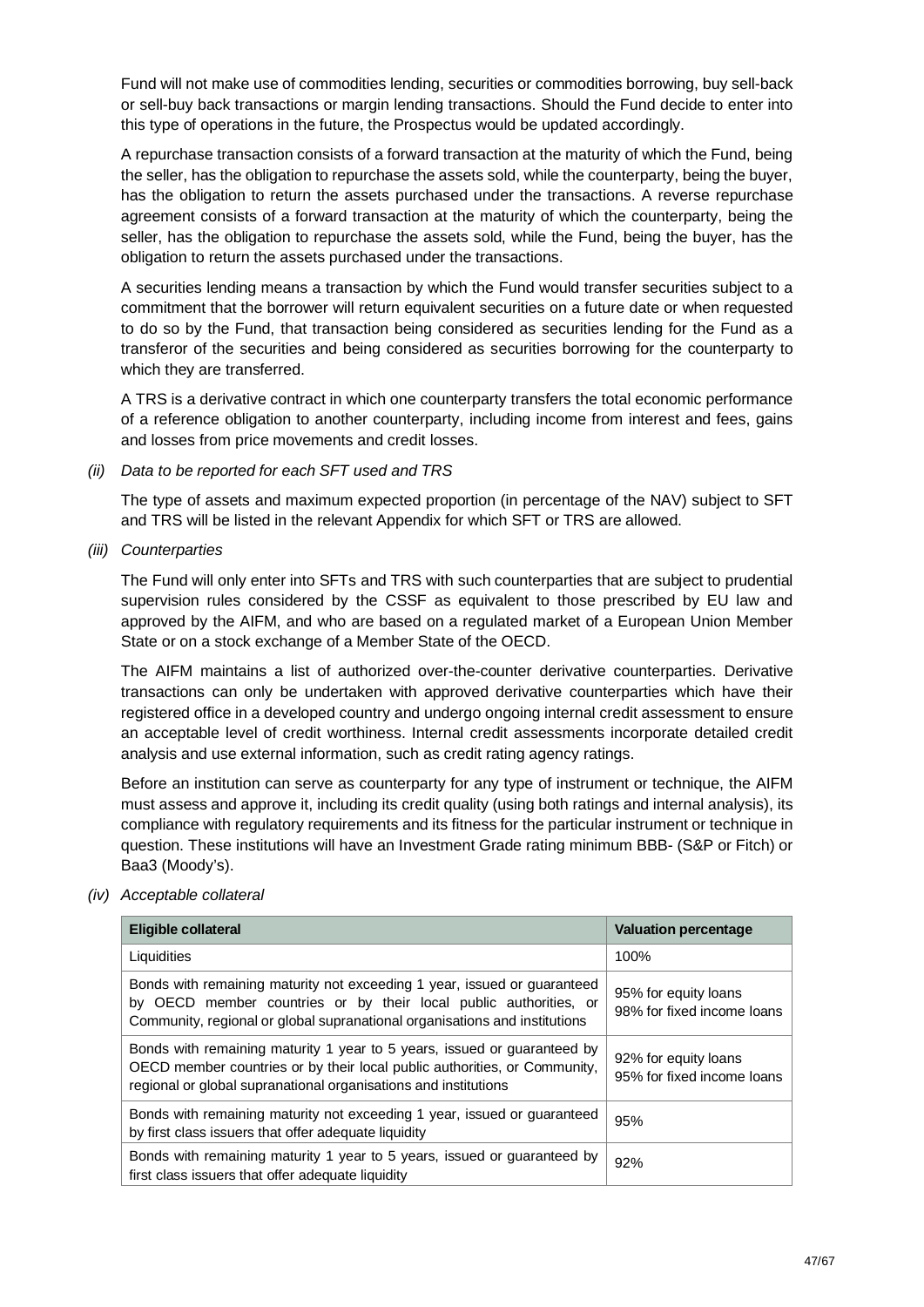| Shares that are listed or traded on a regulated market of a Member State of      |  |
|----------------------------------------------------------------------------------|--|
| the European Union or on a stock exchange of a member country of the $\vert$ 95% |  |
| OECD provided that these shares are included in a main index                     |  |

*(v) Risk Management*

The risks linked to the use of SFTs and TRS, as well as any risks linked to collateral management are further described hereunder under Section V "Risk Warnings" of the Prospectus.

*(vi) Safekeeping*

Assets subject to SFTs and TRS, as well as any collateral received, will be safe-kept by the Depositary.

## *E. Historical performances*

The Fund's historical performance produced by the AIFM or the Fund will be made available at the registered office of the AIFM.

## *F. Execution policy*

Appropriate information on the execution policy referred to in Article 28 of the AIFM Regulation (headed "Placing orders to deal on behalf of AIFs with other entities for execution") and on any material changes to that policy is available at the registered office of the AIFM.

## *G. Voting strategies*

A summary description of the AIFM's voting strategies and details of the actions taken on the basis of these strategies will be made available to the investors on their request at the registered office of the AIFM.

## *H. Applicable law and jurisdiction*

Investors are legally bound by the Articles, the Prospectus and the terms of their subscription in Shares of the Fund.

Any dispute between the Fund and its Shareholders will be subject to the laws of the Grand Duchy of Luxembourg and to the exclusive jurisdiction of the competent courts of Luxembourg-City.

The recognition and enforcement of judgments delivered by a Luxembourg court against the Fund does not require any further legal instruments, as the registered office of the Fund is located in Luxembourg.

The courts of Luxembourg will recognize as valid, and will enforce, any final, conclusive and enforceable civil judgment obtained in a court of an EU Member State in respect of any contracts relating to the Partnership, acting for the account of a sub-fund, where the parties to such contract have submitted to the jurisdiction of the courts of such EU Member State in accordance with the provisions of Council Regulation (EU) No 1215/2012 of 12 December 2012 on jurisdiction and the enforcement of judgments in civil and commercial matters (the "**Brussels Regulation**"). The Court of Appeal of Luxembourg may refuse to recognize and enforce a foreign judgment given on the basis of the Brussels Regulation by the district courts of Luxembourg, but only on grounds specified in articles 45 and 46 of the Brussels Regulation.

Investors are advised to obtain advice on the legal instruments available to them to ensure the recognition and enforcement of judgments.

## *I. Liquidation of the Fund – Liquidation or Amalgamation of Sub-Funds*

## **a. Liquidation of the Fund**

The Fund has been established for an unlimited period. However, the Fund may, at any time, be liquidated by a resolution of the general meeting of Shareholders taken in the same conditions that are required by law to amend the Articles. The Board of Directors may propose at any time to the Shareholders to liquidate the Fund.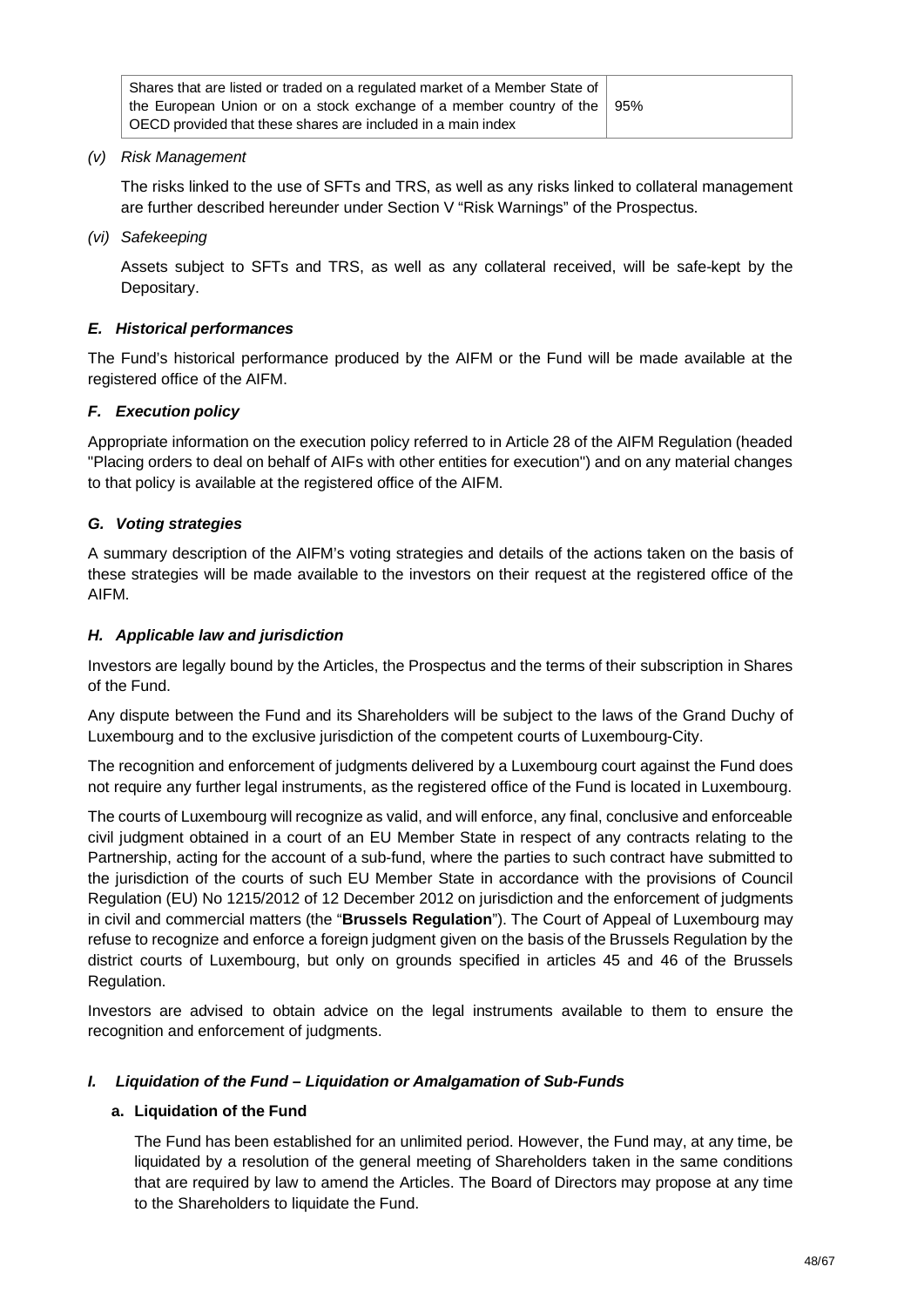Any decision to liquidate the Fund will be published in the RESA.

As soon as the decision to liquidate the Fund is taken, the issue, redemption or conversion of Shares in all Sub-Funds is prohibited and shall be deemed void.

The liquidation of the Fund will be conducted by one or more liquidators, who may be individuals or legal entities and who will be appointed by a meeting of Shareholders. This meeting will determine their powers and compensation.

Any liquidation of the Fund shall be carried out in accordance with the provisions of the SIF Law. The SIF Law specifies the steps to be taken to enable Shareholders to participate in the distribution of the liquidation proceeds and provides upon finalisation of the liquidation that the assets be deposited in escrow with the *Caisse de Consignation* to be held for the benefit of the relevant Shareholders. Amounts not claimed from escrow within the relevant prescription period will be liable to be forfeited in accordance with the provisions of Luxembourg law.

## **b. Liquidation or Amalgamation of Sub-Funds**

The Sub-Funds may be established for a limited or unlimited period, as specified in the relevant Appendix to the Prospectus.

If the net assets of any Sub-Fund or Class fall below or do not reach an amount determined by the Board of Directors to be the minimum level for such Sub-Fund or such Class to be operated in an economically efficient manner or if the interests of Shareholders or a change in the economic or political situation relating to the Sub-Fund or Class concerned justify it, or if it is in the interest of the shareholders or for rationalisation purposes, the Board of Directors has the discretionary power to liquidate such Sub-Fund or Class by compulsory redemption of Shares of such Sub-Fund or Class at the Net Asset Value per Share determined as at the Valuation Day at which such a decision shall become effective. The decision to liquidate will be published by the Fund prior to the effective date of the liquidation and the publication will indicate the reasons for, and the procedures of, the liquidation operations. Unless the Board of Directors decides otherwise in the interest of, or in order to ensure equal treatment of, the Shareholders, the Shareholders of the Sub-Fund or Class concerned may continue to request redemption or conversion of their Shares free of redemption or conversion charges (but taking into account actual realisation prices of investments and realisation expenses).

Notwithstanding the powers conferred to the Board of Directors by the preceding paragraph, a general meeting of Shareholders of any Sub-Fund or Class may, upon proposal from the Board of Directors and with its approval, redeem all the Shares of such Sub-Fund or Class and refund to the Shareholders the Net Asset Value of their Shares (taking into account actual realisation prices of investments and realisation expenses) determined as at the Valuation Day at which such decision shall take effect. There shall be no quorum requirements for such a general meeting of Shareholders at which resolutions shall be adopted by simple majority of the votes cast.

Assets which could not be distributed to the relevant Shareholders upon the conclusion of the liquidation of a Sub-Fund or Class will be deposited with the *Caisse de Consignation* to be held for the benefit of the relevant Shareholders. Amounts not claimed will be forfeited in accordance with Luxembourg law.

Upon the circumstances provided for under the second paragraph of this section, the Board of Directors may decide to allocate the assets of any Sub-Fund to those of another existing Sub-Fund within the Fund or to another UCI, or to another sub-fund within such other UCI (the "**new Sub-Fund**") and to re-designate the Shares of the Sub-Fund concerned as Shares of the new Sub-Fund (following a split or consolidation, if necessary and the payment of the amount corresponding to any fractional entitlement to Shareholders). Such decision will be notified to the Shareholders concerned (and, in addition, the notification will contain information in relation to the new Sub-Fund), one month before the date on which the amalgamation becomes effective in order to enable Shareholders to request redemption or conversion of their Shares, free of charge, during such period. After such period, the decision commits the entirety of Shareholders who have not used this possibility, provided however that, if the amalgamation is to be implemented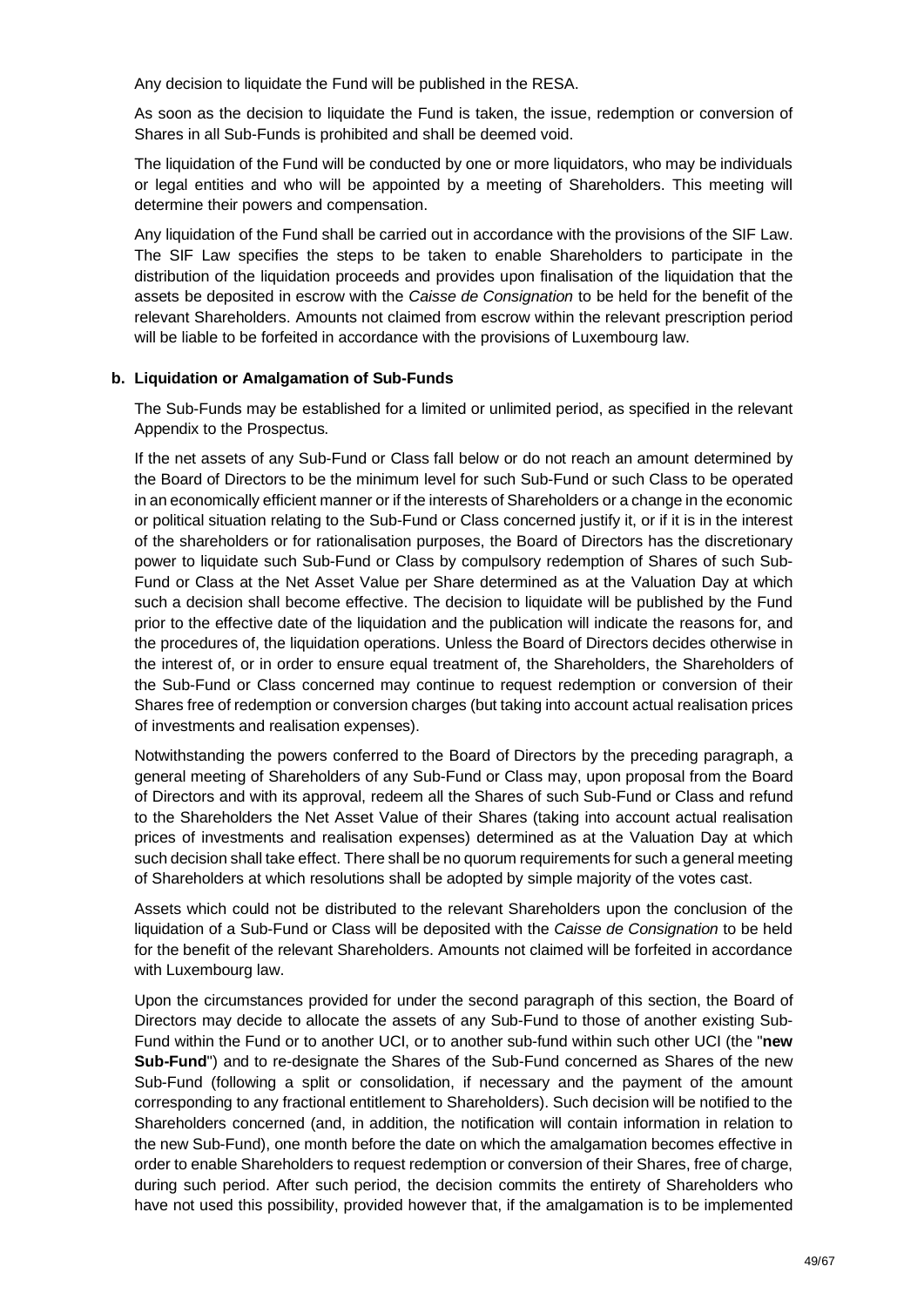with a Luxembourg undertaking for collective investment of the contractual type ("fonds commun de placement") or a foreign based undertaking for collective investment, such decision shall be binding only on the Shareholders who are in favour of such amalgamation.

Notwithstanding the powers conferred to the Board of Directors by the preceding paragraph, a contribution of the assets and liabilities attributable to any Sub-Fund to another Sub-Fund of the Fund may be decided upon by a general meeting of the Shareholders, upon proposal from the Board of Directors and with its approval, of the contributing Sub-Fund for which there shall be no quorum requirements and which shall decide upon such an amalgamation by resolution adopted by simple majority of the votes cast. Such decision shall be binding only on the Shareholders who are in favour of such amalgamation.

A contribution of the assets and liabilities attributable to any Sub-Fund to another UCI or to a subfund within such other UCI shall be decided by a general meeting of Shareholders and shall require a resolution of the Shareholders of the contributing Sub-Fund where no quorum is required and adopted by a simple majority of the Shares present or represented at such meeting, except when such amalgamation is to be implemented with a Luxembourg UCI of the contractual type ("fonds commun de placement") or a foreign based UCI, in which case resolutions shall be binding only on the Shareholders of the contributing Sub-Fund who have voted in favour of such amalgamation.

## *J. Documents*

- a) A Management Agreement and Domiciliation Agreement between UBP Asset Management (Europe) S.A. and the Fund;
- b) The Investment Management Agreements between each Investment Manager, the Fund and the AIFM;
- c) A Depositary Agreement between the Depositary, the Fund and the AIFM;
- d) A Central Administration Agreement between CACEIS Bank Luxembourg Branch, the Fund and the AIFM.

Copies of the contracts mentioned above are available for inspection, and copies of the Articles, the current Prospectus, including any amendments or supplements thereto, and the latest financial reports may be obtained free of charge during normal office hours at the registered office of the Fund in Luxembourg.

Any information required to be made available to the shareholders according to Article 23 of the AIFM Directive, will be available at the Fund's registered office.

# *K. Article 23 AIFMD Disclosures*

The Fund is fully compliant with any information to be disclosed pursuant to Article 23 of the AIFM Directive and Article 21 of the AIFM Law of 2013. Such information shall be available at the Fund's registered office and shall be sent to Investors upon their request either in hard copy or electronic form.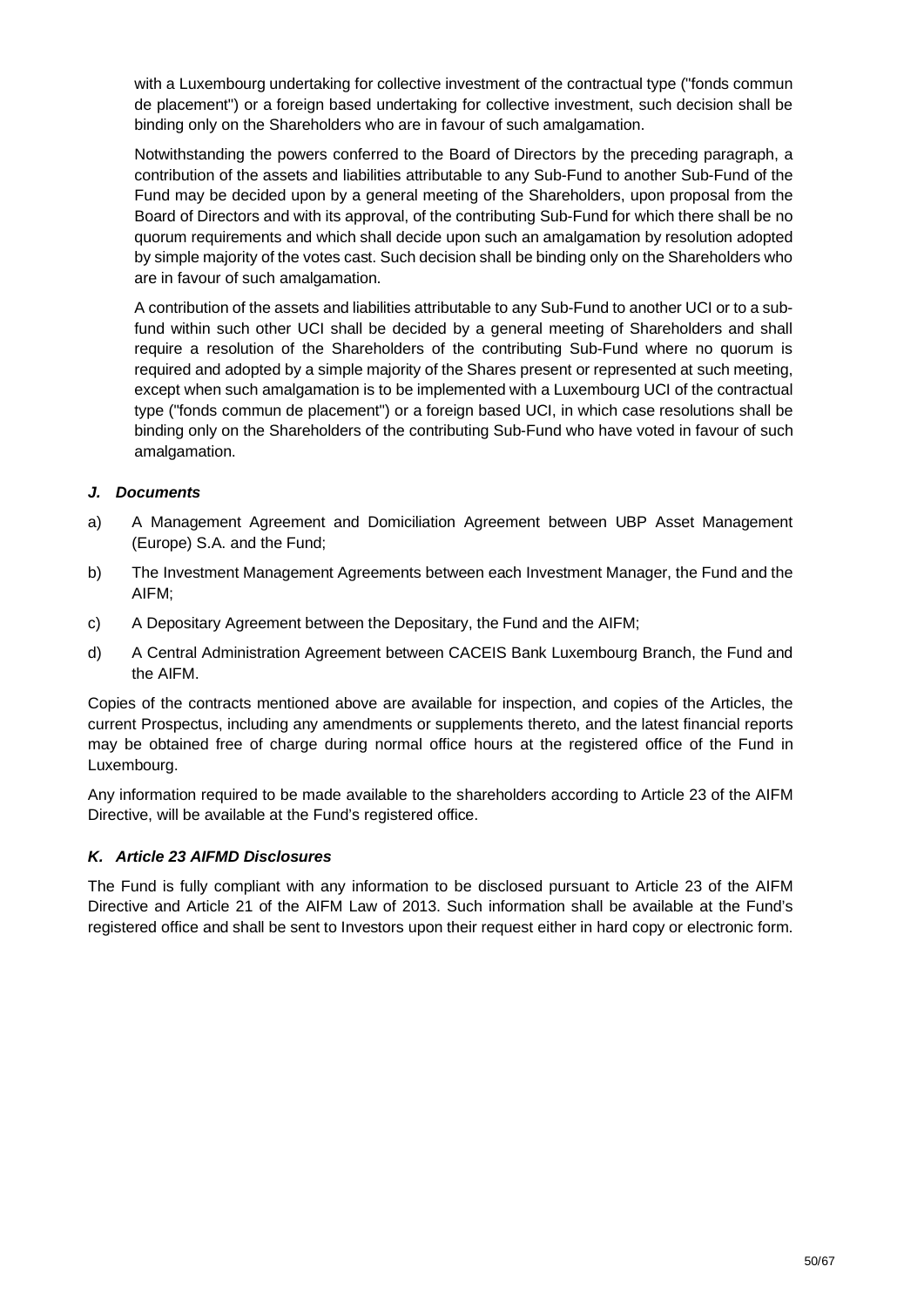UBP Dedicated SICAV-SIF - Leveraged Global High Yield (the "**Sub-Fund**") has been set-up as an open-ended sub-fund of the Fund.

#### **I. Investment objective**

The investment objective of the Sub-Fund is to offer leveraged exposure to credit markets with a main focus on high yield credit.

#### **II. Investment policy**

The Sub-fund denominated in USD invests its net assets mainly in bonds and other debt securities denominated in this currency.

Unless there are exceptional market conditions, the Sub-Fund will have nominal net exposure of between 190% and 250% of the NAV to cleared Credit Default Swaps (CDS) with a main focus on high yield credit, within the framework of effective management of the portfolio.

The investment objectives and policy of the Sub-Fund may be changed by the Board of Directors in which case this Prospectus will be updated. Any changes which the Board of Directors considers to be material will be notified to shareholders.

Investors should be aware that the portfolio of the Sub-Fund will be highly leveraged and subject to highly volatile market risks considering, including but not limited to Emerging Countries and high yield credit markets and no assurance can be given that the investment objectives of this Sub-Fund will be achieved.

#### **III. Investment restrictions**

The investment operation with respect to the assets of the Sub-Fund will comply with the investment restrictions described in Section VII. "*Investment Restrictions*" in the main part of the Prospectus and the following specific investment restrictions:

#### **Specific investment restrictions:**

- The Sub-Fund will not invest in asset-backed securities (ABS) and mortgage-backed securities (MBS)
- Exposure to Emerging Countries will be limited to 100% of the NAV
- The Sub-Fund will not invest in contingent convertible bonds

For a period of up to one month after the Sub-Fund launch date, the Investment Manager may deviate from the Sub-Fund's investment guidelines including:

- the investment restrictions described in the above paragraph;
- the investment restrictions described in Section VII. "Investment Restrictions" in the main part of the Prospectus;
- the investment quidelines and constraints described in the "Investment policy".

## **IV. Borrowings**

Subject to obtaining the necessary agreements with counterparties, the Investment Manager may borrow monies, in order to face large redemptions, for the account of the Sub-Fund provided that it will not result in an aggregate outstanding amount of borrowing in excess of 10% of the Net Asset Value, save that in the case of extraordinary emergency situations, such as in the case of a merger, amalgamation or the like, this 10% limit may be temporarily exceeded.

## **V. Use of financial derivative instruments**

The Sub-Fund may invest in futures, interest rate swap (IRS), Credit Default Swaps (CDS), currency forwards and/or other financial derivative instruments.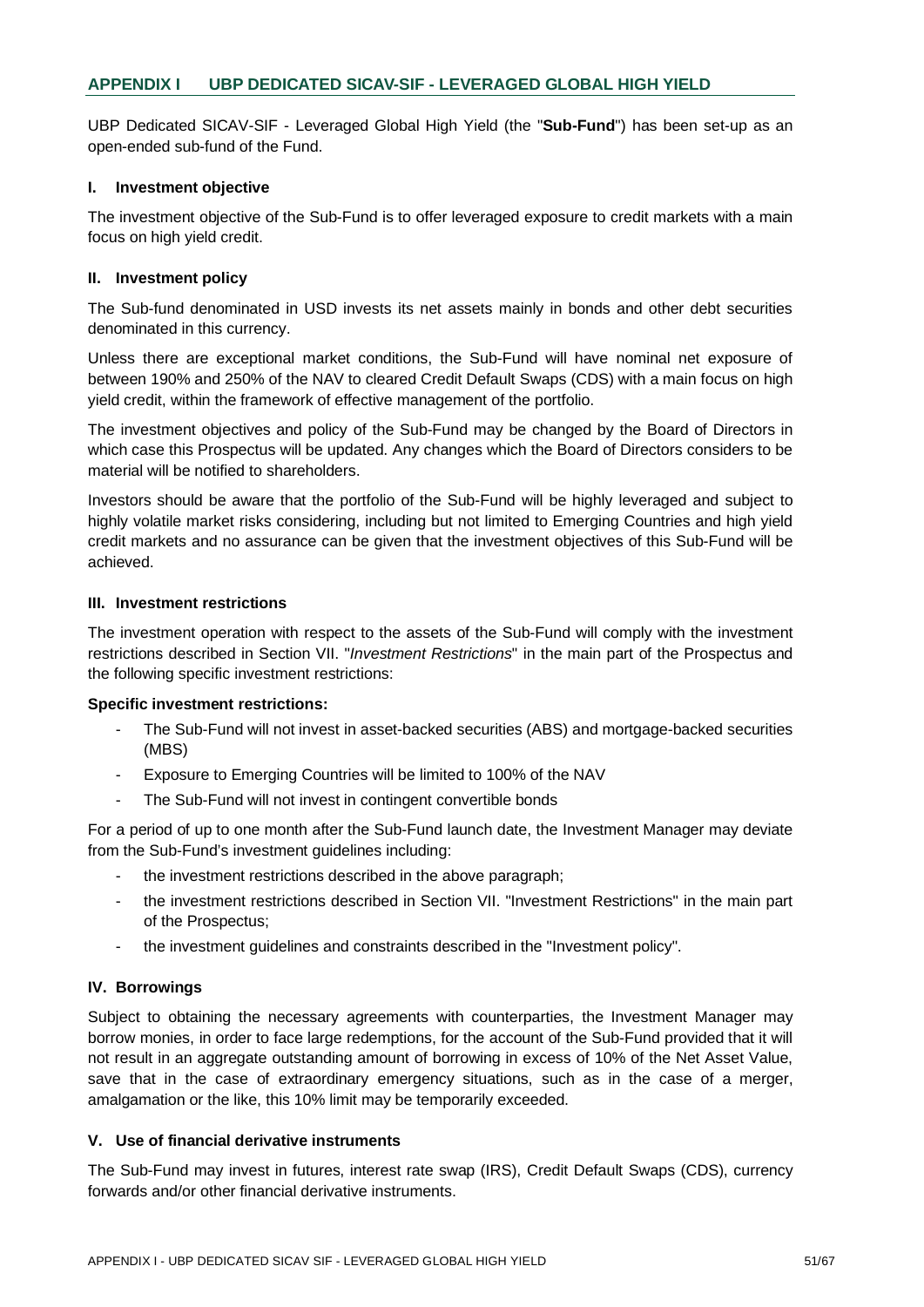## **VI. Leverage**

Leverage means any method by which the Sub-Fund's exposure may be increased, whether through the borrowing of cash or of any other assets, via derivatives or by any other means.

Maximum leverage using the Commitment Method: 650%

Maximum leverage using the Gross Method: 750%

Further information regarding notably the circumstances in which the Sub-Fund is entitled to use leverage, the types and sources of leverage, any right to reuse collateral or any guarantee granted under the leveraging arrangement as well as any change to the above-mentioned maximum level of leverage will be disclosed at the registered office of the AIFM. The frequency or timing of such disclosure is also available at the registered office of the AIFM.

#### **VII. Risks warnings**

Investors shall bear in mind the risks described in Section V. "Risk Warnings" in the main part of the Prospectus and more especially the section on Credit Default Swaps (CDS) risks.

Investors should be aware that the portfolio of the Sub-Fund will be highly leveraged and subject to highly volatile market risks considering, including but not limited to Emerging Countries and high yield credit markets and no assurance can be given that the investment objectives of this Sub-Fund will be achieved.

#### **VIII. Investment Manager**

Union Bancaire Privée, UBP SA, Geneva, a bank incorporated in and under the laws of Switzerland, regulated by the Swiss Financial Market Supervisory Authority FINMA, with registered office at 96-98, rue du Rhône, PO Box 1320, 1211 Geneva 1, Switzerland has been appointed as Investment Manager of this Sub-Fund.

#### **IX. Classes and Type of shares**

| Share<br>Class | Share<br>Currency | <b>ISIN</b>  | Forex<br>Hedging | Management<br>Fees (max) | Performance<br>Fees (max) |
|----------------|-------------------|--------------|------------------|--------------------------|---------------------------|
| IС             | <b>USD</b>        | LU1586965763 | -                |                          |                           |
| <b>IHC</b>     | <b>EUR</b>        | LU1586966068 |                  | 0.32%                    | None                      |
| <b>IHC</b>     | <b>GBP</b>        | LU1587004331 |                  |                          |                           |

## **X. Duration of the Sub-Fund**

The Sub-Fund has an unlimited duration.

## **XI. Reference currency of the Sub-Fund**

The reference currency of the Sub-Fund is USD.

## **XII. Net Asset Value (NAV) Calculation**

The NAV is calculated on each business day in Luxembourg (the "**Calculation Day**"), dated as of the previous Business Day (the "**NAV Date**") as defined here below.

"**Business Day**" refers to full bank business days in Luxembourg, New York and London with the exception of days when the stock exchanges in the main countries hosting the Sub-Fund's investments are closed and 50 percent or more of the Sub-Fund's investments cannot be appropriately valued. The NAV will bear up to 2 decimal points.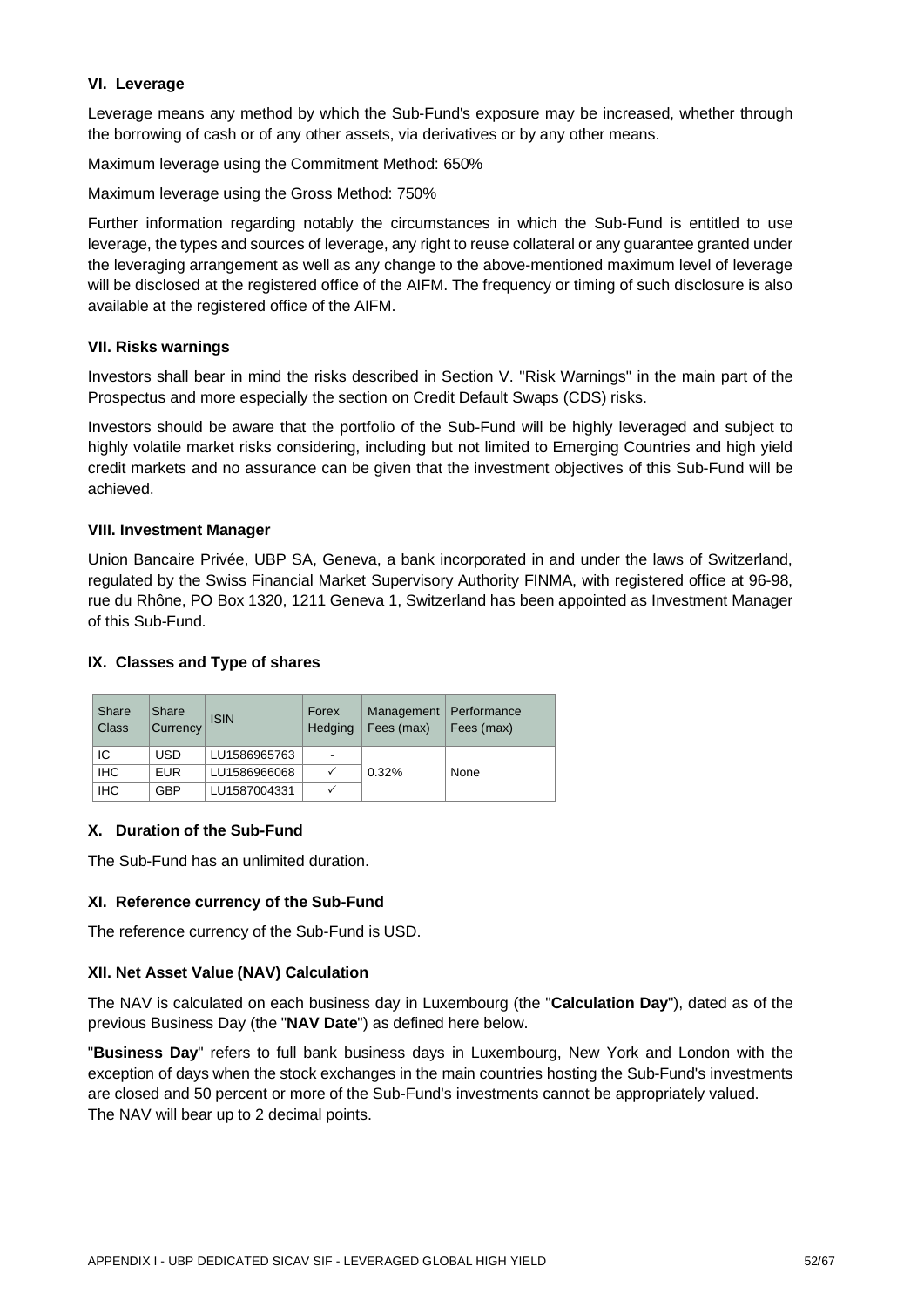#### **XIII. Terms of subscription and redemption**

## **Application for Shares**

Minimum initial investment amount: equivalent of EUR 125,000

Applications for subscription must reach the Fund or transfer agent by 1pm CET (Luxembourg time) on the NAV Date (the "**Subscription Day**").

Payments for subscribed Shares must reach the Administrative Agent two Business Days after the relevant Calculation Day.

If accepted, the applications are processed at the Net Asset Value per Share as at the NAV Date.

#### **Redemptions of Shares**

Applications for redemption must reach the Fund or transfer agent by 1pm CET (Luxembourg time) on the NAV Date (the "**Redemption Day**").

Payments for redeemed Shares are made two Business Days after the relevant Calculation Day.

#### **Conversion of Shares**

No conversion of shares out of this Sub-Fund or into this Sub-Fund is possible. Conversion of shares between Share Classes of this Sub-Fund is allowed, except that no Class A Share (of any type) may be converted into any Class I Share (of any type).

#### **XIV. AIFM fee**

The AIFM receives out of the assets of the Sub-Fund a management fee at the rate as described in the table under point IX of this Appendix II, and a Service Fee based on the Fund's average net assets, payable quarterly and representing 0.15% per annum, with a minimum of EUR 25,000 per year.

## **XV. Depositary fee and Administrative fee**

The Depositary and the Administrative Agent are respectively entitled to receive an annual fee out of the Service Fee paid to the AIFM.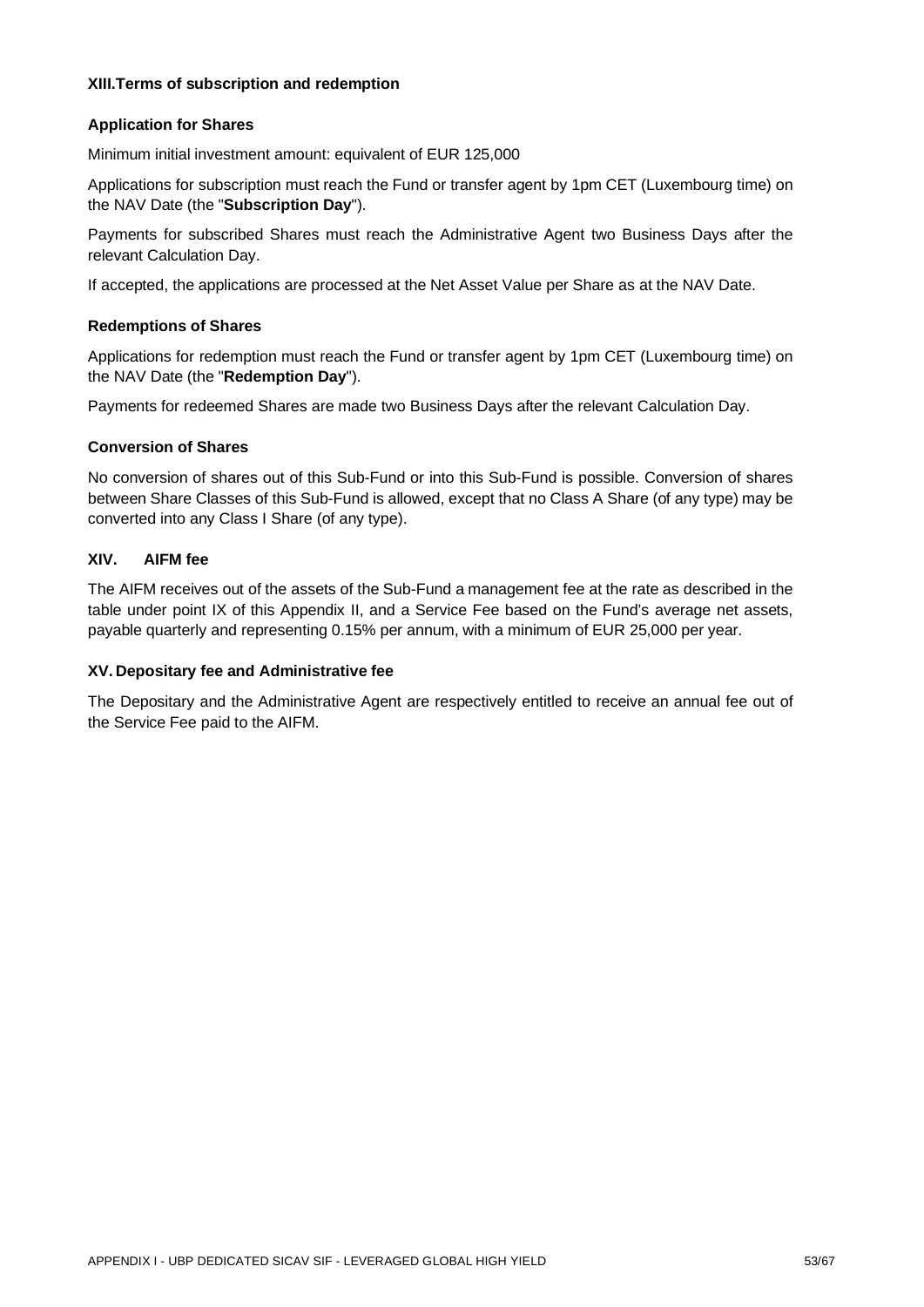UBP Dedicated SICAV-SIF - Global Portfolio Series 1 (the "**Sub-Fund**") has been set-up as an openended sub-fund of the Fund.

#### **I. Investment objective**

The investment objective of the Sub-Fund is to generate regular income while attempting to provide long-term capital appreciation of the assets.

#### **II. Investment policy**

The Sub-fund denominated in USD invests mainly its net assets in fixed-income instruments (both investment grade and high yield), investment funds (including long only and alternative strategies) and, up to 10% in money market instruments.

The Investment Manager may invest worldwide in developed and Emerging Countries and regardless of the rating of the instruments and the issuer. For the avoidance of doubt, the investment manager may invest exclusively in one or several regions.

The Investment Manager is allowed to invest without limits in currencies other than the Sub-fund's base currency (USD) which at the Investment Manager's discretion may or may not be hedged.

The Sub-Fund may use derivative instruments such as but not limited to Interest Rate Swaps (IRS), FX forwards, options and futures.

The investment objective and policy of the Sub-Fund may be changed by the Board of Directors in which case this Prospectus will be updated. Any changes which the Board of Directors considers to be material will be notified to the shareholders.

Investors should be aware that the portfolio of the Sub-Fund may be subject to highly volatile market risks considering, including but not limited to, the possibility to invest in Emerging Countries and high yield credit markets and no assurance can be given that the investment objectives of this Sub-Fund will be achieved.

#### **III. Investment restrictions**

The investment operation with respect to the assets of the Sub-Fund will comply with the investment restrictions described in Section VII. "*Investment Restrictions*" in the main part of the Prospectus and the following specific investment restrictions:

#### **Specific investment restrictions:**

For a period of up to six months after the Sub-Fund's launch date, the Investment Manager may deviate from the Sub-Fund's investment guidelines including:

- the investment restrictions described in Section VII. "Investment Restrictions" in the main part of the Prospectus;
- the investment guidelines and constraints described in the "Investment policy".

#### **IV. Borrowings**

The Investment Manager may borrow monies, in order to face large redemptions, for the account of the Sub-Fund provided that it will not result in an aggregate outstanding amount of borrowing in excess of 10% of the Net Asset Value, save that in the case of extraordinary emergency situations, such as in the case of a merger, amalgamation or the like, this 10% limit may be temporarily exceeded.

## **V. Use of financial derivative instruments**

The Sub-Fund may invest in Interest Rate Swaps (IRS), FX forwards, options and futures and/or other financial derivative instruments.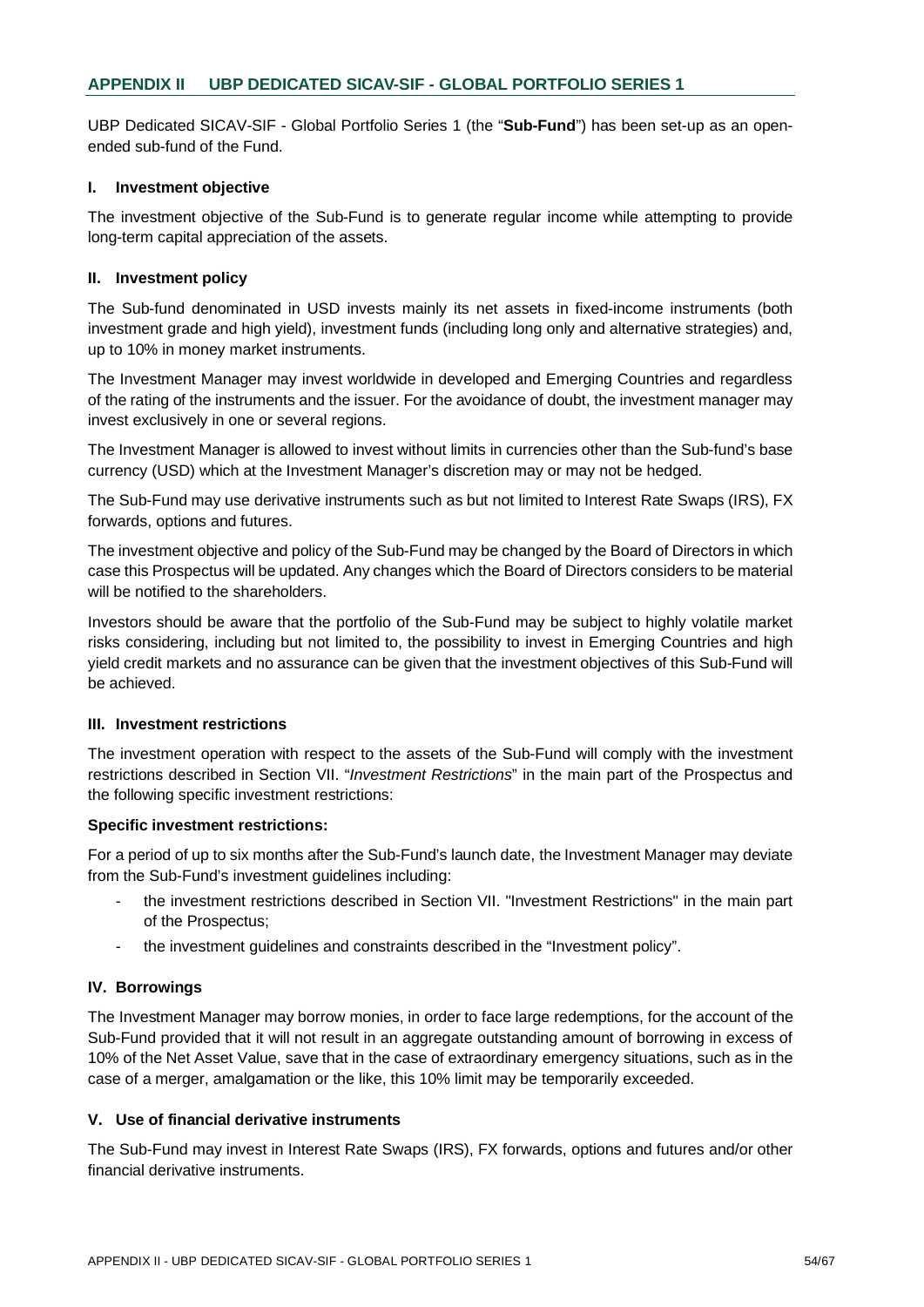## **VI. Leverage**

Leverage means any method by which the Sub-Fund's exposure may be increased, whether through the borrowing of cash or of any other assets, via derivatives or by any other means.

Maximum leverage using the Commitment Method: 300%

Maximum leverage using the Gross Method: 400%

Further information regarding notably the circumstances in which the Sub-Fund is entitled to use leverage, the types and sources of leverage, any right to reuse collateral or any guarantee granted under the leveraging arrangement as well as any change to the above-mentioned maximum level of leverage will be disclosed at the registered office of the AIFM. The frequency or timing of such disclosure is also available at the registered office of the AIFM.

## **VII. Risks warnings**

Investors shall bear in mind the risks described in Section V. "Risk Warnings" in the main part of the Prospectus.

Investors should be aware that the portfolio of the Sub-Fund may be highly volatile and subject to highly volatile market risks considering, including but not limited to Emerging Countries, high yield credit markets, structured products, derivative instruments and no assurance can be given that the investment objectives of this Sub-Fund will be achieved. Investing in derivative instruments (for hedging or efficient portfolio management) could cause the Sub-Fund to lose more than the principal amount invested.

#### **VIII. Investment Manager**

Union Bancaire Privée, UBP SA, Geneva, a bank incorporated in and under the laws of Switzerland, regulated by the Swiss Financial Market Supervisory Authority FINMA, with registered office at 96-98, rue du Rhône, PO Box 1320, 1211 Geneva 1, Switzerland has been appointed as Investment Manager of this Sub-Fund. For the management of this Sub-Fund, Union Bancaire Privée, UBP SA may be using the resources of its branches.

| Share<br>Class | Share<br>Currency | <b>ISIN</b>  | Management<br>Fees (max) | <b>Service Fees</b><br>(max) | Performance<br>Fees (max) |
|----------------|-------------------|--------------|--------------------------|------------------------------|---------------------------|
| C              | USD               | LU1805246490 | 1.50%                    | 0.15%                        | Nil                       |
| D              | <b>USD</b>        | LU1805246573 | 1.50%                    | 0.15%                        | Nil                       |
| Ds             | USD               | LU1859228048 | 1.50%                    | 0.15%                        | Nil                       |
| Dq             | USD               | LU1859228477 | 1.50%                    | 0.15%                        | Nil                       |

#### **IX. Classes and Type of shares**

## **X. Duration of the Sub-Fund**

The Sub-Fund has an unlimited duration.

## **XI. Reference currency of the Sub-Fund**

The reference currency of the Sub-Fund is USD.

## **XII. Net Asset Value (NAV) Calculation**

The NAV is calculated on each business day in Luxembourg (the "**Calculation Day**"), dated as of the previous Business Day (the "**NAV Date**") as defined here below.

"**Business Day**" refers to full bank business days in Luxembourg with the exception of days when the stock exchanges in the main countries hosting the Sub-Fund's investments are closed and 50 percent or more of the Sub-Fund's investments cannot be appropriately valued.

The NAV will bear up to 2 decimal points.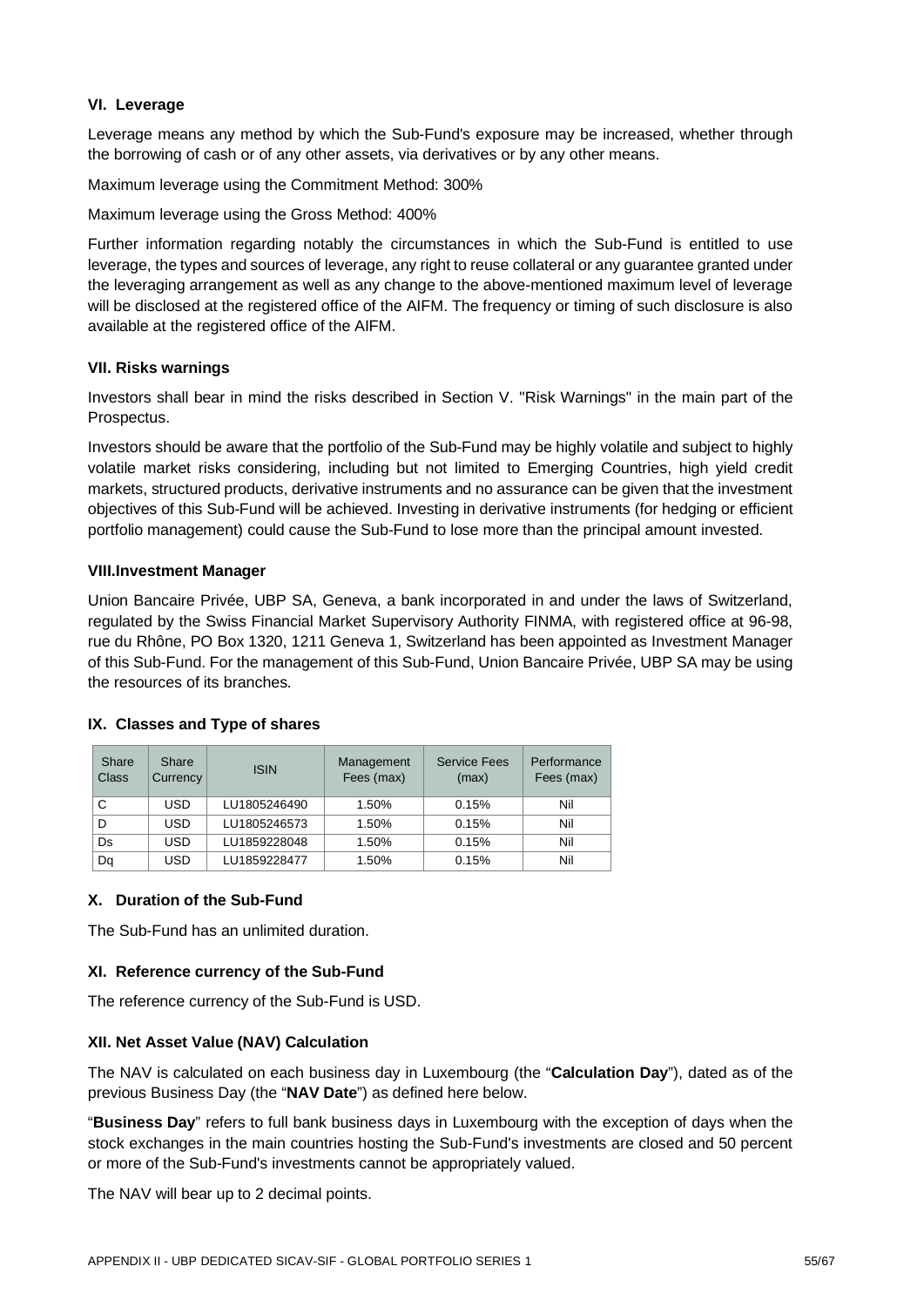## **XIII. Terms of subscription and redemption**

#### **Application for Shares**

Applications for subscription must reach the Fund or transfer agent by 1pm CET (Luxembourg time) three Business Days before the NAV Date (the "**Subscription Day**").

Payments for subscribed Shares must reach the Administrative Agent at the latest two Business Days after the relevant Calculation Day.

If accepted, the applications are processed at the Net Asset Value per Share as at the NAV Date.

#### **Redemptions of Shares**

Applications for redemption must reach the Fund or transfer agent by 1pm CET (Luxembourg time) three Business Days before the NAV Date (the "**Redemption Day**").

Payments for redeemed Shares are made at the latest four Business Days after the relevant Calculation Day

#### **Conversion of Shares**

No conversion of shares out of this Sub-Fund or into this Sub-Fund is possible. Conversion of shares between Share Classes of this Sub-Fund is allowed.

## **XIV. AIFM fee**

The AIFM receives out of the assets of the Sub-Fund a management fee at the rate of up to 1.50% per annum on the Fund's average net assets and a Service Fee based on the Fund's average net assets, payable quarterly and representing up to 0.15% per annum, with a minimum of EUR 25,000 per year.

## **XV. Depositary fee and Administrative fee**

The Depositary and the Administrative Agent are respectively entitled to receive an annual fee out of the Service Fee paid to the AIFM.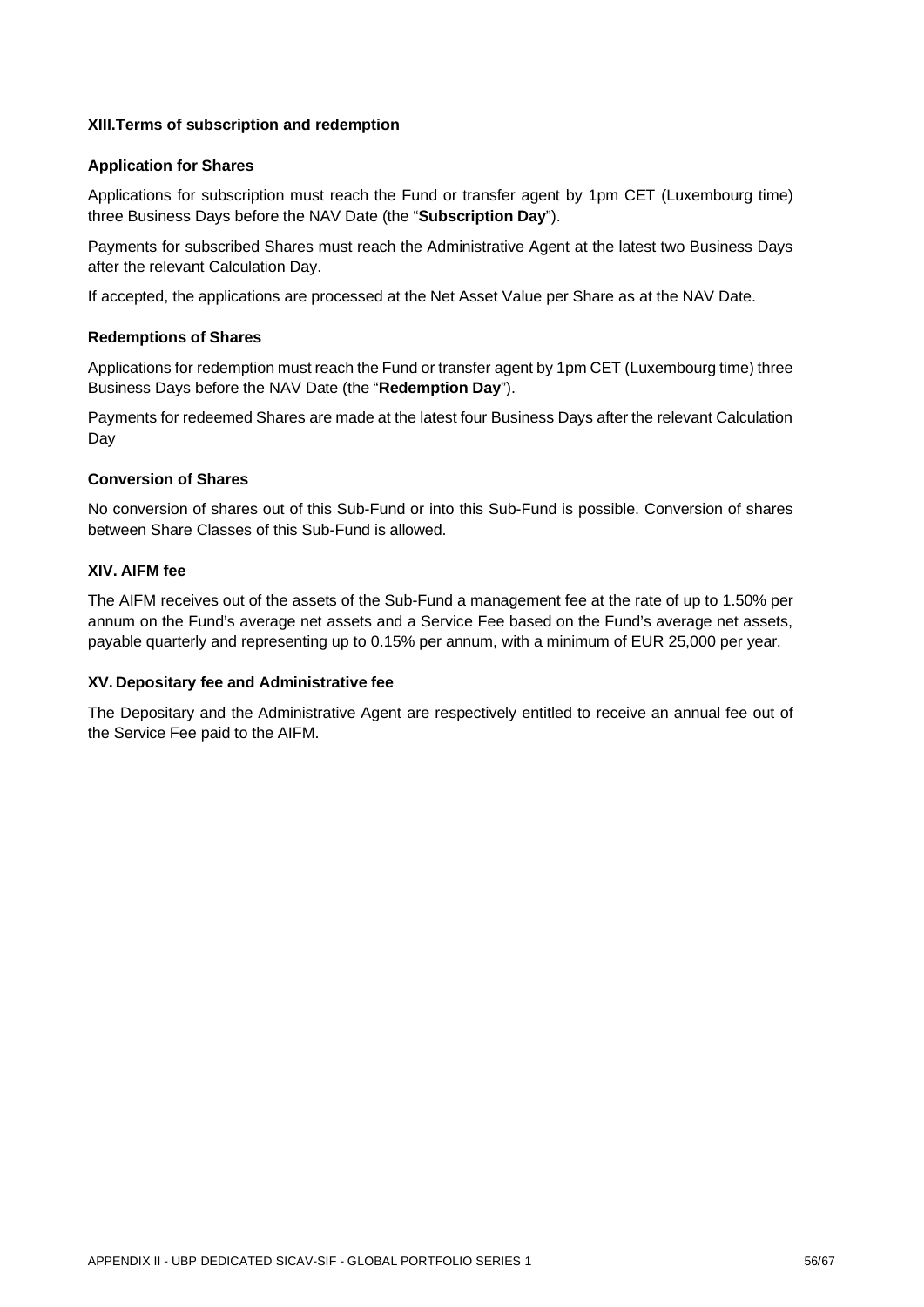UBP Dedicated SICAV-SIF - Global Portfolio Series 2 (the "**Sub-Fund**") has been set-up as an openended sub-fund of the Fund.

#### **I. Investment objective**

The investment objective of the Sub-Fund is to generate regular income while attempting to provide long-term capital appreciation of the assets.

## **II. Investment policy**

The Sub-fund denominated in USD invests its net assets mainly in fixed-income instruments (both investment grade and high yield), investment funds (including long only and alternative strategies) and, up to 10% in money market instruments. This Sub-Fund may invest, directly or indirectly (via investment funds), up to 100% of its nets assets in contingent convertible bonds ("**CoCos**").

CoCos are securities which, in accordance with regulatory capital requirements, can be converted into equity capital (shares) or face principal write down (in whole or in part). CoCos are Tier 1 and Tier 2 subordinated debt securities issued by financial institutions. Whereas most CoCos are issued as a perpetual instrument, some are issued with a defined maturity. Coupon payments are discretionary and may be cancelled at any time for any reason. CoCos are highly complex structures and therefore their valuation can be difficult. Potential risks inherent in such contingent convertibles bonds are set out in the below paragraph VII. "RISK WARNINGS".

When investing directly in CoCos, this Sub-Fund will invest in CoCos which will be issued by banks whose parent company has a minimum balance sheet of USD 100 billion and whose parent company is domiciled in a country having a minimum rating of BB- (or equivalent).

The Investment Manager may invest worldwide in developed and Emerging Countries and regardless of the rating of the instruments and the issuer.

The Investment Manager is allowed to invest without limits in currencies other than the Sub-fund's base currency (USD) which at the Investment Manager's discretion may or may not be hedged.

The Sub-Fund may use derivative instruments such as but not limited to Interest Rate Swaps (IRS), FX forwards, options and futures.

The investment objective and policy of the Sub-Fund may be changed by the Board of Directors in which case this Prospectus will be updated. Any changes which the Board of Directors considers to be material will be notified to the shareholders.

Investors should be aware that the portfolio of the Sub-Fund may be subject to highly volatile market risks considering, including but not limited to, the possibility to invest in CoCos, Emerging Countries and high yield credit markets and no assurance can be given that the investment objectives of this Sub-Fund will be achieved.

#### **III. Investment restrictions**

The investment operation with respect to the assets of the Sub-Fund will comply with the investment restrictions described in Section VII. "*Investment Restrictions*" in the main part of the Prospectus and the following specific investment restrictions:

## **Specific investment restrictions:**

For a period of up to six months after the Sub-Fund's launch date, the Investment Manager may deviate from the Sub-Fund's investment guidelines including:

- the investment restrictions described in Section VII. "Investment Restrictions" in the main part of the Prospectus;
- the investment guidelines and constraints described in the "Investment policy".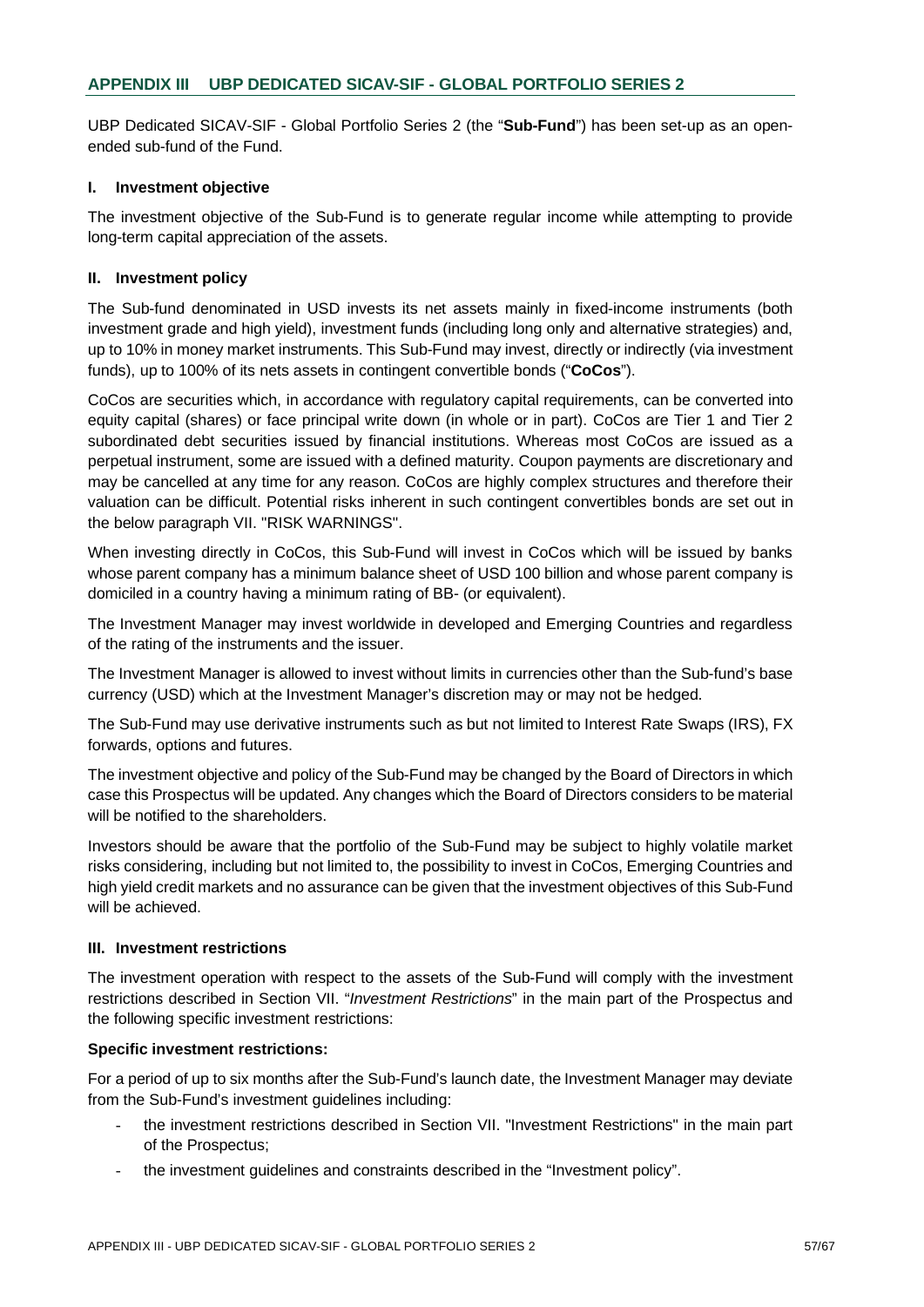## **IV. Borrowings**

The Investment Manager may borrow monies, in order to face large redemptions, for the account of the Sub-Fund provided that it will not result in an aggregate outstanding amount of borrowing in excess of 10% of the Net Asset Value, save that in the case of extraordinary emergency situations, such as in the case of a merger, amalgamation or the like, this 10% limit may be temporarily exceeded.

## **V. Use of financial derivative instruments**

The Sub-Fund may invest in Interest Rate Swaps (IRS), FX forwards, options and futures and/or other financial derivative instruments.

## **VI. Leverage**

Leverage means any method by which the Sub-Fund's exposure may be increased, whether through the borrowing of cash or of any other assets, via derivatives or by any other means.

Maximum leverage using the Commitment Method: 300%

Maximum leverage using the Gross Method: 400%

Further information regarding notably the circumstances in which the Sub-Fund is entitled to use leverage, the types and sources of leverage, any right to reuse collateral or any guarantee granted under the leveraging arrangement as well as any change to the above-mentioned maximum level of leverage will be disclosed at the registered office of the AIFM. The frequency or timing of such disclosure is also available at the registered office of the AIFM.

## **VII. Risks warnings**

Investors shall bear in mind the risks described in Section V. "Risk Warnings" in the main part of the Prospectus.

Investors should be aware that the portfolio of the Sub-Fund may be highly volatile and subject to highly volatile market risks considering, including but not limited to Emerging Countries, high yield credit markets, structured products, derivative instruments and no assurance can be given that the investment objectives of this Sub-Fund will be achieved. Investing in derivative instruments (for hedging or efficient portfolio management) could cause the Sub-Fund to lose more than the principal amount invested.

# **Principal risks linked to investments in contingent convertible bonds (CoCos)**

**Loss of principal investment**: CoCos are being issued for regulatory capital adequacy purposes with the intention and purpose of being eligible as either Additional Tier 1 or Tier 2 capital. Such eligibility depends upon a number of conditions, which, in particular, require the securities and the proceeds of their issue to be available to absorb any losses of their issuers. The loss absorption is provided for by triggering principal equity conversion or principal write down (in whole or in part), if the issuer's capital ratio falls below a pre-specified threshold level. There is also a possibility of principal equity conversion or principal write down (in whole or in part) upon the regulatory intervention, which can happen even if the capital ratio is still above the pre-specified threshold.

As a consequence of such a reduction to the outstanding principal, holders of securities may lose all or some of their investment.

By contrast with convertible bonds, in the case of contingent convertible bonds an exchange into shares is, as a rule, mandatory, if triggered.

**Trigger risk**: in the event that (i) the issuer falls below pre-determined capital ratio threshold levels or (ii) at the request of a financial regulator with supervisory authority causing CoCos to convert into equity or to be permanently written down. In the first case, the trigger event calculations may also be affected by changes in applicable accounting rules, the accounting policies of the issuer or its group and the application of these policies. In the event of a security being converted to equity, investors may suffer a loss depending on the conversion rate. Were the securities to be written down, the principal may be fully lost with no payment to be recovered. Some CoCos may be written back up to par over time, but the issuer may be under no obligation to fully do so. Following a trigger event, losses may not reflect the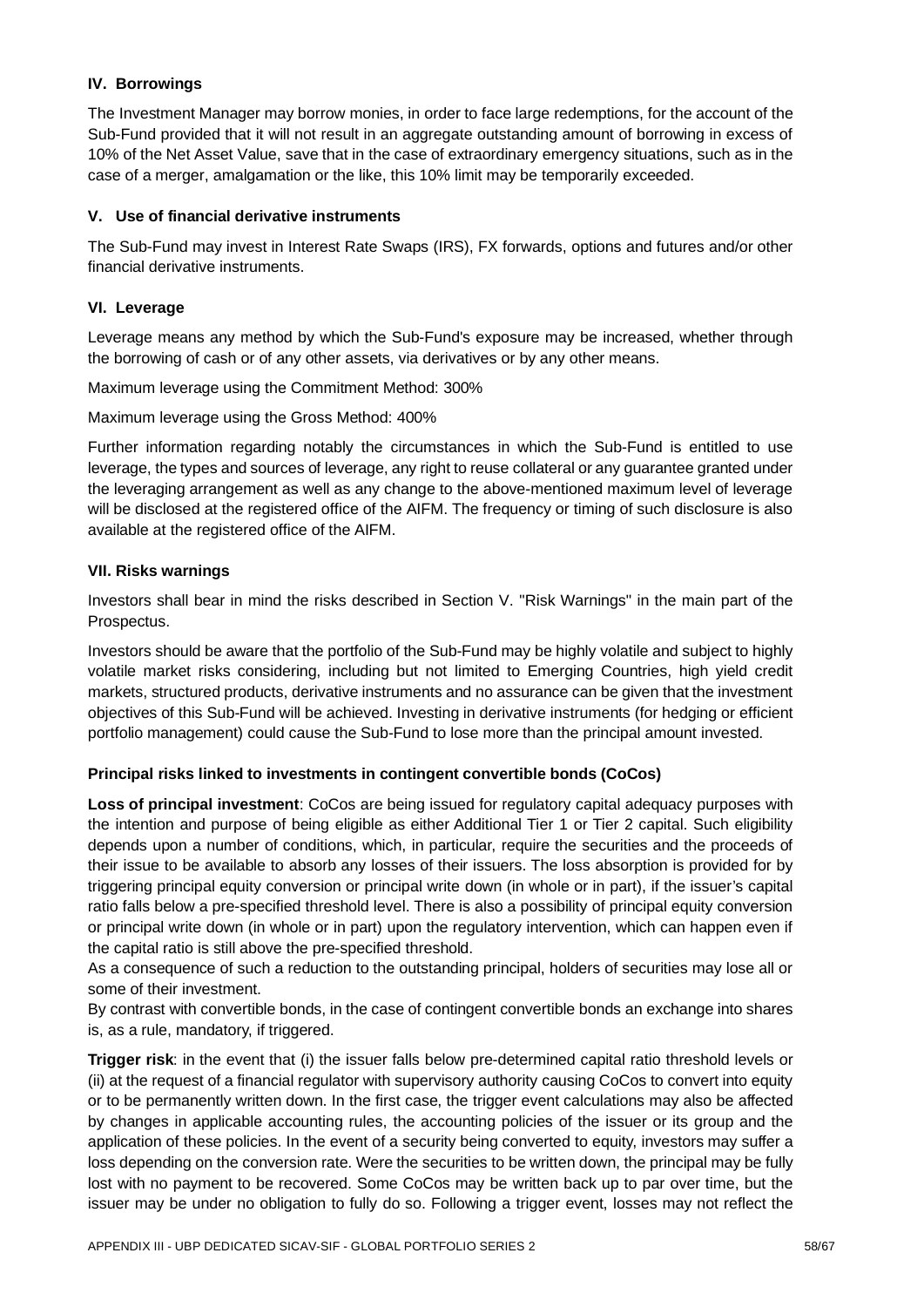waterfall of subordination and in some circumstances CoCo bond holders may suffer losses prior to investors in the same financial institution holding equity or bonds ranking *pari passu* or junior to the CoCo instruments. Independent from the trigger risk, a financial regulator with supervisory authority may at any time deem the issuer to have reached a point of non-viability, meaning that public intervention would be needed to keep the issuer out of bankruptcy, causing losses across the capital structure for equity and bondholders alike. Under these circumstances CoCo bondholders would suffer losses in line with the subordination of the CoCo host instrument.

**Coupon cancelation**: CoCos issued in Additional Tier 1 format give the issuer an option to cancel any payment of interest any time at its sole discretion. In addition, the issuer may be required by the regulator to cancel the coming interest payments. Coupon cancellation will also be a subject of issuer breaching a certain capital ratio threshold.

Any cancellation of interest represents a forgone coupon payment and will not be reimbursed, in case the issuer decides to resume interest payments at a later stage.

**Extension risk:** as there may be no incentive, in the form of a coupon step-up, for the issuer to redeem the securities issued, this would cause the securities' duration to lengthen and to expose investors to higher interest rate risk.

**Capital structure inversion risk:** contrary to classic capital hierarchy, CoCo investors may suffer a loss of capital when equity holders do not. In certain scenarios, holders of CoCos will suffer losses ahead of equity holders, e.g., when a high trigger principal write-down CoCo is activated. This cuts against the normal order of capital structure hierarchy where equity holders are expected to suffer the first loss. This is less likely with a low trigger CoCo when equity holders will already have suffered loss. Moreover, high trigger Tier 2 CoCos may suffer losses not at the point of gone concern but conceivably in advance of lower trigger AT1s and equity.

**Unknown risk**: The structure of the investments in CoCos is innovative and has not been fully tested as of today.

CoCos tend to have higher price volatility and greater liquidity risk than other securities which do not expose investors to the aforementioned risks.

#### **VIII. Investment Manager**

Union Bancaire Privée, UBP SA, Geneva, a bank incorporated in and under the laws of Switzerland, regulated by the Swiss Financial Market Supervisory Authority FINMA, with registered office at 96-98, rue du Rhône, PO Box 1320, 1211 Geneva 1, Switzerland has been appointed as Investment Manager of this Sub-Fund.

#### **IX. Classes and Type of shares**

| <b>Share</b><br>classes | <b>Currency</b> | <b>Hedging</b> | <b>ISIN Code</b> | <b>Management</b><br>Fee (max) |
|-------------------------|-----------------|----------------|------------------|--------------------------------|
| С                       | <b>USD</b>      |                | LU1805246144     | 1.50%                          |
| D                       | USD             |                | LU1805246227     | 1.50%                          |
| Dq                      | <b>USD</b>      | ۰              | LU1860215927     | 1.50%                          |
| НC                      | AUD             | $\checkmark$   | LU1984294063     | 1.50%                          |
| HD                      | AUD             | $\checkmark$   | LU1984294147     | 1.50%                          |
| <b>HDq</b>              | AUD             | $\checkmark$   | LU1984294220     | 1.50%                          |
| НC                      | <b>CHF</b>      | $\checkmark$   | LU1984294493     | 1.50%                          |
| HD                      | CHF             | $\checkmark$   | LU1984294576     | 1.50%                          |
| HDq                     | <b>CHF</b>      | $\checkmark$   | LU1984294659     | 1.50%                          |
| НC                      | <b>CNH</b>      | $\checkmark$   | LU1984294733     | 1.50%                          |
| HD                      | <b>CNH</b>      | $\checkmark$   | LU1984294816     | 1.50%                          |
| <b>HDq</b>              | <b>CNH</b>      | $\checkmark$   | LU1984294907     | 1.50%                          |

**CAPTION** (extract from "CLASS OF SHARES")

| н  | Forex hedging             |
|----|---------------------------|
| C  | Capitalisation            |
| D  | Annual distribution       |
| Da | Quarterly<br>distribution |

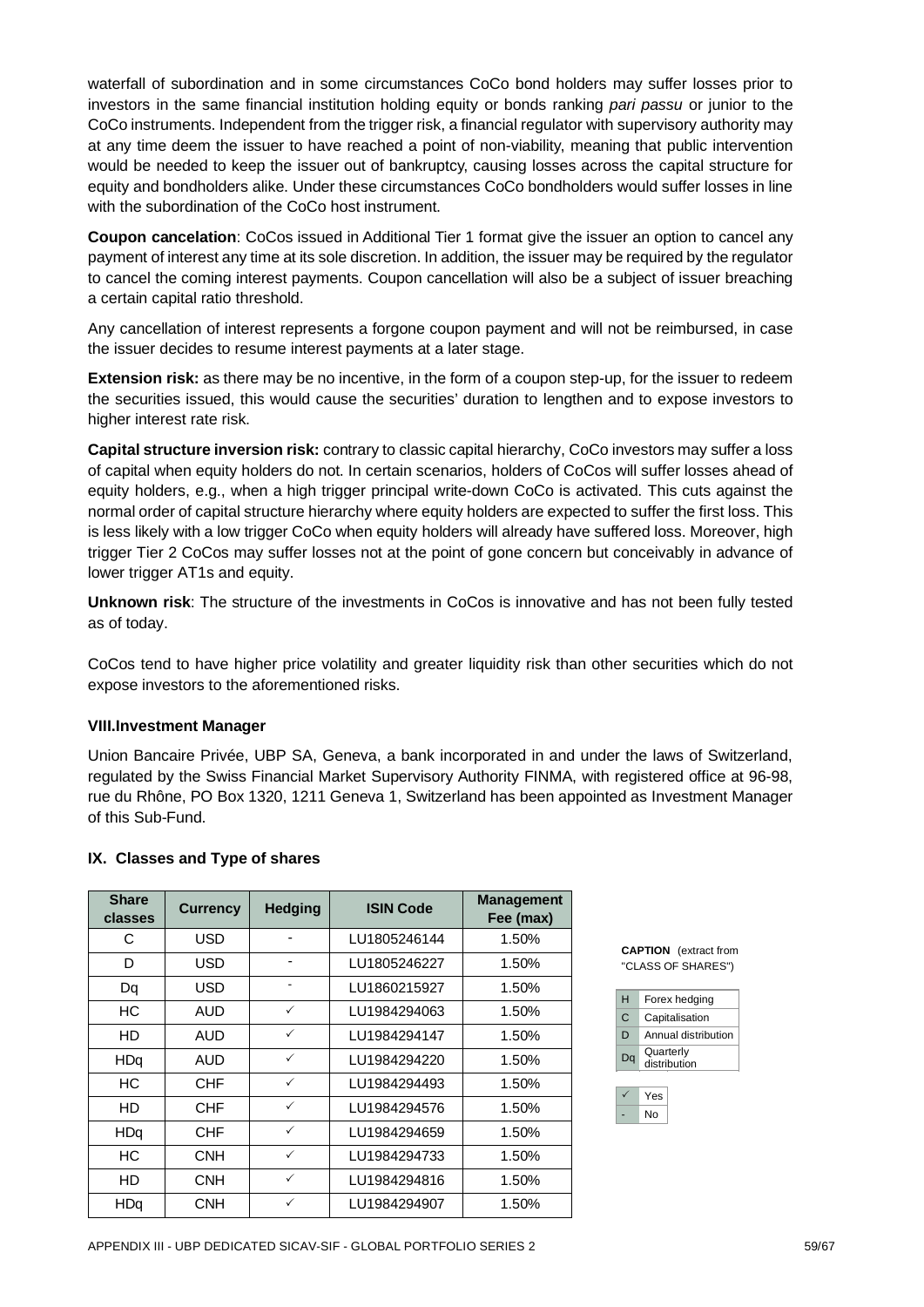| <b>Share</b><br>classes | <b>Currency</b> | <b>Hedging</b> | <b>ISIN Code</b> | <b>Management</b><br>Fee (max) |
|-------------------------|-----------------|----------------|------------------|--------------------------------|
| НC                      | <b>EUR</b>      | $\checkmark$   | LU1984295037     | 1.50%                          |
| HD                      | <b>EUR</b>      | $\checkmark$   | LU1984297082     | 1.50%                          |
| <b>HDq</b>              | <b>EUR</b>      | $\checkmark$   | LU1984299963     | 1.50%                          |
| НC                      | GBP             | $\checkmark$   | LU1984300050     | 1.50%                          |
| HD                      | GBP             | $\checkmark$   | LU1984300134     | 1.50%                          |
| HDq                     | GBP             | $\checkmark$   | LU1984300308     | 1.50%                          |
| НC                      | <b>HKD</b>      | $\checkmark$   | LU1984300480     | 1.50%                          |
| HD                      | HKD             | $\checkmark$   | LU1984300647     | 1.50%                          |
| <b>HDq</b>              | <b>HKD</b>      | $\checkmark$   | LU1984300720     | 1.50%                          |
| НC                      | SGD             | $\checkmark$   | LU1984300993     | 1.50%                          |
| HD                      | SGD             | $\checkmark$   | LU1984301025     | 1.50%                          |
| HDq                     | SGD             | $\checkmark$   | LU1984301298     | 1.50%                          |

## **X. Duration of the Sub-Fund**

The Sub-Fund has an unlimited duration.

## **XI. Reference currency of the Sub-Fund**

The reference currency of the Sub-Fund is USD.

#### **XII. Net Asset Value (NAV) Calculation**

The NAV is calculated on each business day in Luxembourg (the "**Calculation Day**"), dated as of the previous Business Day (the "**NAV Date**") as defined here below.

The Swing Pricing Mechanism is applied to this Sub-fund.

"**Business Day**" refers to full bank business days in Luxembourg with the exception of days when the stock exchanges in the main countries hosting the Sub-Fund's investments are closed and 50 percent or more of the Sub-Fund's investments cannot be appropriately valued.

The NAV will bear up to 2 decimal points.

## **XIII. Terms of subscription and redemption**

## **Application for Shares**

Minimum initial investment amount: equivalent of EUR 125,000.

Applications for subscription must reach the Fund or transfer agent by 1pm CET (Luxembourg time) one Business Day before the NAV Date (the "**Subscription Day**").

Payments for subscribed Shares must reach the Administrative Agent at the latest two Business Days after the relevant Calculation Day.

If accepted, the applications are processed at the Net Asset Value per Share as at the NAV Date.

#### **Redemptions of Shares**

Applications for redemption must reach the Fund or transfer agent by 1pm CET (Luxembourg time) one Business Day before the NAV Date (the "**Redemption Day**").

Payments for redeemed Shares are made at the latest four Business Days after the relevant Calculation Day.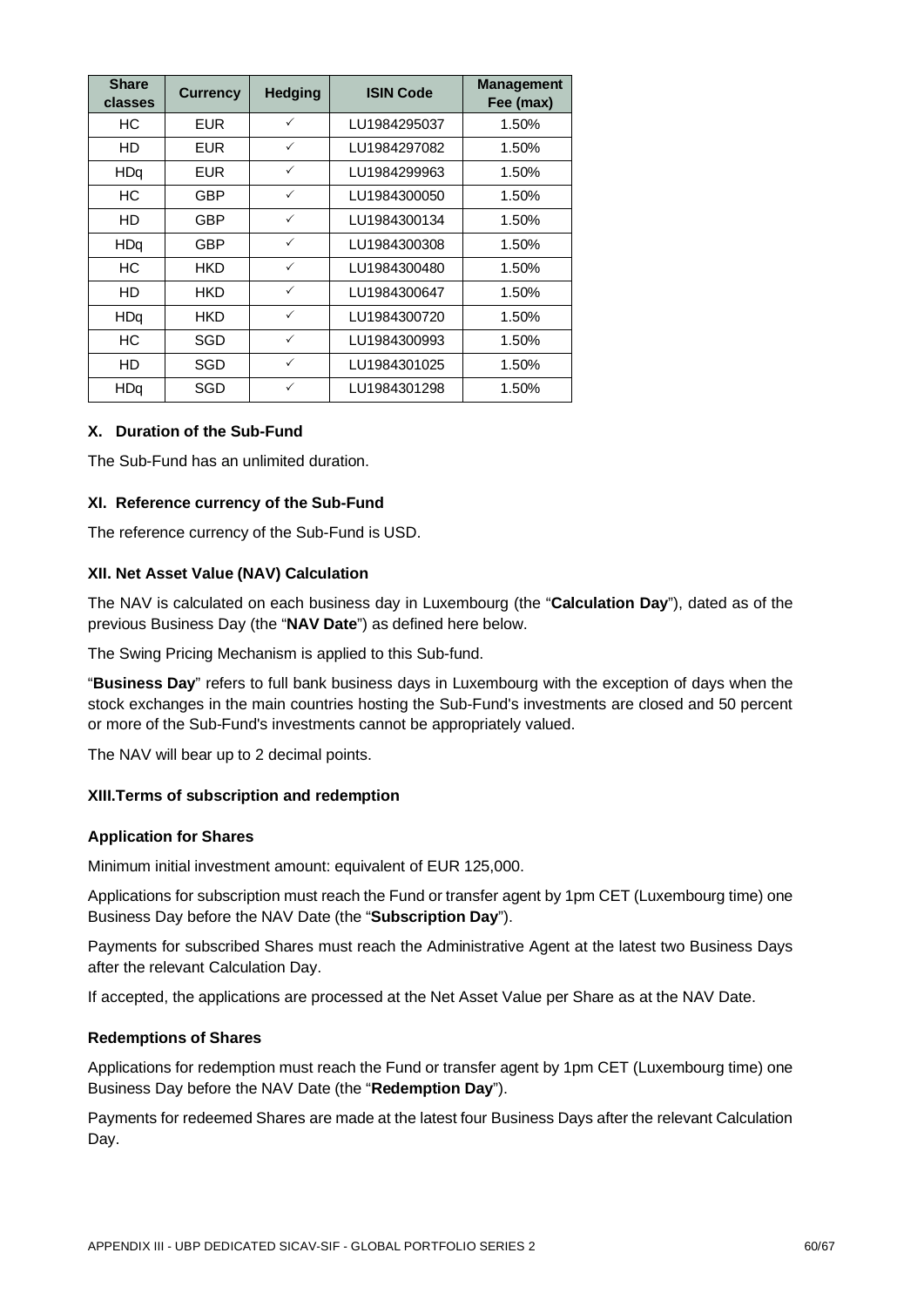#### **Conversion of Shares**

No conversion of shares out of this Sub-Fund or into this Sub-Fund is possible. Conversion of shares between Share Classes of this Sub-Fund is allowed.

## **XIV. AIFM fee**

The AIFM receives out of the assets of the Sub-Fund a management fee at the rate of up to 1.50% per annum on the Fund's average net assets and a Service Fee based on the Fund's average net assets, payable quarterly and representing up to 0.15% per annum, with a minimum of EUR 25,000 per year.

## **XV. Depositary fee and Administrative fee**

The Depositary and the Administrative Agent are respectively entitled to receive an annual fee out of the Service Fee paid to the AIFM.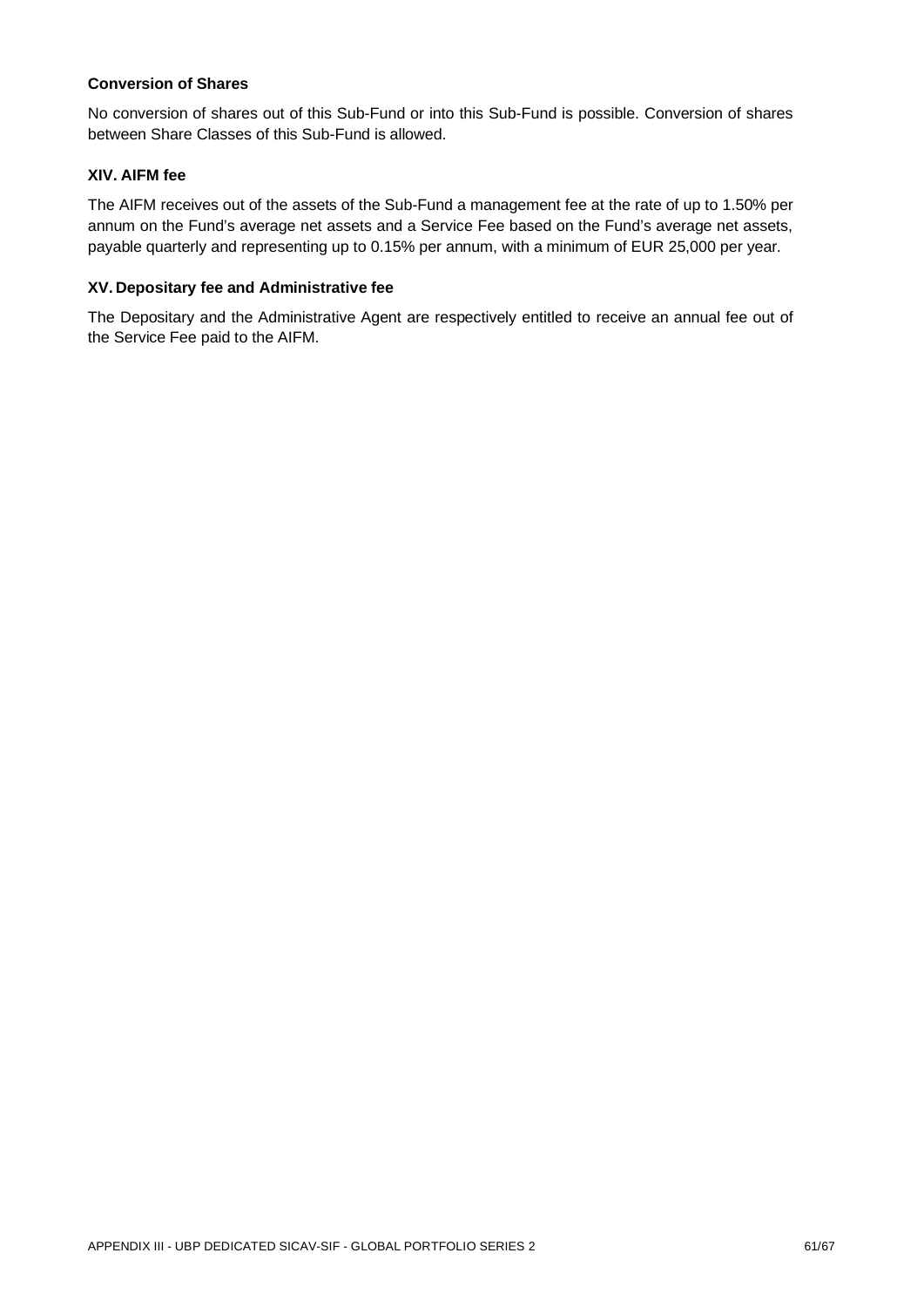UBP Dedicated SICAV-SIF - Credit Income Plus (the "**Sub-Fund**") has been set-up as an open-ended sub-fund of the Fund.

#### **I. Investment objective**

The investment objective of the Sub-Fund is to offer leveraged exposure to credit markets with a main focus on investment grade credit and, up to 30% to high yield credit. The overall target credit exposure will be 130% within a band of minimum 125% and maximum 135%.

#### **II. Investment policy**

The Sub-fund denominated in USD invests its net assets mainly in US Treasury bonds and other debt securities denominated in this currency.

| Type of products      | Target exposure       | Minimum band | Maximum band |
|-----------------------|-----------------------|--------------|--------------|
| Investment Grade      | Between 100% and 130% | 95%          | 135%         |
| High Yield            | Between 0% and 30 %   | 0%           | 35%          |
| Total credit exposure | 130%                  | 125%         | 135%         |

The sub-fund will invest via the use of CDS indices (Credit Default Swaps Indices) :

The Investment Manager will use several types of CDS indices among other but not limited to the MARKIT CDX.NA.IG index and the MARKIT CDX.NA.HY index.

The investment objectives and policy of the Sub-Fund may be changed by the Board of Directors in which case this Prospectus will be updated. Any changes which the Board of Directors considers to be material will be notified to shareholders.

Investors should be aware that the portfolio of the Sub-Fund will be leveraged and subject to credit market volatility, including but not limited to high yield credit markets, a target credit exposure of 130% and no assurance can be given that the investment objectives of this Sub-Fund will be achieved.

#### **III. Investment restrictions**

The investment operation with respect to the assets of the Sub-Fund will comply with the investment restrictions described in Section VII. "*Investment Restrictions*" in the main part of the Prospectus and the following specific investment restrictions:

## **Specific investment restrictions:**

- The Sub-Fund will not invest in asset-backed securities (ABS) and mortgage-backed securities (MBS)
- The Sub-Fund will not invest in Emerging Markets
- The Sub-Fund will not invest in convertible bonds or contingent convertible bonds

For a period of up to one month after the Sub-Fund launch date, the Investment Manager may deviate from the Sub-Fund's investment guidelines including:

- the investment restrictions described in Section VII. "Investment Restrictions" in the main part of the Prospectus;
- the investment guidelines and constraints described in the "Investment policy".

## **IV. Borrowings**

Subject to obtaining the necessary agreements with counterparties, the Investment Manager may borrow monies, in order to face large redemptions, for the account of the Sub-Fund provided that it will not result in an aggregate outstanding amount of borrowing in excess of 10% of the Net Asset Value,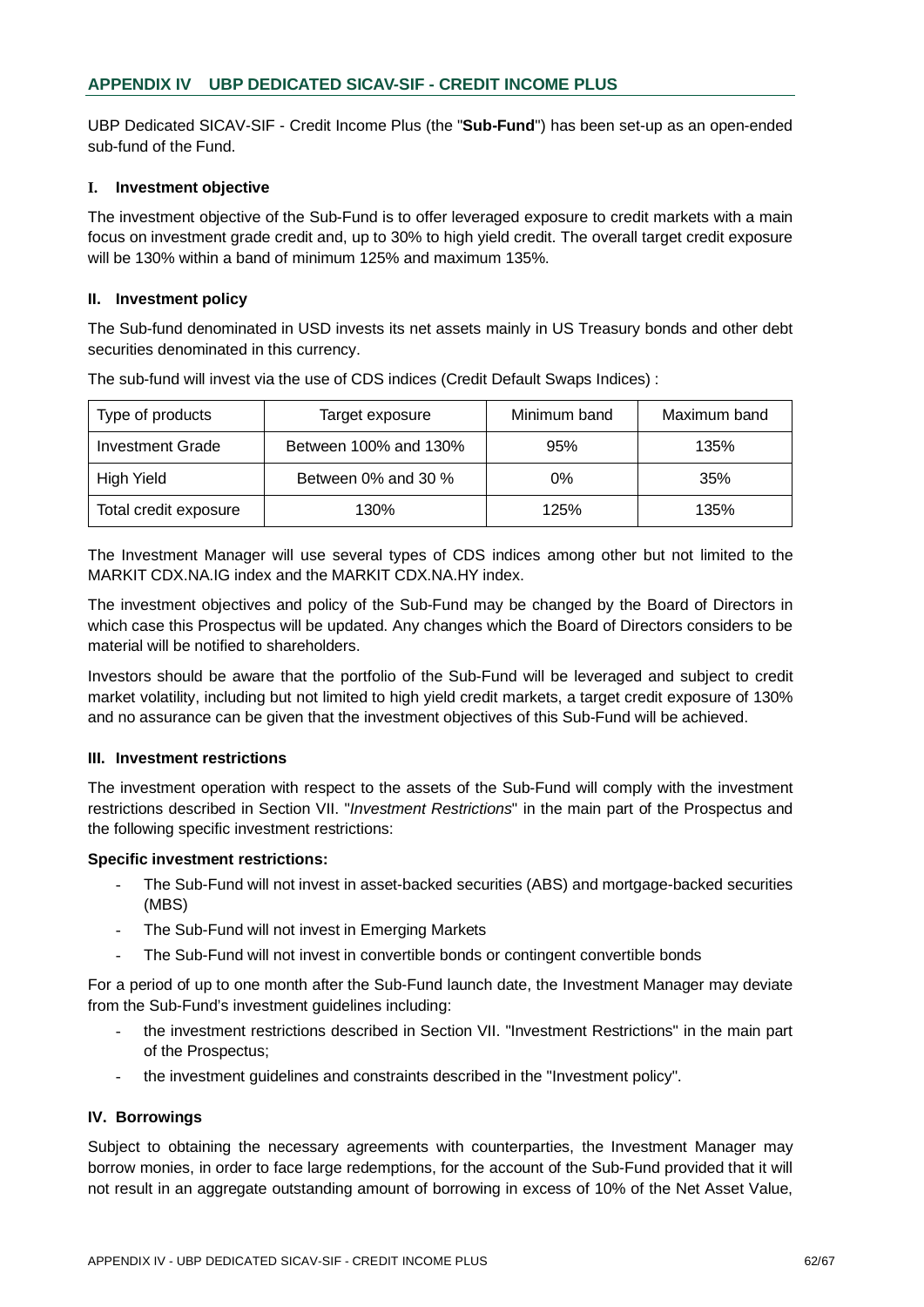save that in the case of extraordinary emergency situations, such as in the case of a merger, amalgamation or the like, this 10% limit may be temporarily exceeded.

## **V. Use of financial derivative instruments**

The Sub-Fund may invest in futures, interest rate swap (IRS), Credit Default Swaps indices (CDS indices), currency forwards and/or other financial derivative instruments.

#### **VI. Leverage**

Leverage means any method by which the Sub-Fund's exposure may be increased, whether through the borrowing of cash or of any other assets, via derivatives or by any other means.

Maximum leverage using the Commitment Method: 550%

Maximum leverage using the Gross Method: 550%

Further information regarding notably the circumstances in which the Sub-Fund is entitled to use leverage, the types and sources of leverage, any right to reuse collateral or any guarantee granted under the leveraging arrangement as well as any change to the above-mentioned maximum level of leverage will be disclosed at the registered office of the AIFM. The frequency or timing of such disclosure is also available at the registered office of the AIFM.

#### **VII. Risks warnings**

Investors shall bear in mind the risks described in Section V. "Risk Warnings" in the main part of the Prospectus and more specifically the section on Credit Default Swaps (CDS) risks.

Investors should be aware that the portfolio of the Sub-Fund will be leveraged and subject to credit market volatility, including but not limited to high yield credit markets, target credit exposure of 130% and no assurance can be given that the investment objectives of this Sub-Fund will be achieved.

#### **VIII. Investment Manager**

**Union Bancaire Privée, UBP SA, Geneva**, a bank incorporated in and under the laws of Switzerland, regulated by the Swiss Financial Market Supervisory Authority FINMA, with registered office at 96-98, rue du Rhône, PO Box 1320, 1211 Geneva 1, Switzerland has been appointed as Investment Manager of this Sub-Fund.

| <b>Share Class</b> | Share<br>Currency | <b>ISIN</b>  | Forex<br>Hedging | Management<br>Fees (max) | Performance<br>Fees (max) |
|--------------------|-------------------|--------------|------------------|--------------------------|---------------------------|
| AC                 | <b>USD</b>        | LU2065178670 |                  |                          |                           |
| ADq                | <b>USD</b>        | LU2065178753 |                  |                          |                           |
| <b>AHC</b>         | <b>EUR</b>        | LU2065178837 | $\checkmark$     |                          |                           |
| AHDq               | <b>EUR</b>        | LU2065178910 | $\checkmark$     |                          |                           |
| <b>AHC</b>         | <b>GBP</b>        | LU2065179058 | $\checkmark$     |                          |                           |
| AHDq               | <b>GBP</b>        | LU2065179132 | $\checkmark$     |                          |                           |
| <b>AHC</b>         | <b>CHF</b>        | LU2065179215 | $\checkmark$     |                          |                           |
| AHDq               | <b>CHF</b>        | LU2065179306 | $\checkmark$     | 0.40%                    | None                      |
| AHC                | <b>CNH</b>        | LU2065183837 | $\checkmark$     |                          |                           |
| AHDq               | <b>CNH</b>        | LU2065183910 | $\checkmark$     |                          |                           |
| AHC                | <b>AUD</b>        | LU2065179488 | $\checkmark$     |                          |                           |
| AHDq               | <b>AUD</b>        | LU2065179561 | $\checkmark$     |                          |                           |
| <b>AHC</b>         | <b>HKD</b>        | LU2065179645 | $\checkmark$     |                          |                           |
| AHDq               | <b>HKD</b>        | LU2065179728 | $\checkmark$     |                          |                           |
| <b>AHC</b>         | <b>SGD</b>        | LU2065179991 | $\checkmark$     |                          |                           |
| AHDq               | <b>SGD</b>        | LU2065180064 | $\checkmark$     |                          |                           |

## **IX. Classes and Type of shares**

**CAPTION** (extract from "CLASS OF SHARES")

| A | Standard             |  |  |  |  |  |
|---|----------------------|--|--|--|--|--|
|   | Institutional        |  |  |  |  |  |
| U | <b>RDR Compliant</b> |  |  |  |  |  |
| R | Retail               |  |  |  |  |  |
| 7 | <b>UBP</b> reserved  |  |  |  |  |  |
|   |                      |  |  |  |  |  |
|   |                      |  |  |  |  |  |

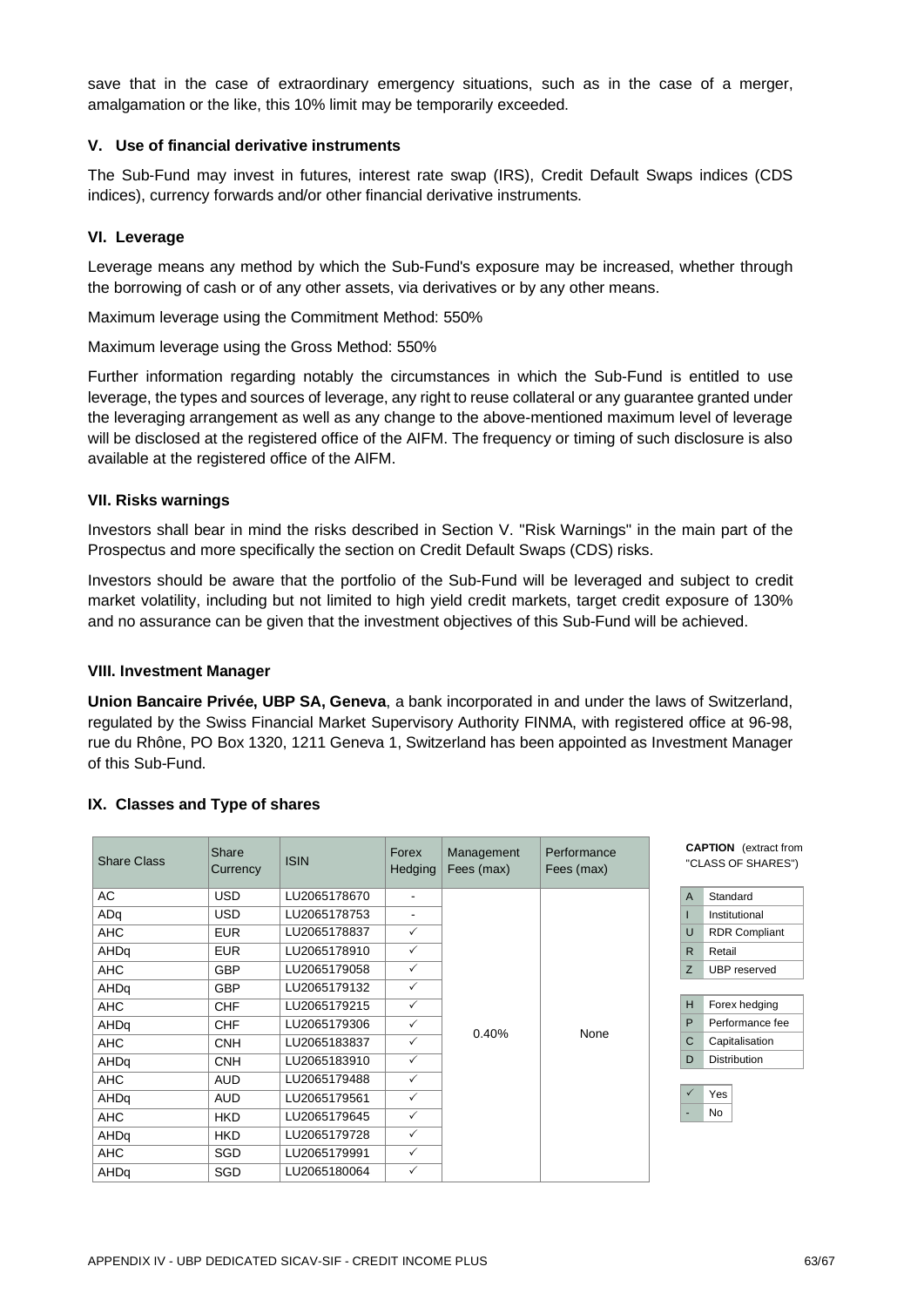| <b>Share Class</b> | Share<br>Currency | <b>ISIN</b>  | Forex<br>Hedging        | Management<br>Fees (max) | Performance<br>Fees (max) | <b>CAPTION</b> (extract from<br>"CLASS OF SHARES") |                        |
|--------------------|-------------------|--------------|-------------------------|--------------------------|---------------------------|----------------------------------------------------|------------------------|
| IC                 | <b>USD</b>        | LU2065180148 |                         |                          |                           | Standard<br>$\overline{A}$                         |                        |
| IDq                | <b>USD</b>        | LU2065180221 |                         |                          |                           | Institutional<br>T                                 |                        |
| <b>IHC</b>         | <b>EUR</b>        | LU2065180494 | $\checkmark$            |                          |                           | $\cup$<br><b>RDR Compliant</b>                     |                        |
| <b>IHDq</b>        | <b>EUR</b>        | LU2065180577 | $\checkmark$            |                          |                           |                                                    | $\mathsf{R}$<br>Retail |
| <b>IHC</b>         | <b>GBP</b>        | LU2065180650 | $\checkmark$            |                          |                           | Z<br><b>UBP</b> reserved                           |                        |
| <b>IHDq</b>        | <b>GBP</b>        | LU2065180734 | $\checkmark$            |                          |                           |                                                    |                        |
| <b>IHC</b>         | <b>CHF</b>        | LU2065180817 | $\checkmark$            |                          |                           | Forex hedging<br>н                                 |                        |
| <b>IHDq</b>        | <b>CHF</b>        | LU2065180908 | $\checkmark$            | 0.25%                    | None                      | P<br>Performance fee                               |                        |
| <b>IHC</b>         | <b>CNH</b>        | LU2065184058 | $\checkmark$            |                          |                           | C<br>Capitalisation                                |                        |
| <b>IHDq</b>        | <b>CNH</b>        | LU2065184215 | $\checkmark$            |                          |                           | Distribution<br>D                                  |                        |
| <b>IHC</b>         | <b>AUD</b>        | LU2065181039 | $\checkmark$            |                          |                           |                                                    |                        |
| <b>IHDq</b>        | <b>AUD</b>        | LU2065181112 | $\checkmark$            |                          |                           | Yes<br>$\checkmark$                                |                        |
| <b>IHC</b>         | <b>HKD</b>        | LU2065181203 | $\checkmark$            |                          |                           | <b>No</b>                                          |                        |
| <b>IHDq</b>        | <b>HKD</b>        | LU2065181385 | $\checkmark$            |                          |                           |                                                    |                        |
| <b>IHC</b>         | SGD               | LU2065181468 | $\checkmark$            |                          |                           |                                                    |                        |
| <b>IHDq</b>        | SGD               | LU2065181542 | $\overline{\checkmark}$ |                          |                           |                                                    |                        |
| <b>RC</b>          | <b>USD</b>        | LU2065181625 | $\blacksquare$          |                          |                           |                                                    |                        |
| RDq                | <b>USD</b>        | LU2065181898 | $\blacksquare$          |                          |                           |                                                    |                        |
| <b>RHC</b>         | <b>EUR</b>        | LU2065181971 | $\overline{\checkmark}$ |                          |                           |                                                    |                        |
| RHDq               | <b>EUR</b>        | LU2065182193 | $\checkmark$            |                          |                           |                                                    |                        |
| <b>RHC</b>         | <b>GBP</b>        | LU2065182276 | $\overline{\checkmark}$ |                          |                           |                                                    |                        |
| RHDq               | GBP               | LU2065182359 | $\checkmark$            |                          |                           |                                                    |                        |
| <b>RHC</b>         | <b>CHF</b>        | LU2065182433 | $\checkmark$            |                          | None                      |                                                    |                        |
| RHDq               | <b>CHF</b>        | LU2065182516 | $\checkmark$            |                          |                           |                                                    |                        |
| <b>RHC</b>         | <b>CNH</b>        | LU2065184306 | $\checkmark$            | 0.75%                    |                           |                                                    |                        |
| RHDq               | <b>CNH</b>        | LU2065184488 | $\checkmark$            |                          |                           |                                                    |                        |
| <b>RHC</b>         | <b>AUD</b>        | LU2065182607 | $\checkmark$            |                          |                           |                                                    |                        |
| RHDq               | <b>AUD</b>        | LU2065182789 | $\checkmark$            |                          |                           |                                                    |                        |
| <b>RHC</b>         | <b>HKD</b>        | LU2065182862 | $\checkmark$            |                          |                           |                                                    |                        |
| RHDq               | <b>HKD</b>        | LU2065182946 | $\checkmark$            |                          |                           |                                                    |                        |
| <b>RHC</b>         | SGD               | LU2065183084 | $\checkmark$            |                          |                           |                                                    |                        |
| RHDq               | SGD               | LU2065183167 | $\checkmark$            |                          |                           |                                                    |                        |
| <b>ZC</b>          | <b>USD</b>        | LU2065183241 | $\blacksquare$          | 0.00%                    |                           |                                                    |                        |
| ZDq                | <b>USD</b>        | LU2065183324 | $\blacksquare$          |                          | None                      |                                                    |                        |

## **X. Duration of the Sub-Fund**

The Sub-Fund has an unlimited duration.

#### **XI. Reference currency of the Sub-Fund**

The reference currency of the Sub-Fund is USD.

#### **XII. Net Asset Value (NAV) Calculation**

The NAV is calculated on each business day in Luxembourg (the "**Calculation Day**"), dated as of the previous Business Day (the "**NAV Date**") as defined here below.

"**Business Day**" refers to full bank business days in Luxembourg, New York and London with the exception of days when the stock exchanges in the main countries hosting the Sub-Fund's investments are closed and 50 percent or more of the Sub-Fund's investments cannot be appropriately valued. The NAV will bear up to 2 decimal points.

#### **XIII. Terms of subscription and redemption**

#### **Application for Shares**

Minimum initial investment amount: equivalent of EUR 125,000.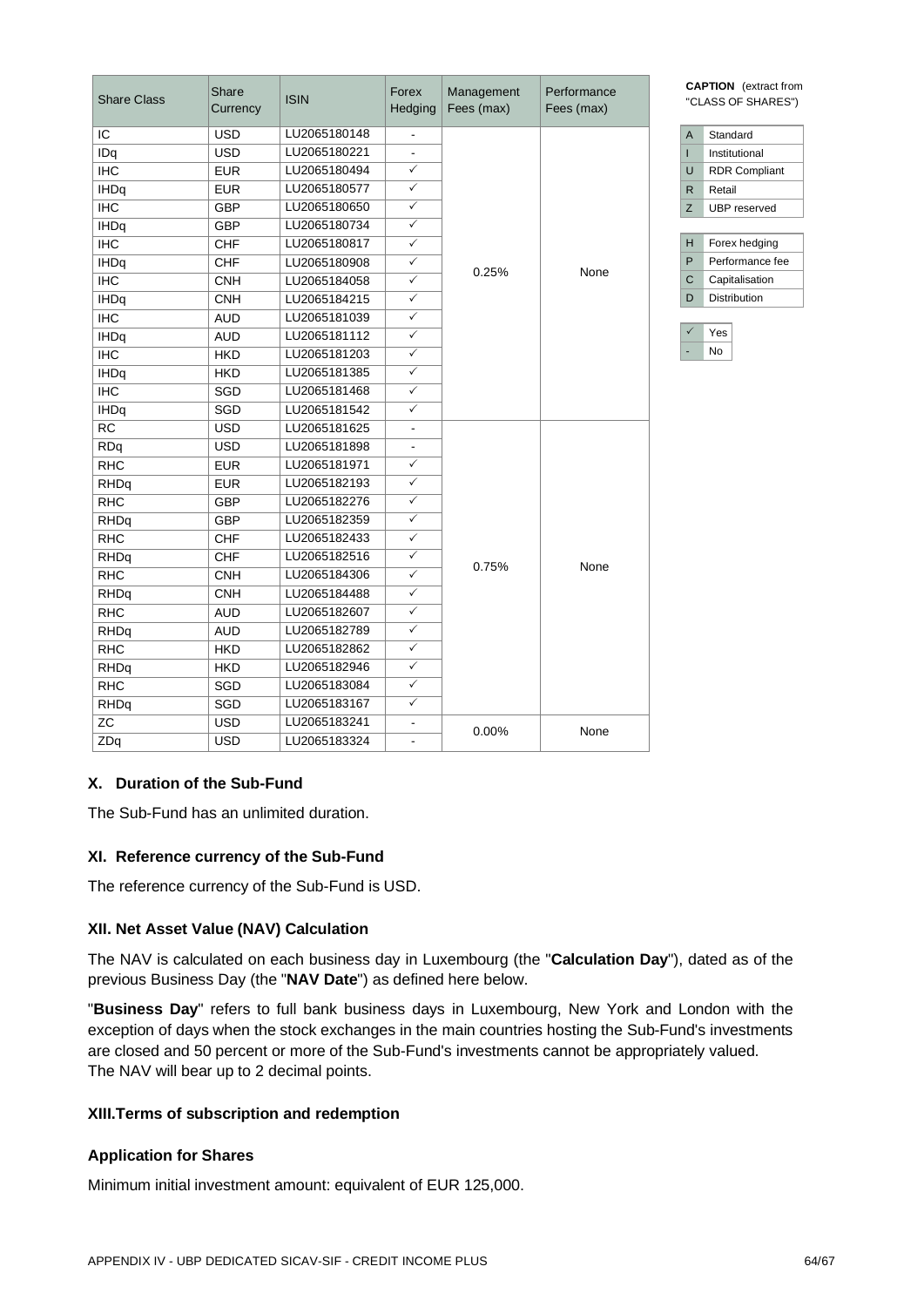Applications for subscription must reach the Fund or transfer agent by 1pm CET (Luxembourg time) on the NAV Date (the "**Subscription Day**").

Payments for subscribed Shares must reach the Administrative Agent two Business Days after the relevant Calculation Day.

If accepted, the applications are processed at the Net Asset Value per Share as at the NAV Date.

#### **Redemptions of Shares**

Applications for redemption must reach the Fund or transfer agent by 1pm CET (Luxembourg time) on the NAV Date (the "**Redemption Day**").

Payments for redeemed Shares are made two Business Days after the relevant Calculation Day.

#### **Conversion of Shares**

No conversion of shares out of this Sub-Fund or into this Sub-Fund is possible. Conversion of shares between Share Classes of this Sub-Fund is allowed.

#### **XIV. AIFM fee**

The AIFM receives out of the assets of the Sub-Fund a management fee at the rate as described in the table under point IX of this Appendix II, and a Service Fee based on the Fund's average net assets, payable quarterly and representing 0.15% per annum, with a minimum of EUR 25,000 per year.

#### **XV. Depositary fee and Administrative fee**

The Depositary and the Administrative Agent are respectively entitled to receive an annual fee out of the Service Fee paid to the AIFM.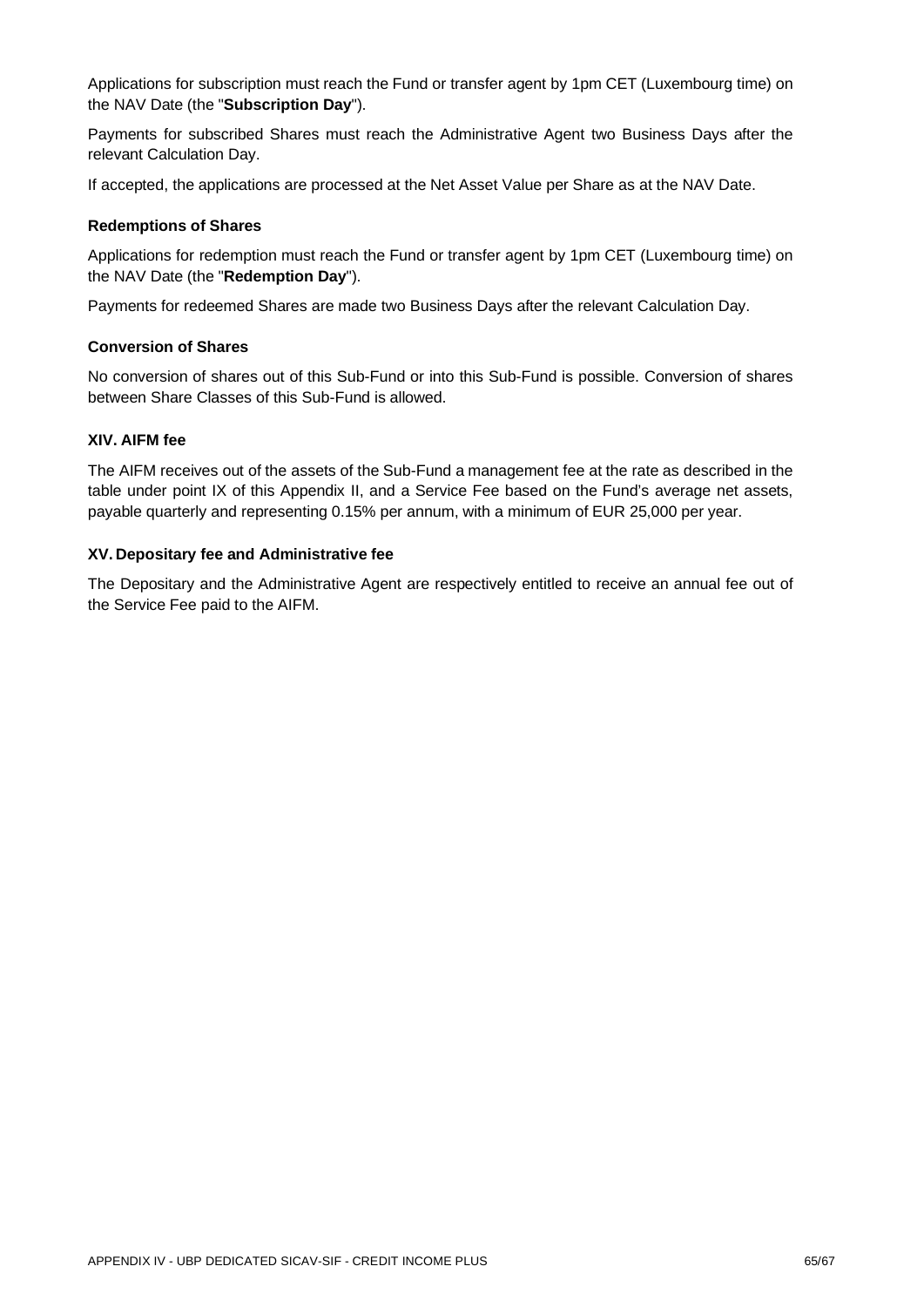UBP DEDICATED SICAV-SIF (the "Fund") **is not approved for offering to non-qualified investors in Switzerland**. As a consequence, the Fund and its sub-funds **may only be offered to qualified investors** as defined in Article 10 of the Swiss Collective Investment Schemes Act.

#### **1. Representative agent**

The representative of the Fund in Switzerland is Union Bancaire Privée, UBP SA, with registered office at 96-98 rue du Rhône, P.O. Box 1320, 1211 Geneva 1.

#### **2. Paying agent**

The paying agent of the Fund in Switzerland is Banque Cantonale de Genève, 17, quai de l'Île, 1204 Geneva

#### **3. Location where the relevant documents may be obtained**

The prospectus, articles of association, annual and semi-annual reports may be obtained free of charge from both the Swiss representative and the Fund.

#### **4. Payment of retrocessions and rebates**

- 1. The Fund's Management Company, respectively the Fund, and their agents may pay retrocessions as remuneration for distribution activity in respect of units in the Fund in Switzerland. This remuneration may be deemed payment for the following services in particular:
	- · organisation of *road shows* ;
	- · organisation of commercial events;
	- taking part in such events :
	- production of marketing documents;
	- training of sales staff.

Retrocessions are not deemed to be rebates even if they are ultimately passed on, in full or in part, to the investors.

Disclosure of the receipt of retrocessions is based on the applicable provisions of FinSA.

- 2. In the case of distribution activity in Switzerland, the Fund's Management Company, respectively the Fund, and their agents may, upon request, pay rebates directly to investors. The purpose of rebates is to reduce the fees or costs incurred by the investor in question. Rebates are permitted provided that:
	- · they are paid from fees received by the Fund's Management Company and therefore do not represent an additional charge on the fund assets;
	- they are granted on the basis of objective criteria;
	- all investors who meet these objective criteria and demand rebates are also granted these within the same timeframe and to the same extent.

The objective criteria are as follows:

- · the volume subscribed by the investor or the total volume held by the investor in the Fund or, where applicable, in the product range of which UBP is the promoter;
- · the investor's assets managed by a UBP-group entity and/or deposited with a UBP-Group entity;
- the amount of the fees generated by the investor;
- the investment behaviour shown by the investor (e.g. expected investment period);